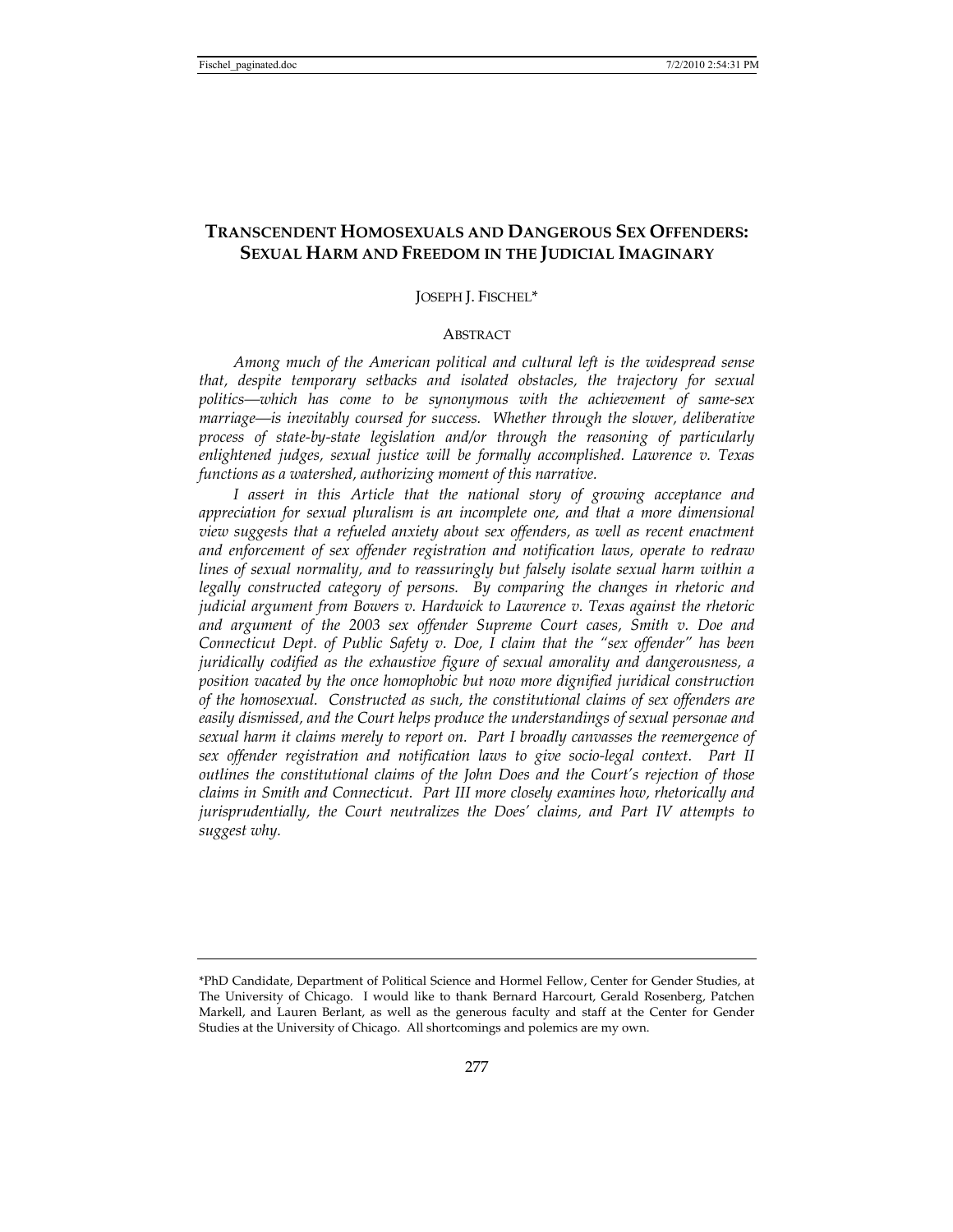# **INTRODUCTION**

"[The Framers and the drafters of the  $14<sup>th</sup>$  Amendment] knew times can blind us to certain truths and later generations can see that laws once thought necessary and proper in fact serve only to oppress."1

"The sexual fringe is a scary place."2

For John Lawrence and Tyrone Garner, iconic figures for gays nationwide, June 2003 was nothing less than world transformative. The Supreme Court declared sodomy laws unconstitutional, and granted previously withheld privacy and liberty protections to gays, lesbians, and their intimate (consensual, private, unpaid for) decisions.3 *Lawrence* is a landmark decision for the gay rights movement, as well as a landmark decision for the purchasing power of the 14th Amendment. "When the history of our times is written, *Lawrence* may well be remembered as the *Brown v. Board* of gay and lesbian America."4

That is some pretty emancipatory stuff.<sup>5</sup>

 5. Of course, not everyone agrees that the promised freedoms and constitutional guarantees of *Lawrence* are purely emancipatory. Katherine Franke contends that *Lawrence* "domesticates" the concept of liberty itself, affording liberty only as a privatized right to those who mimic heterosexual, bourgeois sexual practices and lifestyles, and only at the expense of a re-sanitized, re-regulated public sphere that no longer defends a more capacious understanding of sexual pluralism and sexual freedom. Likewise, she proposes that the mostly uncritical and warm reception of *Lawrence*  by the mainstream gay and lesbian rights movement signals a miniaturizing of the movement's earlier postwar and post-Stonewall political aims. *See* Katherine M. Franke, *The Domesticated Liberty of* Lawrence v. Texas, 104 COLUM. L. REV. 1399, 1414, 1418 (2004) ("I fear that Lawrence and the gay rights organizing that has taken place in and around it have created a path dependency that privileges privatized and domesticated rights and legal liabilities, while rendering less viable projects that advance nonnormative notions of kinship, intimacy, and sexuality … How has this become a community that privileges recognition so highly, and seems to have abandoned some of the more radical strategies and goals grounded in a politics that sought to destabilize dominant forms of sexuality and kinship, rather than seeking to be stabilized by them?"). Similarly, Mary Anne Case suggests the liberty in *Lawrence* distills down to a right of gays and lesbians not to face criminal sanctions for their homebound sex, scaling back any potential the ruling offered to promote sexual equality. *See* Mary Anne Case, *Of "This" and "That" in* Lawrence v. Texas, 2003 SUP. CT. REV. 75, 80, 96–97 (2003). Jasbir Puar argues that the protected intimacy of the private gay couple found in *Lawrence* is made intelligible and valuable through the "reracialization of sodomy elsewhere." *See*  JASBIR K. PUAR, TERRORIST ASSEMBLAGES: HOMONATIONALISM IN QUEER TIMES, 84, 120 (2007). The cultural and media-inflected sexualizing of Arabs and Muslims after September 11th (from Abu Ghraib to news cartoons) as well as the legal withdrawal of intimacy and privacy rights to indefinite detainees authorized the "national queer liberal subject before the law" as white and worthy of judicial safeguards. *Id*. Bernard Harcourt warns that decriminalization of sodomy might serve to deradicalize queer activism, which hinges in part on the power of transgression. *See* Bernard E. Harcourt, *"You are Entering a Gay and Lesbian Free Zone": On the Radical Dissents of Justice Scalia and Other (Post-) Queers*, 94 J. CRIM. L. & CRIMINOLOGY 503, 512 (2004)("There may be more to be gained from resisting a criminal stigma where—or so long as, or on the condition that—criminal

 <sup>1.</sup> Lawrence v. Texas, 539 U.S. 558, 579 (2003).

 <sup>2.</sup> Gayle Rubin, *Sexual Politics, the New Right, and the Sexual Fringe*, *in* THE AGE TABOO: GAY MALE SEXUALITY, POWER AND CONSENT 108, 115 (Daniel Tsang ed., 1981).

 <sup>3.</sup> Lawrence, 539 U.S. at 578.

 <sup>4.</sup> Laurence H. Tribe, Lawrence v. Texas*: The "Fundamental Right" that Dare Not Speak Its Name*, 117 HARV. L. REV. 1893, 1895 (2004).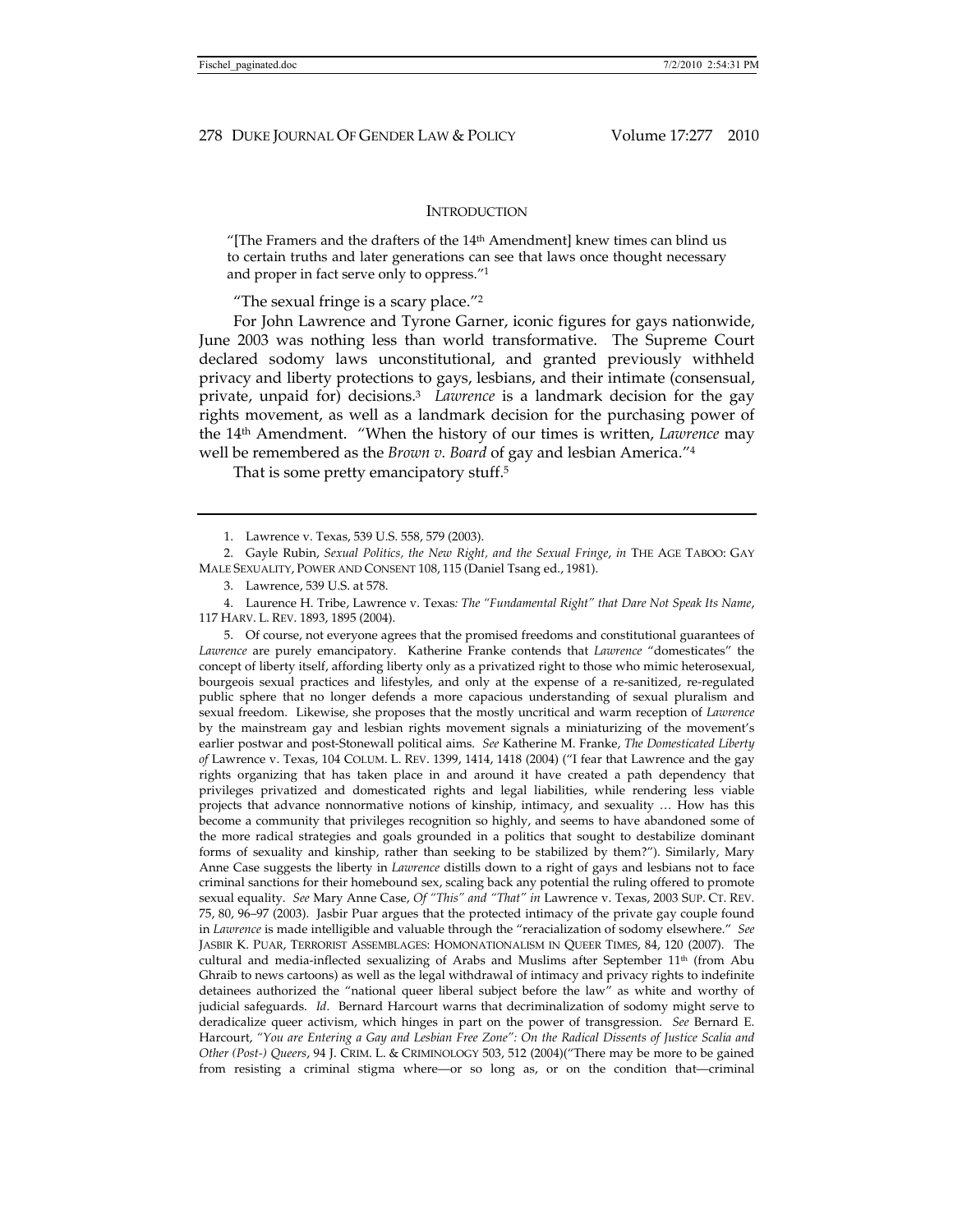Things did not bode so well in March of that same year for John Doe, John Doe, John Doe, and Jane Doe, three sex offenders and the wife of one, respectively and pseudonymously. The Supreme Court handed down twin decisions, *Smith. v. Doe* and *Connecticut Department of Public Safety v. Doe*, rebuffing all of the Does' claims seeking constitutional protections from state sex offender registration and notification requirements.6 If the 2003 spring/summer Court session ushered in the promise of juridical freedom for one historical sexual outcast, the homosexual, it codified another sexual outcast, the sex offender, and declared open season on him.

Since the specter of the pedophile is and has been historically deployed to criminalize gays (see J. Edgar Hoover),7 retract their rights (see Anita Bryant and the "Save Our Children" campaign), $\delta$  or neutralize their political aspirations (see Prop  $8$ ),<sup>9</sup> it may seem particularly cruel and politically naive—if not dangerous—to consider the setbacks faced by the John Does against the successes achieved by John Lawrence and Tyrone Garner, and to ask what rhetorical, discursive, political, juridical connections there are, if any, between these cases. Yet the formal similarities of the cases are evident and invite comparison: *Lawrence* and the sex offender cases involved regulating marginalized sexual personae, adjudicating the limit of law's reach in citizens' lives, delimiting the liberty afforded by due process protections, and discerning the proper figuration of harm and morality in lawmaking around sex. Moreover, if, *Lawrence* and the sexual moral imaginary it animates and stokes *require* creating, disavowing, and then demonizing a sexual subclass, then theorizing the 2003 cases *in tandem* is neither cruel nor naive, but necessary in diagnosing and interrogating how understandings of sexual freedom and sexual harm are currently, juridically inscribed. More clearly, the thesis of this article is this: *Lawrence* argues that sex between consenting adults in private is constitutionally protected.10 The fault line between the sexually acceptable and the sexually abject, between the terrain of progressive sexual politics and the terrain of sexual perversion, is brokered by the apparently transparent figure of the consenting adult. The *presumption of* Lawrence *is that sexual harm is present* 

enforcement and accompanying punishments are in fact *de minimis*, than there is to be lost in the normalization of conventional deviance"). The corollary to these objections might be that while *Lawrence* is not purely emancipatory—emancipation is never pure—the best one can hope for is minimizing the costs rather than eliminating them.

 <sup>6.</sup> Smith v. Doe, 538 U.S. 84 (2003); Conn. Dep't of Pub. Safety v. Doe, 538 U.S. 1 (2003).

<sup>7</sup>*. See generally* George Chauncey, Jr., *The Postwar Sex Crime Panic*, *in* TRUE STORIES FROM THE AMERICAN PAST 160 (William Graebner ed., 1993).

<sup>8</sup>*. See* Patrick McCreery, *Beyond Gay: "Deviant" Sex and the Politics of the ENDA Workplace*, *in* OUT AT WORK: BUILDING A GAY-LABOR ALLIANCE 31, 35–37 (Kitty Krupat & Patrick McCreery eds., 2001).

 <sup>9.</sup> Supporters of Proposition 8, the 2008 anti-gay marriage referendum in California, successfully made the protection of children the *central* topic of debate in a referendum on the statutory recognition of and distribution of benefits to adult citizens. The "Yes on 8" advertisements are available at http://www.youtube.com/watch?v=0PgjcgqFYP4 and http://www.youtube.com/ watch?v=l61Pd5\_jHQw. Many of the testimonials, ads, and information on the Yes on 8 site reference public schools, teaching children about gay marriage, and parents' efforts to shield their children from gay teachers and gay curricula. *See* ProtectMarriage.com, http:// www.protectmarriage.com (last visited Apr. 6, 2010).

 <sup>10.</sup> Lawrence v. Texas, 539 U.S. 558, 578 (2003).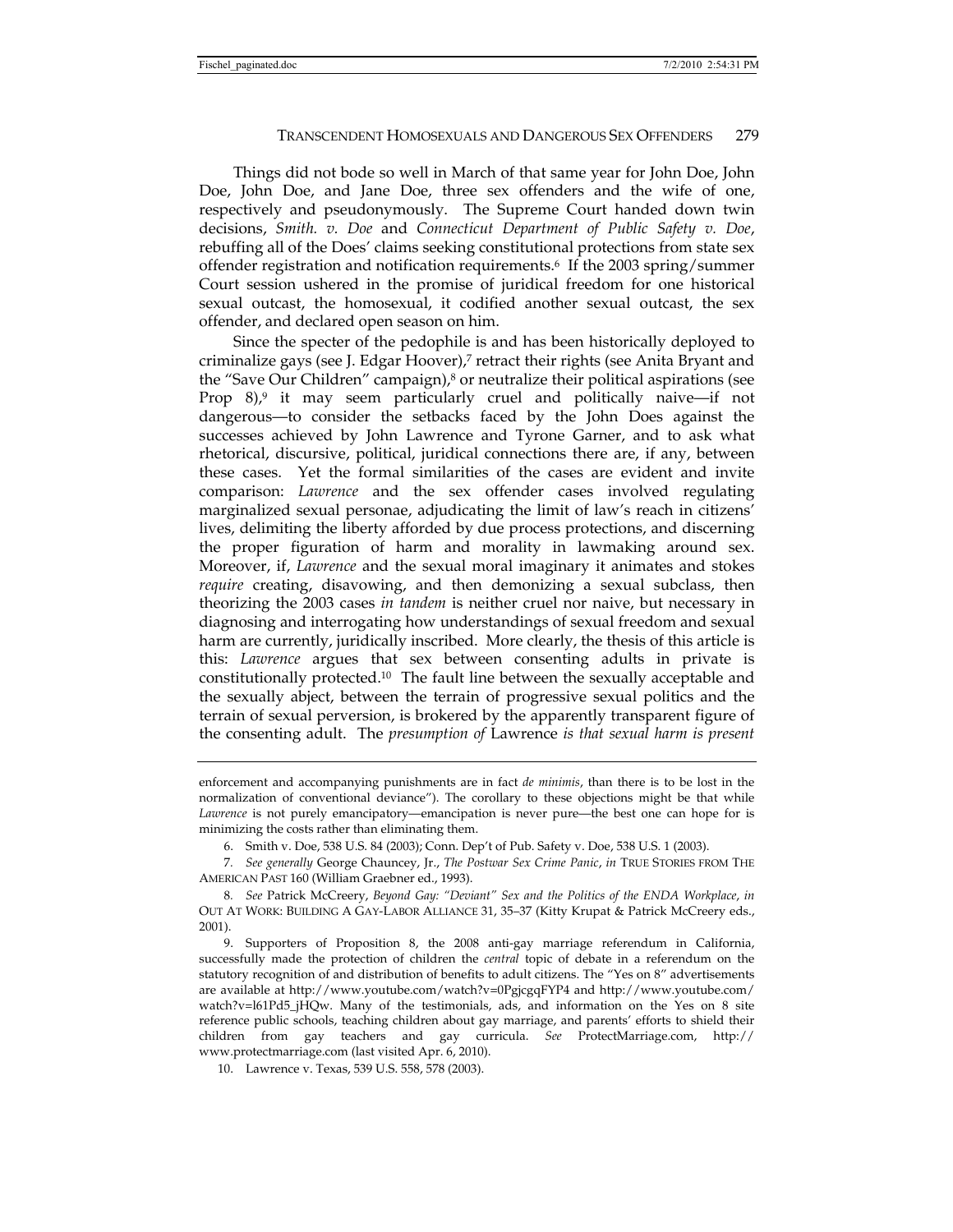*only where the consenting adult is absent*, or at least the kind of harm with which a liberal non-interfering state ought to interfere.<sup>11</sup> But because "consenting adult" cannot capture sexual ethics as cleanly or completely as the Court or the nation would like—that is, on the one hand, because a whole lot of sex is still harmful that involves legally consenting adults,12 and, on the other, not all sex among minors or between minors and adults is necessarily harmful13—the figure of the sex offender, remade and marked in *Smith* and *Connecticut,* contains the ambiguities of adult consent that threaten its coherence as a normative compass in the labyrinthine universe of sex and law. The sex offender, and what the Court and the nation does with and to him, keeps alive, which is to say immunizes, adult consent as *the* story, *the* bright line, of sexual ethics, transmuting any fragility, ambiguity, loose ends, or displaced and disavowed erotic desire (for the child, or for riskiness) into violent reprisal.14 The sexual pluralism in Lawrence, acerbically recognized by Justice Scalia,15 registers on

13*. See, inter alia,* THE AGE TABOO: GAY MALE SEXUALITY, POWER AND CONSENT 17-18, 46-48, (Daniel Tsang ed., 1981); JUDITH LEVINE, HARMFUL TO MINORS: THE PERILS OF PROTECTING CHILDREN FROM SEX 68–89 (2002); MATTHEW WAITES, THE AGE OF CONSENT: YOUNG PEOPLE, SEXUALITY AND CITIZENSHIP 26-28 (2005); Bruce Rind & Philip Tromovitch, *A Meta-Analytic Review of Findings from National Samples on Psychological Correlates of Child Sexual Abuse*, 34 J. SEX RES. 237 (1997); Bruce Rind, Gay and Bisexual Adolescent Boys' Sexual Experiences With Men: An Empirical Examination of *Psychological Correlates in a Nonclinical Sample*, 30 ARCHIVES OF SEX BEHAV. 345 (2001); Jessica L. Stanley, Kim Bartholomew, & Doug Oram, *Gay and Bisexual Men's Age Discrepant Childhood Sexual Experiences*, 41 J. SEX RES. 381 (2004).

 14. On the collective anxieties and latent desires that animate the violent police, legal, and social response to sex offenders, *see* Steven Bruhm and Natasha Hurley, *Curiouser: On the Queerness of Children*, *in* CURIOUSER: ON THE QUEERNESS OF CHILDREN ix, xxi–xxx (Steven Bruhm & Natasha Hurley eds., 2004); JAMES R. KINCAID, EROTIC INNOCENCE: THE CULTURE OF CHILD MOLESTING 74–109 (1998); LAURA KIPNIS, BOUND AND GAGGED: PORNOGRAPHY AND THE POLITICS OF FANTASY IN AMERICA 3–63 (Duke Univ. Press 1999) (1996); LEVINE, *supra* note 13, at 20–44. On the ways in which the imagined vulnerability and always threatened innocence of the child has infused the political and sexual practices and self-understandings of adults in the United States, *see* Lauren Berlant, *Live Sex Acts,* 21 FEM. STUD. 379, 381 (1995) ("The little girl stands … as a condensation of many citizenship fantasies. It is in her name as future citizen that state and federal governments have long policed morality around sex and other transgressive representations.").

15*. Lawrence*, 539 U.S. at 590 (2003) (Scalia, J., dissenting) ("State laws against bigamy, same-sex marriage, adult incest, prostitution, masturbation, adultery, fornication, bestiality, and obscenity are likewise sustainable only in light of *Bowers'* validation of laws based on moral choices. Every single one of these laws is called into question by today's decision."). Scalia is, in fact, right. The *Lawrence*  opinion maintains that sexual regulatory laws are permissible only to the extent that they stop harm rather than enforce morality, without any cognizance that what counts as harm is animated by moral understanding and deliberation. By running roughshod over the array of ethical questions raised by sexual practices that are *not* reducible to the presence or absence of consent, which the *Lawrence*  opinion takes to be as the metric of sexual harm—questions about gender hierarchy, dependency, and family sexual abuse, for example—it, as well as the *Smith* and *Connecticut* rulings, smuggles the law's and the court's sexual moralism as an apparently non-moral concern with harm prevention. By pinning the "sex offender" as the purveyor of sexual harm, the Court both disavows its own

<sup>11</sup>*. Id.* at 564, 578.

 <sup>12.</sup> On forms of coercive sex that escapes the ambit of criminal rape law, *see, inter alia,*  CATHARINE A. MACKINNON, TOWARD A FEMINIST THEORY OF THE STATE 171–83 (1989); CATHARINE A. MACKINNON, WOMEN'S LIVES, MEN'S LAWS 240–48 (2005); Latoya Peterson, *The Not-Rape Epidemic*, *in* YES MEANS YES! VISIONS OF FEMALE SEXUAL POWER & A WORLD WITHOUT RAPE 209, 209–19 (Jaclyn Friedman & Jessica Valenti eds., 2008); STEPHEN J. SCHULHOFER, UNWANTED SEX: THE CULTURE OF INTIMIDATION AND THE FAILURE OF LAW 1-16 (1998).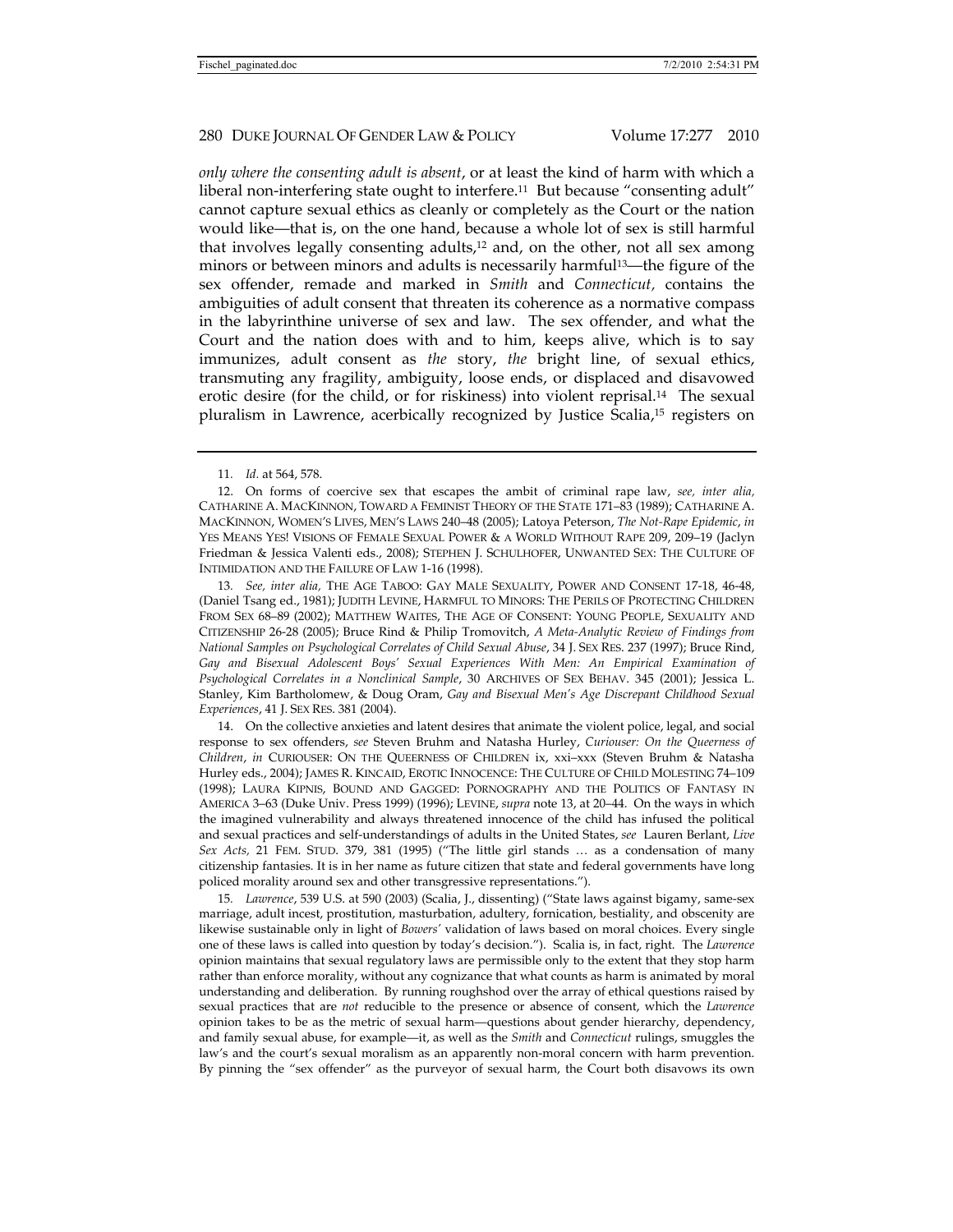both judicial and national fronts. Americans, social-justice loving people, and the legal system have entered (and created) an era where our conventional moral arguments and political capacity to identify and mitigate sexual harm are unraveling. The legislative-turned-judicial understanding of, and punitive, mostly uncritical response to, the sex offender,16 comfortingly, and wrongly, relocates the danger of sexual harm onto a discrete body (the stranger, the pathological recidivist). The figure reassuringly (re)partitions the moral universe on Manichean lines. The legislative-turned-judicial maneuver glosses over the complexities of sexual harm and danger, and detracts from the primary sources of sexual abuse: fathers, family members, and family acquaintances.17 Put slightly differently, while scholars have argued that "sex offenders" ought to be treated with greater restraint, nuance, and fairness,<sup>18</sup> my argument

sexual morality and shields its moral investments and distinctions as decidedly not moral, but rather neutral and Millian. To hedge against the tidal wave of legally-sanctioned sexual pluralism prophesied by Scalia, the *Lawrence, Smith,* and *Connecticut* opinions collapse questions of morality into questions of harm (the absence of consent) as a way to narrow the more capacious sexual field it has helped inaugurate. Parts III and IV, *infra*, extend and elaborate upon this argument. *See generally* Bernard E. Harcourt, *The Collapse of the Harm Principle*, 90 J. CRIM. L. & CRIMINOLOGY 109 (1999). Mary Anne Case argues that, despite Scalia's apocalyptic fears (and progressives' hopes), *Lawrence* spatially and conceptually contains protected sexual freedom far more than it extends it. I'm not sure the argument of this Article conflicts with hers: as a matter of law, the reach of *Lawrence*  may be short and yet to be fully-determined. *Symbolically*, however, the juridical promise to safeguard adult consensual sex, and the juridical dignification of the homosexual, are politically and morally vast, and it is to this symbolic transformation which I believe Scalia's dissent, the majority opinion, and the *Smith* and *Connecticut* decisions respond. *See* Case, *supra* note 5, at 79. On both the capaciousness and constraints of substantive privacy protections enunciated in *Lawrence, see* Marybeth Herald, *A Bedroom of One's Own: Morality and Sexual Privacy After* Lawrence v. Texas, 16 YALE J.L. & FEMINISM 1, 29–32 (2004).

 16. For comprehensive accounts on the historical emergence of "sexual pathology" as a conceptual category, the medicalization of sexual deviance, the influence of psychiatry on the legislative response to sex crimes and sex criminals, and the three waves of "sexual psychopath" and sex offender laws enacted in the United States (the late 1930s, the postwar era, and the 1990s– present), *see* Deborah W. Denno, *Life Before the Modern Sex Offender Statutes,* 92 NW. U. L. REV. 1317 (1998); PHILIP JENKINS, MORAL PANIC: CHANGING CONCEPTS OF THE CHILD MOLESTER IN MODERN AMERICA 49, 189 (1998).

 17. AM. PSYCHOL. ASS'N, UNDERSTANDING CHILD SEXUAL ABUSE: EDUCATION, PREVENTION, AND RECOVERY (2001), *available at* http://www.apa.org/pubs/info/brochures/sex-abuse.aspx; HUM. RTS. WATCH, NO EASY ANSWERS: SEX OFFENDER LAWS IN THE U.S. (2007), *available at* http:// www.hrw.org/sites/default/files/reports/us0907webwcover.pdf; HOWARD N. SNYDER, DEP'T OF JUST., BUREAU OF JUST. STAT., SEXUAL ASSAULT OF YOUNG CHILDREN AS REPORTED TO LAW ENFORCEMENT: VICTIM, INCIDENT, AND OFFENDER CHARACTERISTICS 10 (2000). Rose Corrigan argues that sex offender laws frame sexual violence as a pathological problem that inheres in predatory persons, undermining feminist attention to sexual violence as a common, persistent, and often sanctioned feature of everyday life and sexual relations. *See* Rose Corrigan, *Making Meaning of Megan's Law*, 31 LAW & SOC. INQUIRY 267 (2006) *See also* ERIC S. JANUS, FAILURE TO PROTECT: AMERICA'S SEXUAL PREDATOR LAWS AND THE RISE OF THE PREVENTIVE STATE 88 (2006)("By focusing intensely on rare but horrific crimes, the predator laws convey a clear message that the feminists and the solid empirical science—are wrong . . . . Rather, these laws tell us that the real sex criminals are those who lurk in the bushes and parking lots.").

18*. See generally* Sarah E. Agudo, Comment, *Irregular Passion: The Unconstitutionality and Inefficacy of Sex Offender Residency Laws*, 102 NW. U. L. REV. 307 (2008); Ryan A. Boland, Note, *Sex Offender Registration and Community Notification: Protection, Not Punishment*, 30 NEW ENG. L. REV. 183 (1995); Carol L. Kunz, Comment, *Toward Dispassionate, Effective Control of Sexual Offenders*, 47 AM. U. L. REV. 453 (1997); Note, *Prevention Versus Punishment: Toward a Principled Distinction in the Restraint*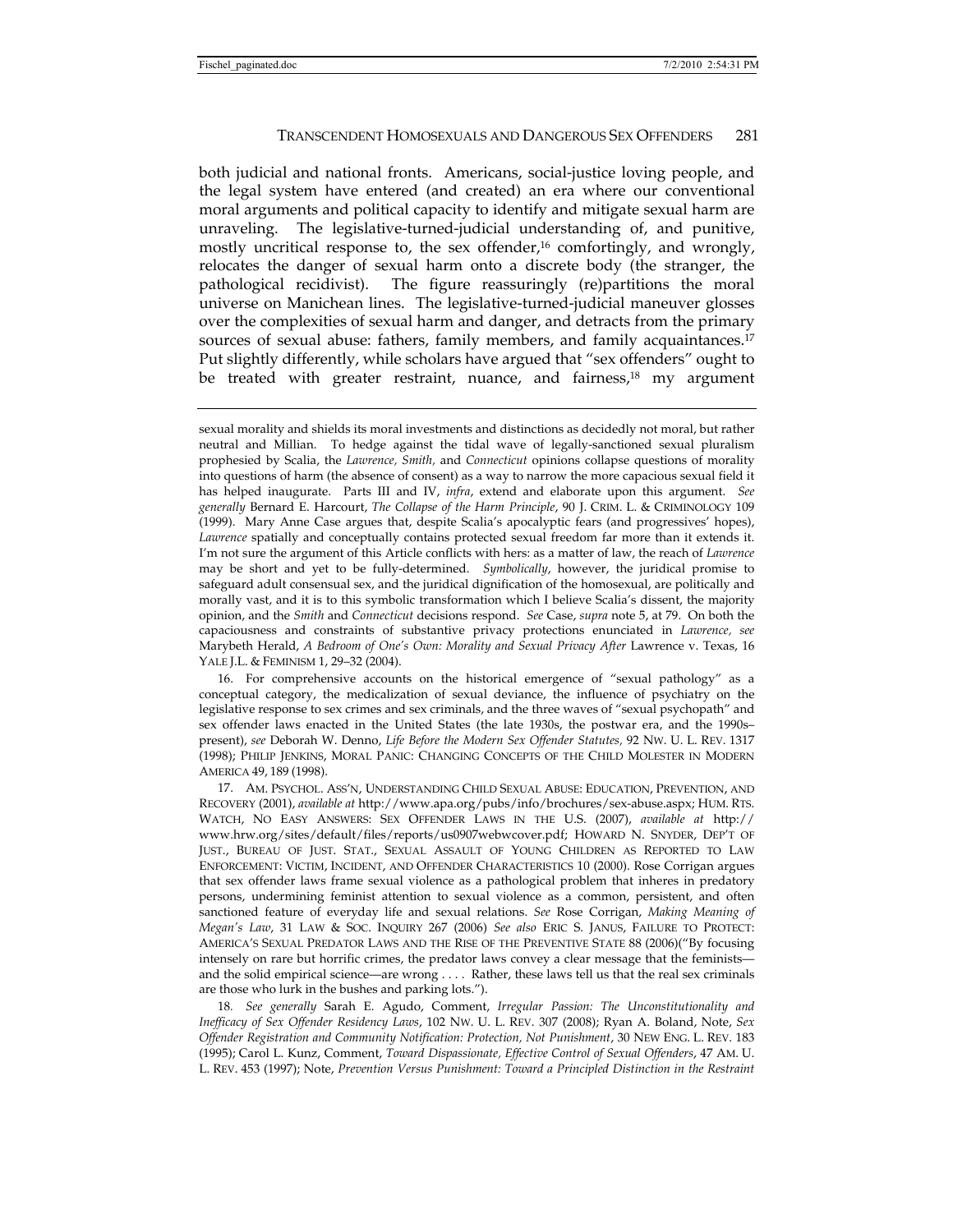presupposes (and contends) instead that the "sex offender" does not exist;19 or rather, that the figure of the sex offender has been legally created and codified, in part judicially, and that such creation and codification distinguishes sexual harm from sexual freedom, and sexual deviants from intimacy-valuing citizens, clearly and discretely, incorrectly and detrimentally. The legislative attack on the "sex offender," and the judicial affirmation of this attack—both in its rhetorical and doctrinal dimensions—skew our understanding of sexual harm onto and into one person, thus simplifying the world and its multiply sourced dangers. In the following pages, I suggest that the amplified legislative and judicial anxiety around sex offenders is contemporaneous with the judicial emancipation (or at least decriminalization)—and the changing social mores that underwrite that emancipation—of the homosexual. While the *Lawrence* opinion offers freedom and protection to the intimate, private homosexual, it nevertheless retains a structural logic that imagines and then attributes sexual harm and dangerousness onto one body, a character type, a sex offender. Even though the characters changed, the script remained intact.

Part I tracks the emergence of sex offender laws and the variety of forms they take from the 1990s to the present, and catalogues some common criticisms of them. This section analyzes notification and registration broadly as a national diffusion, rather than discusses the statutes of the *Smith* and *Connecticut*  jurisdictions (Alaska and Connecticut, respectively),  $^{20}$  to situate these cases, their constitutional questions, and their cultural ramifications in a national context. Indeed, Part I is skeletal, providing the institutional parameters to the argument of the Article. Part II explicates the twin sex offender cases, focusing on the constitutional claims of the respondents and the arguments invoked by the Justices against them. Part III reads the arguments of *Smith* and *Connecticut*  against Justice Kennedy's opinion in *Lawrence.* The sort of juridical reasoning and rhetorical maneuvers of *Bowers v. Hardwick* (holding sodomy laws

*of Released Sex Offenders,* 109 HARV. L. REV*.* 1711 (1996); Note, *Making Outcasts Out of Outlaws: The Unconstitutionality of Sex Offender Registration and Criminal Alien Detention,* 117 HARV. L. REV. 2731 (2004).

 <sup>19.</sup> On the medical and juridical construction of sexual subjects—and the consolidation of discrete sexual acts into comprehensive identities—*see* MICHEL FOUCAULT, 1 THE HISTORY OF SEXUALITY: AN INTRODUCTION (1978). Foucault's most popularized contribution is that the "homosexual" is a modern production of multiple discourses rather than a stable figure throughout history. *Id.* at 43. As Foucault himself observed, the argument extends to all sexual subjects, from the heterosexual to the sex offender. *See* also JUDITH BUTLER, GENDER TROUBLE: FEMINISM AND THE SUBVERSION OF IDENTITY 2 (1990) ("Juridical notions of power appear to regulate political life in purely negative terms—that is, through the limitation, prohibition, regulation . . . of individuals . . . But the subjects regulated by such structures are, by virtue of being subjected to them, formed, defined, and reproduced in accordance with the requirements of those structures.")

Some sociologists, lawyers, and psychiatrists objected to the rise of "sexual psychopath" laws in the late 1940s and early 1950s, suggesting that the term itself was vacuous and that singling out sex offenses for separate criminal law treatment would have adverse consequences. *See* Edwin H. Sutherland, *The Diffusion of Sexual Psychopath Laws,* 56 AM. J. SOC. 142, 142 (1950) ("[T]he concept of the 'sexual psychopath' is so vague that it cannot be used for judicial and administrative purposes without the danger that the law may injure the society more than do the sex crimes which it is designed to correct.").

 <sup>20.</sup> Alaska Sex Offender Registration Act, 1994 Ala. Sess. Laws ch. 41 § 12(a); CONN. GEN. STAT. ANN. § 54-251 (West 2009).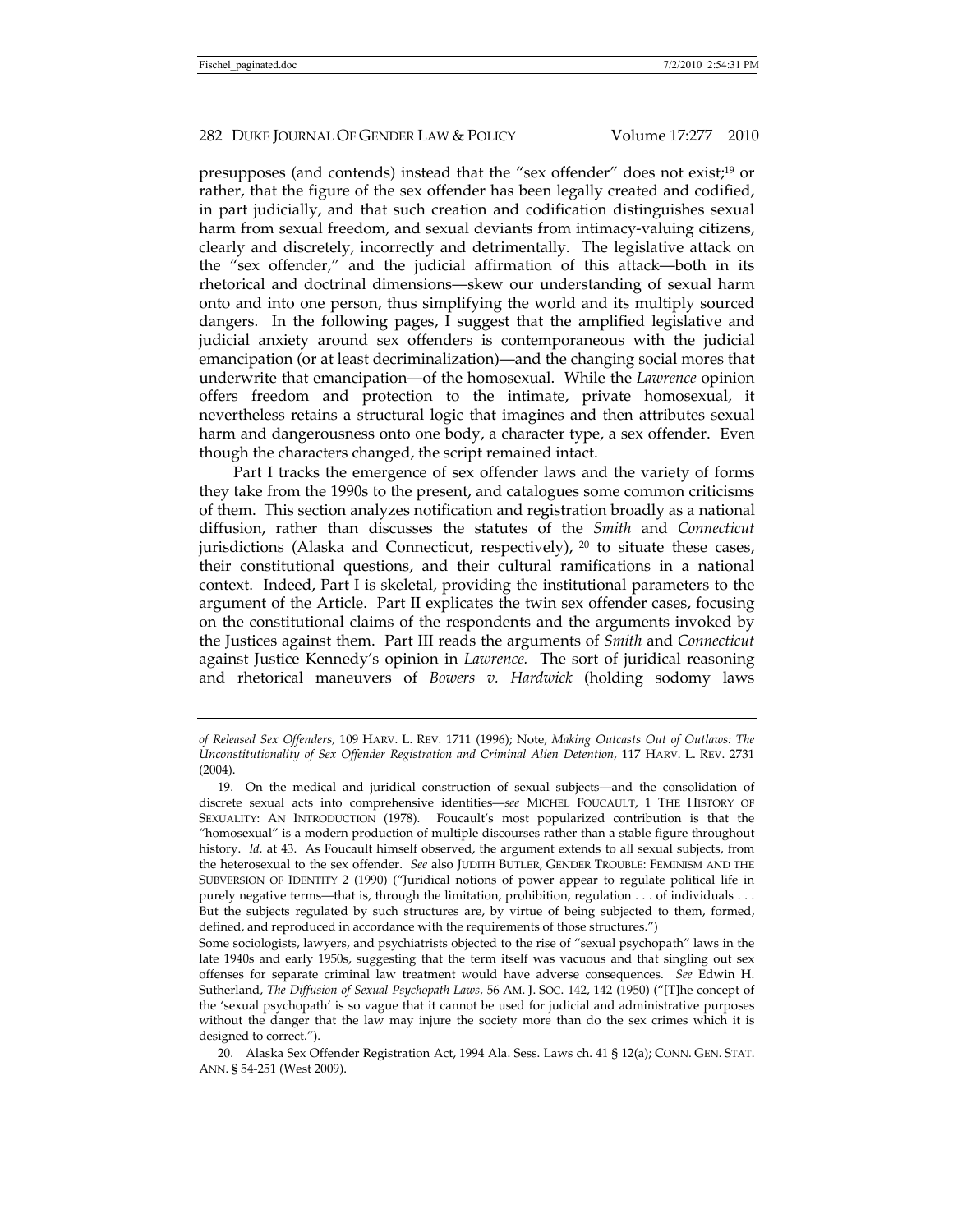constitutional)21 that *Lawrence* so heavily criticizes and rejects is strikingly parallel to the juridical reasoning of the *Smith* and *Connecticut* cases. At the same historical moment – spring/summer 2003 – the Court (via Justice Kennedy) rejects certain forms of argumentation in the sphere of sexuality, morality, and the law; it then redeploys these strategies against sex offenders. Part IV asks and begins to answer: why? Why does the Court shift its *Bowers*  strategies over to *Smith* and *Connecticut*? What can theorizing these cases together tell us about the juridical construction of sexual harm and sexual freedom, and about the national-liberal fantasy of *adult consent* as simply and summarily morally determinative in the terrain of sexuality?

### PART I: THE REEMERGENCE OF U.S. SEX OFFENDER LAWS

"Moral panic" rapidly escalates around social and sexual deviancy in moments of political expediency and social dislocation.22 At various times in American history, the supposed sexual threat embodied in and by Jewish men, black men, gay men, and "sex psychopaths" has been hyperbolized by media, political elites, mental health professionals, and social conservatives to regulate the sexuality of newly urbanized girls;23 to re-sanctify the heterosexual nuclear family and restitute gender norms in the postwar period;<sup>24</sup> to crack down on gays, gay bars, and gay public spaces;25 to stifle or superimpose the sexuality of children;<sup>26</sup> to win votes; to make a profit; and even to cut welfare.<sup>27</sup> It is beyond the scope of this Article to historicize changing sex offender laws or the varied social interpretations and legal constructions of the sex offender since the turn of the  $20<sup>th</sup>$  century (as feeble-minded, as pathetic, as treatable, as evil, depending on the decade).28 I gesture at this history simply to note that the most recent

 <sup>21.</sup> Bowers v. Hardwick, 478 U.S. 186 (1986).

<sup>22</sup>*. See generally* STANLEY COHEN, FOLK DEVILS AND MORAL PANICS (1972); STUART HALL, ET AL., POLICING THE CRISIS: MUGGING, THE STATE AND LAW AND ORDER (1978); JENKINS, *supra* note 16; SIMON WATNEY, POLICING DESIRE: PORNOGRAPHY, AIDS AND THE MEDIA (1987). However, Denno challenges whether "panic" is the best descriptive category to explain enactment of "sexual psychopath," and sex offender laws. She argues that "moral panic" literature does not empirically ground the assertion that sensationalist media accounts and public fear are the primary explanatory variables for sex crime legislation. *See* Denno, *supra* note 16, at 1355–68.

<sup>23</sup>*. See* CAROLYN E. COCCA, JAILBAIT: THE POLITICS OF STATUTORY RAPE LAWS IN THE UNITED STATES 12–14 (2004).

<sup>24</sup>*. See* Chauncey, *supra* note 7, at 166-71; Denno, *supra* note 16, at 1368–73; Estelle B. Freedman, *"Uncontrolled Desires": The Response to the Sexual Psychopath, 1920-1960*, 74 J. AM. HIST. 83, 96–98 (1987); JENKINS, *supra* note 16, at 71–72.

<sup>25</sup>*. See* PAT CALIFIA, PUBLIC SEX: THE CULTURE OF RADICAL SEX 54–97 (2000); Chauncey, *supra*  note 7; Freedman, *supra* note 24, at 103–04.

<sup>26</sup>*. See generally* Steven Angelides, *Feminism, Child Sexual Abuse, and the Erasure of Child Sexuality*, 10 GLQ: J. LESBIAN & GAY STUD. 141 (2004); KINCAID, *supra* note 14, at 9452–72 ., 101 (" The pedophile is something more than a scapegoat for us; it does more than siphon off and bottle dark desires and fears the culture cannot otherwise contain. Our pedophile handles those chores, certainly, but not so well that these desires and fears are expelled … One reflex of our obsessive focus on protection is to saturate children with a sexual discourse that inevitably links children, sexuality, and erotic appeal.").

<sup>27</sup>*. See* Carolyn E. Cocca, *From "Welfare Queen" to "Exploited Teen": Welfare Dependency, Statutory Rape, and Moral Panic*, 14 NAT. WOMEN'S STUD. ASS'N J. 56 (2002).

<sup>28</sup>*. See generally* JENKINS, *supra* note 16.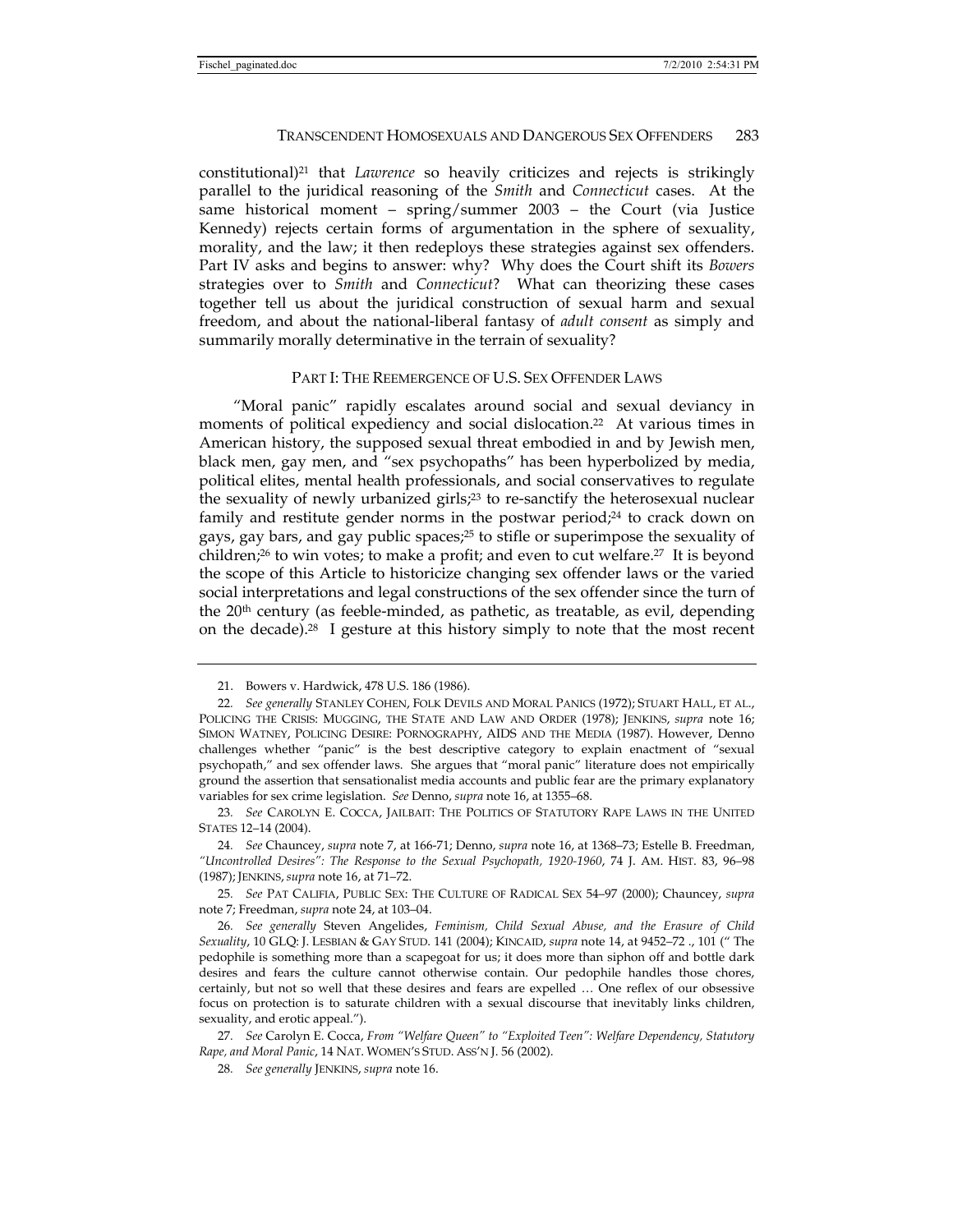panics around child sexual abuse and sex offenders inaugurated in the 1980s and continue into the present, and the laws these panics motivate have a genealogy and historical antecedents. The important point is that there is a constructivist story to be told, and neither sex panics, nor the laws that flow from them, necessarily correlate to documented increases in sexual violence or sexual abuse against children.29 Moral panics and their resultant laws are often about something other than, or in addition to, child protection.

From the mid-1990s to the present, the United States has witnessed a tidal wave of state and federal sex offender laws.<sup>30</sup> There are currently three<sup>31</sup> main varieties of sex offender laws, all of which come into effect immediately prior to or upon the offender's release from prison: registration, community notification, and residency restrictions.

Registration laws differ greatly by state, but generally offenders must register with local authorities and provide their address, bodily characteristics, place of employment, and social security number, along with their vehicle license number, make, and model. Offenders must periodically re-register sometimes for life—or face federal criminal charges. States must meet minimum registration requirements under the Jacob Wetterling Crimes Against Children and Sexually Violent Offender Registration Act of 1994, or face federal budget cuts.32

Notification laws: after an offender relocates from prison to civil life, either the offender himself or local authorities are required to notify members and/or institutions of the community. Like registration, the degree of community notification is often proportionate to the designated severity of the crime. Minimum state notification requirements are also mandated federally by the 1996 "Megan's Law."33 The federal Megan's Law and its state equivalents require sex offender information—often a picture of the offender, his address,

<sup>29</sup>*. See* JOEL BEST, THREATENED CHILDREN: RHETORIC AND CONCERN ABOUT CHILD-VICTIMS 22–31 (1990); Denno, *supra* note 16, at 1363 ("the number of statutes passed each year appears to be largely unrelated to the rates of rape or sex offenses."); Freedman, *supra* note 24, at 84; HUM. RTS. WATCH, *supra* note 17, at 23 ("Sexual violence in the US is, fortunately, decreasing."); Sutherland, *supra* note 19, at 142.

<sup>30</sup>*. See* Abril R. Bedarf, Comment, *Examining Sex Offender Community Notification Laws*, 83 CAL. L. REV. 885 (1995); Boland, *supra* note 18; Justin H. Boyd, Comment, *How to Stop a Predator: The Rush to Enact Mandatory Sex Offender Residency Restrictions and Why States Should Abstain*, 86 OR. L. REV. 219 (2007); Bret R. Hobson, *Banishing Acts: How Far May States Go to Keep Convicted Sex Offenders Away from Children?*, 40 GA. L. REV. 961 (2006).

 <sup>31.</sup> Some states also civilly commit certain offenders past their prison release date, a practice found constitutional in *Kansas v. Hendricks,* 521 U.S. 346 (1997). On the reemergence of sex predator commitment laws and the ways they distort national perceptions of sexual violence *see generally*  JANUS, *supra* note 17. GPS tracking and chemical or surgical castration have also become statutory methods of sex offender supervision and regulation over the past twenty years. For summaries of sex offender laws, their costs, empirical validity, deterrent effects, and unintended or unknown consequences, see the collection of essays in SEX OFFENDER LAWS: FAILED POLICIES, NEW DIRECTIONS (Richard G. Wright ed., 2009).

 <sup>32.</sup> Jacob Wetterling Crimes Against Children and Sexually Violent Offender Registration Act, 42 U.S.C. § 14071 (2006). For a discussion of the Act and its mandates, *see* Kunz, *supra* note 18; Wayne A. Logan, *Liberty Interests in the Preventive State: Procedural Due Process and Sex Offender Community Notification Laws*, 89 J. CRIM. L. & CRIMINOLOGY 1167, 1172–1173 (1999).

 <sup>33.</sup> Megan's Law, 42 U.S.C. § 16921 (2006).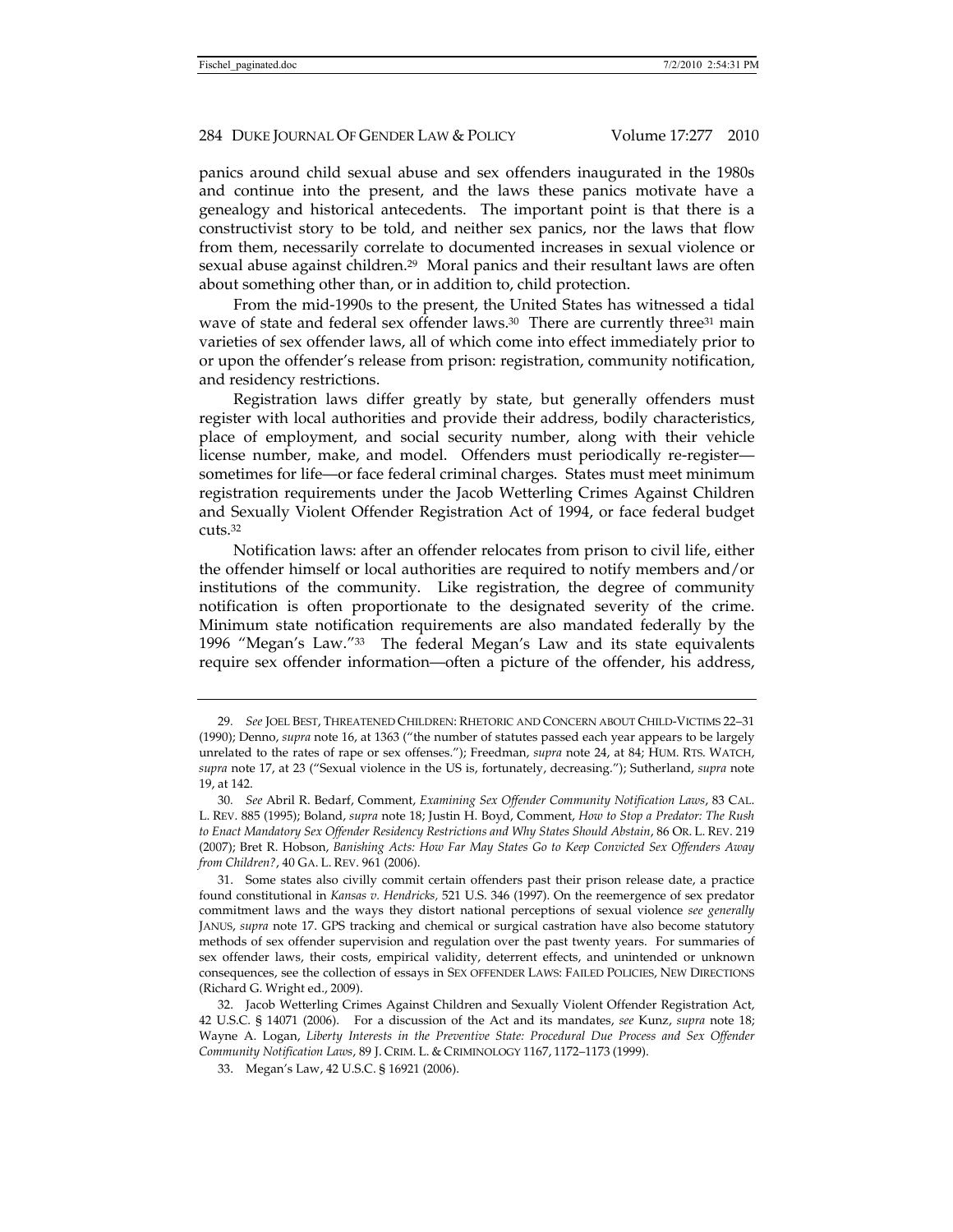the crime for which the offender was convicted, the age of the perpetrator and the victim at the time of the crime—to be made available for the public at large. States and the federal government post much of the information on online sex offender databases, which are, generally, freely accessible.34

Residency restrictions: these are the newest iterations of sex offender laws, requiring that sex offenders live outside measured radii of places where children congregate, like schools or swimming pools. In some states, offenders cannot live within 500 feet of schools; in other states the radius is 2000 feet.35 These laws have some unintended consequences: offenders are effectively prohibited from living in entire municipalities, so they overflow into another;<sup>36</sup> or, in Miami, sex offenders all live together under a bridge, because it is the only locale legally far enough from protected institutions.<sup>37</sup>

The most recent federal minimum requirements for state sex offender laws are set in the Adam Walsh Child Protection and Safety Act of 2006, and failure for state compliance will ultimately result in federal funding cuts.38 The AWA surpasses the baseline requirements of the Wetterling Act and the Megan's Law, both in scope (whom it covers) and duration (how long offenders must register).39 The AWA creates a three-tiered system of sex offenses, labels any crime vaguely sexual (public urination) a sex offense, $40$  requires certain juvenile offenders to register, $41$  compels registration for violent and nonviolent offenses alike, compels constant re-registration, $42$  and mandates that all offenders' personal information be posted online for 15 years, 25 years, or life, depending on the tier of the crime.43 The AWA is offense-based, and does not allow for individualized, clinical risk assessment to determine whether an offender should or should not register, and whether his personal information ought to be made available.<sup>44</sup> The requirements of the Adam Walsh Act are stricter than

- 38. 42 U.S.C. § 16901 (2006).
- 39*. Id.* § 16911(5)(A)(i) (2006).
- 40*. Id.* § 16911(2) (5) (2006).
- 41*. Id*. § 16911(8) (2006).
- 42*. Id*. § 16916(1) (3) (2006).
- 43*. Id*. § 16915(a)(1) (3) (2006).

47 WASHBURN L.J. 471 (2008); HUM. RTS. WATCH, *supra* note 17, at 37–38.

<sup>34</sup>*. See* Maureen S. Hopbell, Article, *Balancing the Protection of Children Against the Protection of Constitutional Rights: The Past, Present and Future of Megan's Law,* 42 DUQ. L. REV. 331, 341 (2004); Jessica Ann Orben, Comment, Connecticut Department of Public Safety v. Doe*: Sex Offenders' Due Process Under "Megan's Law" and the Effectiveness of Sex Offender Registration*, 36 U. TOL. L. REV. 789, 791–92 (2005).

<sup>35</sup>*. See* Mark Loudon-Brown, *"They Set Him on a Path Where He's Bound to Get Ill": Why Sex Offender Residency Restrictions Should be Abandoned,* 62 N.Y.U. ANN. SURV. AM. L. 795, 798–800 (2007).

 <sup>36.</sup> Monica Davey, *Iowa's Residency Rules Drive Sex Offenders Underground*, N.Y. TIMES, Mar. 15, 2006, at A1.

<sup>37</sup>*. See* Matthew Singer, Comment and Casenote, *. . . And Procedure for All: Rehearings for "Dangerous" Offenders*, 76 U. CIN. L. REV. 1067, 1090 (2008); Damien Cave, *Roadside Camp for Miami Sex Offenders Leads to Lawsuit*, N.Y. TIMES, Jul. 10, 2009, at A14.

<sup>44</sup>*. See* Lara Geer Farley, Note, *The Adam Walsh Act: The Scarlet Letter of the Twenty-First Century*,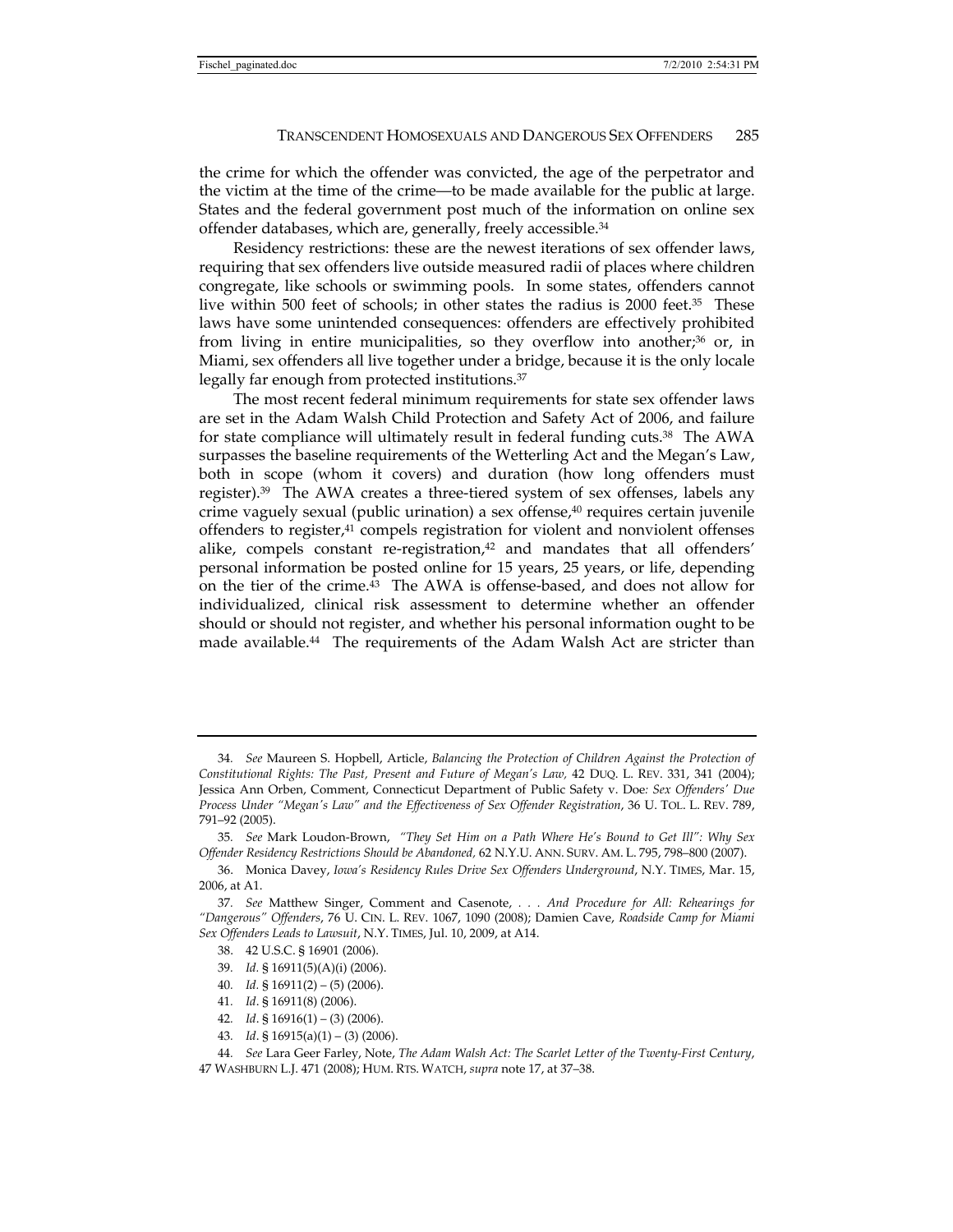those of most states, and some states have objected that compliance will be prohibitively costly.45

But cost is by no means the only objection to the array of sex offender laws. On a policy level, critics object that: sex offender laws do not work, that is, they do not reduce sex offenses;<sup>46</sup> many laws make no or few assessments of risk, and so waste resources tracking the recidivist and the non-recidivist, the violent offender and the nonviolent 'Romeo;'47 the stigmatizing and ostracizing effects of registration, notification, and residency restriction may encourage the violent behavior they are aimed to deter. The stress and depression resultant from social segregation, bullying, threats, verbal and physical attacks, and unemployment, are fertile psychological ground for recidivist, sexually aggressive behavior.48

On a humanitarian level, critics argue that these laws excessively burden offenders' lives and the lives of offenders' family members. Offenders often cannot reunite with their families because of residency restrictions.49 As a result of online notification, offenders are routinely harassed, publicly humiliated, and assaulted, and homes of offenders have been burned down or otherwise vandalized.<sup>50</sup> Facing such responses, some offenders have committed suicide.<sup>51</sup> The humanitarian criticism clusters around the wide net of registration and notification, in which the 'wrong place, wrong time' offender gets lumped in with the playground abductor. Indeed, a widely shared sentiment is that these

47*. See* Agudo, *supra* note 18, at 332–33; Catherine L. Carpenter, *The Constitutionality of Strict Liability in Sex Offender Registration Laws*, 86 B.U. L. REV. 295, 318 (2006); Farley, *supra* note 44.

49*. See* Loudon-Brown, *supra* note 35, at 797–98; Shelley Ross Saxer, *Banishment of Sex Offenders: Liberty, Protectionism, Justice, and Alternatives*, 86 WASH. U. L.R. 1397, 1412, 1453 (2009).

50*. See* Farley, *supra* note 44, at 494; Kunz, *supra* note 18, at 476; Orben, *supra* note 34, at 808. Corrigan notes that these incidents of vigilantism, although troubling, are not widespread. Concerns with the problems of sex offender notification laws should not overshadow the fact that many convicted sex offenders are not included in online databases. *See* Corrigan, *supra* note 17, at 299-304. So too, while registration and notification requirements may promote a vision of the state as encroaching and invasive, the "statutes permit legislators to claim they are tough on crime without remedying systemic problems of inadequate training for police and judges (especially in cases involving children), law enforcement insensitivity to victims, abysmal levels of support for victim advocacy groups, and lack of treatment options for offenders who seek to change their behavior." *Id.* at 302.

51*. See* Farley, *supra* note 44, at 472; Todd S. Purdum, *Death of Sex Offender is Tied to Megan's Law*, N.Y. TIMES, Jul. 9, 1998, at A16.

 <sup>45.</sup> Abby Goodnough & Monica Davey, *Effort to Track Sex Offenders Draws Resistance from States*, N.Y. TIMES, Feb. 9, 2009, at A1.

<sup>46</sup>*. See* Agudo, *supra* note 18, at 309; Boyd, *supra* note 30, at 230; Orben, *supra* note 34, at 806; Kunz, *supra* note 18, at 476. Jill S. Levenson & Leo P. Cotter, *The Effect of Megan's Law on Sex Offender Reintegration*, 21 J. CONTEMP. CRIM. JUST. 49, 52 (2005) ("Little empirical evidence exists to support conclusions that Megan's Law leads to the above-mentioned benefits or consequences, particularly those concerning its commonly cited goal of increased public safety."); Bob Edward Vásquez, et al., *The Influence of Sex Offender Registration and Notification Laws in the United States: A Time-Series Analysis*, 54 CRIME & DELINQ. 175, 188 (2008) ("The empirical finding of this research is that the sex offender legislation seems to have had no uniform and observable influence on the number of rapes reported in the states analyzed.").

<sup>48</sup>*. See* Agudo, *supra* note 18, at 309; Kunz, *supra* note 18, at 477; HUM, RTS, WATCH, *supra* note 17, at 9–10; Levenson & Cotter, *supra* note 46, at 61–62.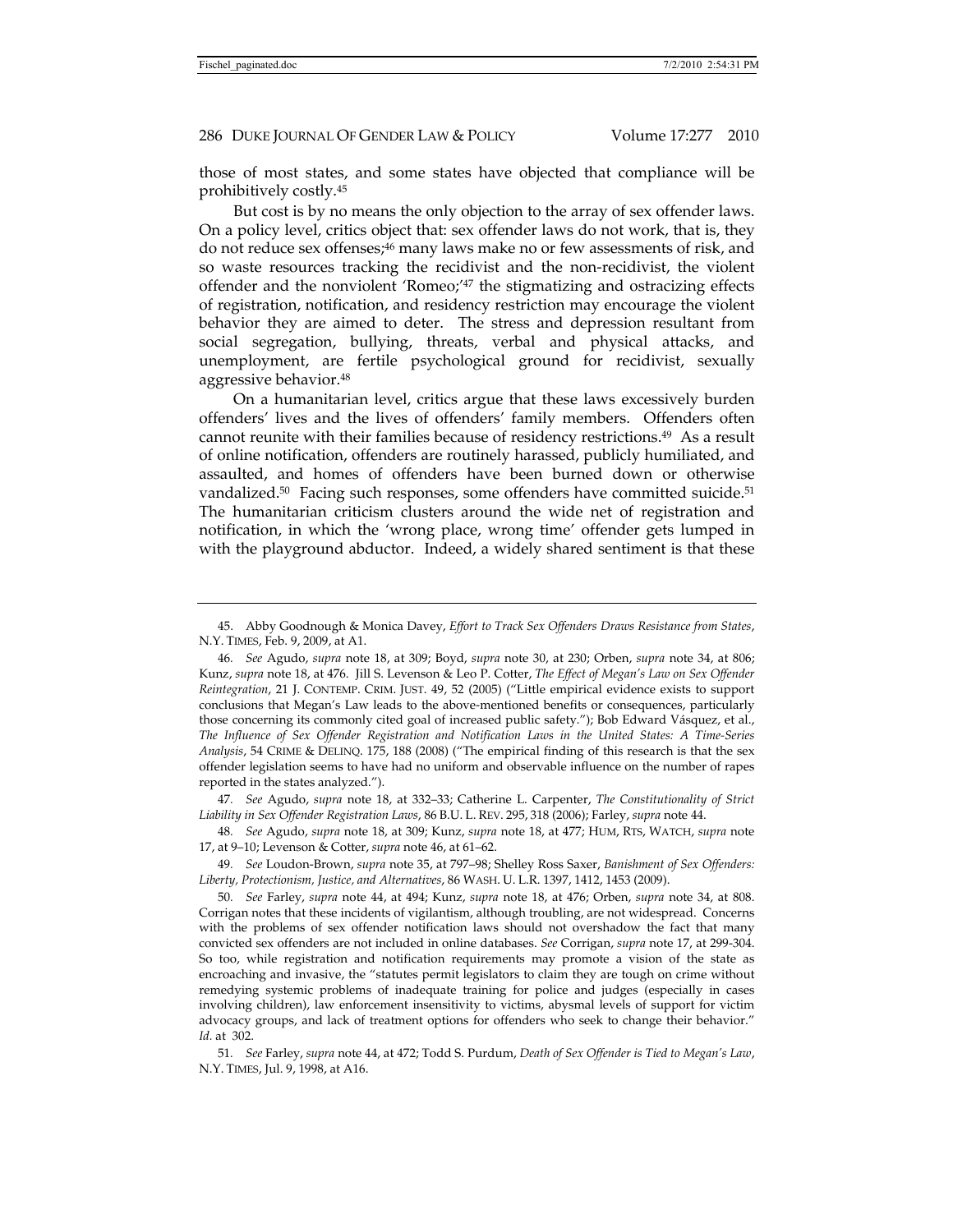laws are grossly overbroad.52 As mentioned, the Adam Walsh Act likely requires states to label anyone who perpetuates any sexual crime a sex offender, including public urination, public indecency, statutory rape, and soliciting a prostitute.53

On a constitutional level, the laws have been challenged on wide-ranging grounds, only the most prevalent of which are mentioned here. One set of oppositions revolves around the laws as punishment: if notification, registration, and residency restrictions function to punish, their retroactive application violates the Ex Post Facto Clause of the Constitution.54 Plaintiffs have also argued that the laws are uniquely harsh and disproportionate, violating the Cruel and Unusual Punishment Clause of the Eighth Amendment.55 Another set of oppositions maintains that the laws are functional deprivations of liberty or equality, thus triggering Fourteenth Amendment protections. If the law singles out and subjects a class of people, i.e. sex offenders, to unfair treatment without rational basis – without any reasonable relation to a legitimate state interest – the law contravenes Equal Protection guarantees.56 If the law provides no administrative process to oppose registration and notification requirements, or no individualized risk-assessment, plaintiffs argue the laws violate procedural due process.57 Finally, claimants maintain that the intrusions into their privacy, the restrictions on their travel and residency, the consequent "stigma plus" the social consequences of stigma, amount to a violation of substantive due process, to infractions of fundamental rights that warrant strict scrutiny review.58 On

54*. See* Doe v. Poritz, 662 A.2d 367, 404 (N.J. 1995) (holding that registration and notification laws are not punitive); Boland, *supra* note 18, at 202 ("Registration is frequently applied retrospectively, but it has been upheld against ex post facto challenges in nearly every instance because most courts view registration as a regulation, not a punishment. Notification has faced limited challenges and the results have varied."); *See, infra* notes 64–75 and accompanying text.

55*. See* Rainer v. Georgia, No. S09A1900, 2010 2010 Ga. LEXIS 229, at \*4 (Ga. Mar. 15, 2010)("[B]ecause the registration requirements themselves do not constitute punishment, it is of no consequence whether or not one has committed an offense that is "sexual" in nature before being required to register … The nature of the offense requiring the registration would not somehow change the registration requirements themselves into a form of "punishment" for purposes of an Eighth Amendment cruel and unusual punishment analysis."); Kunz, *supra* note 18, at 467–68 ("In the majority of cases, challenges claiming that notification and registration laws impose cruel and unusual punishment have failed.").

56*. See Poritz*, 662 A.2d at 413 ("Classification of plaintiff based on his conviction of one of the enumerated sex offenses and his characterization as a repetitive compulsive offender is rationally related to the government's interest in protection of the public. The need for public safety outweighs the restrictions placed upon plaintiff as a result of his inclusion in this class. We conclude therefore that the registration and notification requirements do not violate plaintiff's right to equal protection under either the Federal or State Constitution."); Hobson, *supra* note 30, at 988; Kunz, *supra* note 18, at 468 ("Challenges to notification on equal protection grounds have proved unsuccessful as well.").

57*. See* sources cited *infra* notes 76–87 and accompanying text.

58*. See* Doe v. Moore, 410 F.3d 1337 (11th Cir. 2005); Doe v. Tandeske*,* 361 F.3d 594 (9th Cir. 2004); Hobson, *supra* note 30, at 972 ("Convicted sex offenders have brought unsuccessful substantive due process challenges against various types of post-release restrictions. . . . [C]ircuit courts have ruled that the statutes in question do not infringe the asserted fundamental right.").

<sup>52</sup>*. See* Agudo, *supra* note 18; *cf.* Corrigan, *infra* note 167.

 <sup>53.</sup> Although these are "tier 1" offenders, the least serious in the three-tiered system, they may nonetheless be listed online as sex offenders for fifteen years, reducible to ten at judicial discretion. *See* 42 U.S.C. § 16915(a)(1)-(3), 16915(b)(2)(A) (2006).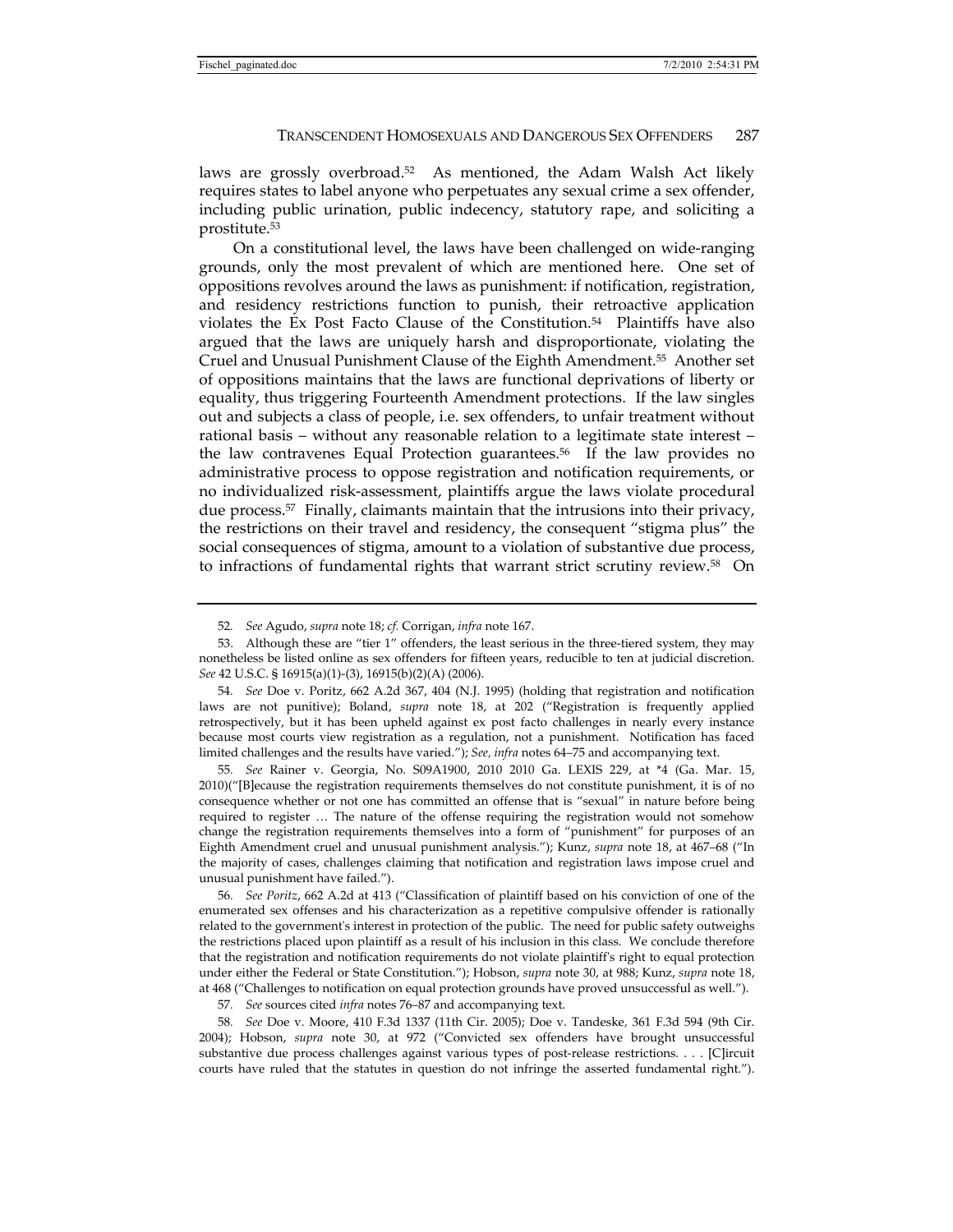these 14th Amendment challenges, the policy critique bleeds into the constitutional one: since there is some empirical evidence that these laws do the opposite of their intended objectives, there may be no rational basis for them and, so the argument proceeds, for their enactment and enforcement.59

Why is all of this important? Because none of it matters.

Despite the laws' being bad policy, morally and physically devastating, and constitutionally questionable, legislatures continue to push them through, and courts (mostly) continue to reject objections on all counts.<sup>60</sup> Some courts have placed temporary injunctions on the most egregious components of the  $law<sub>0</sub><sup>61</sup>$ and few courts have ruled that blanket registration, notification, and residency requirements without attention to degrees of dangerousness, risk assessment, or administrative process of appeal violate due process protections.<sup>62</sup> Nevertheless, the 2003 Supreme Court cases on sex offender laws to which this article now turns soundly reject claims that registration and notification are either punitive or in conflict with procedural due process protections.

### PART II: JOHN DOES AND THE SUPREME COURT

Two cases on sex offender laws made their way up to the Supreme Court by 2003. In *Smith v. Doe*,<sup>63</sup> the respondents (two John Does and the wife of one) claimed that since they were convicted of sex offenses prior to the enactment of Alaska's registration and notification laws, retroactive application violated Ex Post Facto.<sup>64</sup> They argued that the continued requirement of registration and reregistration as sex offenders, and the continual community notification of their sex offender status via the Internet and other forms of public announcement, constituted a form of punishment.65

62*. See* State v. Bani, 36 P.3d 1255, 1257 (Haw. 2001) (holding that a public notice of defendant as a sex offender, "without notice, an opportunity to be heard, or any preliminary determination of whether and to what extent [defendant] actually represent[ed] a danger to society" violated due process requirements).

Regarding a liberty interest in reputation, *see Paul v. Davis*, 424 U.S. 693 (1976) and *infra* notes 79–82, and accompanying text; regarding *Tandeske* and similar dismissals of substantive due process claims, *see infra* notes 147–53 and accompanying text.

<sup>59</sup>*. See generally* Boland, *supra* note 18; Loudon-Brown, *supra* note 35; Singer, *supra* note 37(offering examples of the many negative counter-effects of sex offender laws).

<sup>60</sup>*. See* sources cited *supra* notes 54–58.

<sup>61</sup>*. See* Catrin Einhorn, *Judge Blocks Rules Limiting Sex Offenders on Halloween,* N.Y. TIMES, Oct. 28, 2008, at A12 ("A federal judge in Missouri . . . blocked parts of a new state law that requires sexual offenders to remain in their homes on Halloween evening and to avoid any contact with children related to the holiday."); Stephanie Chen, *After Prison, Few Places for Sex Offenders to Live,* WALL ST. J., Feb. 19, 2009, at A16 (reporting on a federal court injunction against a 2006 Georgia law prohibiting sex offenders from residing within 1000 feet of school bus stops).

 <sup>63.</sup> Smith v. Doe, 538 U.S. 84 (2003)*.*

<sup>64</sup>*. Id.* at 91. John Doe I was convicted of sexually abusing his daughter for two years, when she was 9 to 11 years old. John Doe II was convicted of sexually abusing a 14-year-old. Both pleaded *nolo contendere*. They were released from prison in 1990 and completed rehabilitation programs. The Alaska Sex Offender Registration Act was passed on May 12, 1994.

<sup>65</sup>*. Id.* at 91-92.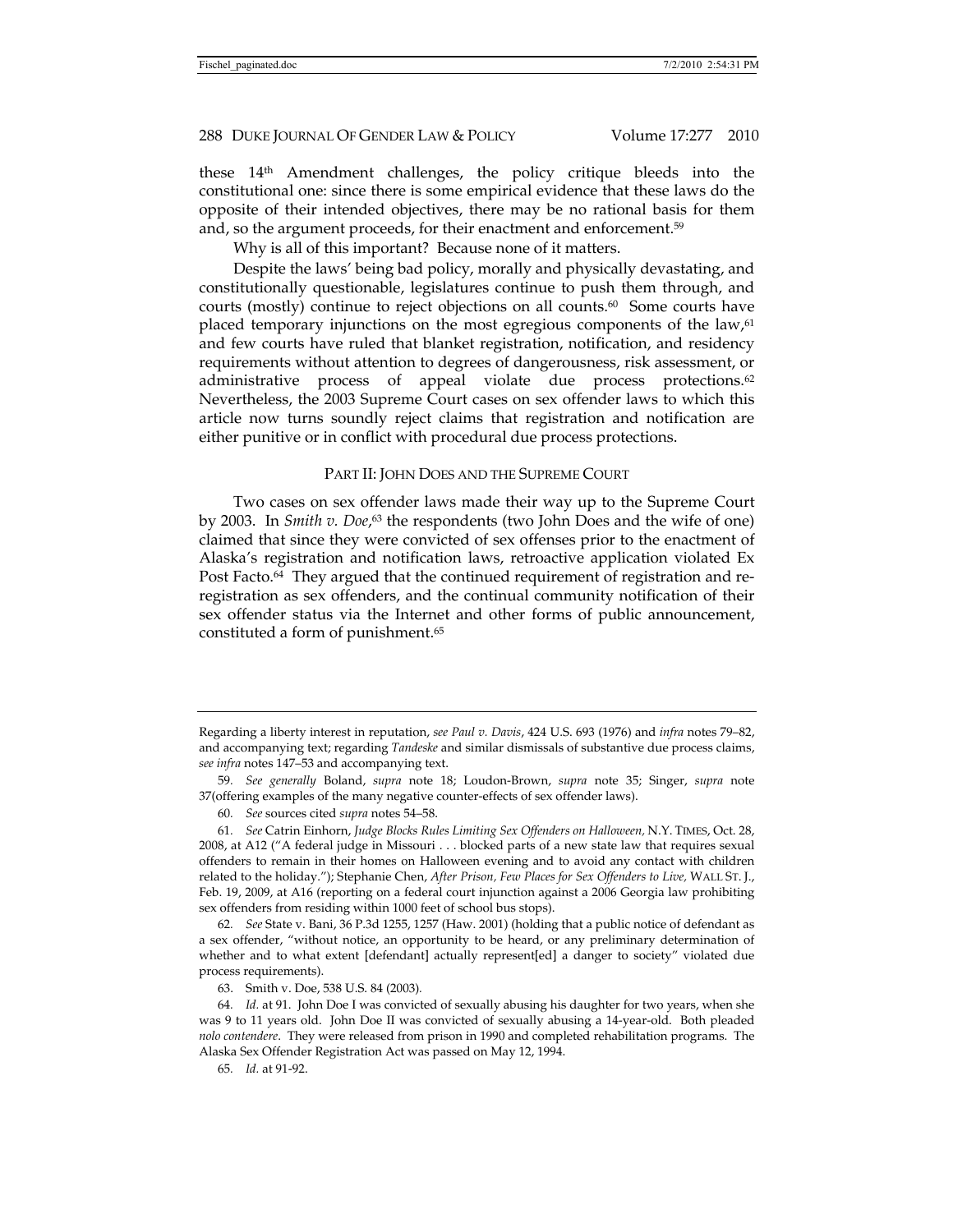Delivering the majority opinion and reversing the Ninth Circuit decision,<sup>66</sup> Justice Kennedy ruled that Alaska's notification and registration laws are regulative, not punitive, and therefore trigger no Ex Post Facto problem, since one cannot be punished retroactively, but one can be regulated.67 To determine if a statute is regulatory or punitive, the Court first looks to legislative intent.68 The manifest intent of the Alaskan legislature was evidently regulatory: it sought to protect the public health, not to punish offenders. Thus, the Court turns to criteria enumerated under *Kennedy v. Mendoza-Martinez* that may determine laws to be punitive despite their evidently regulatory intent.69 The factors that may override legislative intent include whether the law: (1) has historically been regarded as punitive; (2) imposes an affirmative disability or restraint; (3) has a rational connection to a nonpunitive objective; and, (4) is excessive in respect to its purpose.<sup>70</sup> The Court determined that sex offender laws reach none of these thresholds. The laws are dissimilar to colonial acts of shaming and humiliating; they are reasonably related to rates of recidivism; no physical restraint is imposed on offenders; and difficulty in finding employment or housing on account of notification is "conjecture."71 Dissenting, Justice Ginsburg argued that the absence of an assessment of dangerousness or an assessment of individualized likelihood of recidivism marks the laws excessive,72 and Justice Stevens insisted that the majority's reliance on the presumptive recidivism of offenders in fact substantiates the Ex Post Facto claim, as it singles out a subset of persons for legal restraint.73 Both Ginsburg and Stevens also documented the threats, assaults, evictions, and arson faced by offenders, which Kennedy and the majority overlooked, that might constitute affirmative restraint.74

In *Connecticut Department of Public Safety v. Doe,* Doe argued that Connecticut's registration and notification laws violated procedural due process

73*. Id.* at 113 (Stevens, J., dissenting) (noting that a restriction imposed only on someone who commits a criminal offense is "punishment").

 <sup>66.</sup> Doe I v. Otte*,* 259 F.3d 979, 982 (9th Cir. 2001) (holding that the Alaska Sex Offender Registration Act violated the Ex Post Facto Clause).

<sup>67</sup>*. Smith*, 538 U.S. at 94 (states can pass retroactive laws as long as they are exercised under the state's regulatory power and not intended to be punitive)*.* Eric Janus observes that states enacted sex offender registration, notification, and commitment laws under civil codes precisely to bypass the constitutional checks that restrain criminal law. *See* JANUS, *supra* note 17, at 20 ("The fact that civil regulatory measures allowed the states to circumvent constitutional limitations that would otherwise limit their powers was the central driving force behind the new laws.").

<sup>68</sup>*. Id.* at 92.

 <sup>69.</sup> Kennedy v. Mendoza-Martinez, 372 U.S. 144, 168-69 (1963).

<sup>70</sup>*. Id.*

<sup>71</sup>*. Smith*, 538 U.S. at 97-106*.*

<sup>72</sup>*. Id.* at 116-17 (Ginsburg, J., dissenting) ("[P]ast crime alone, not current dangerousness, is the 'touchstone' triggering the Act's obligations. . . . This Touchstone adds to the impression that the Act retributively targets past guilt.").

<sup>74</sup>*. Id.* at 111 (Stevens, J., dissenting) (comparing the requirements to those placed on criminals on parole); *id.* at 115 (Ginsburg, J., dissenting) (noting that the Act "imposes onerous and intrusive obligations").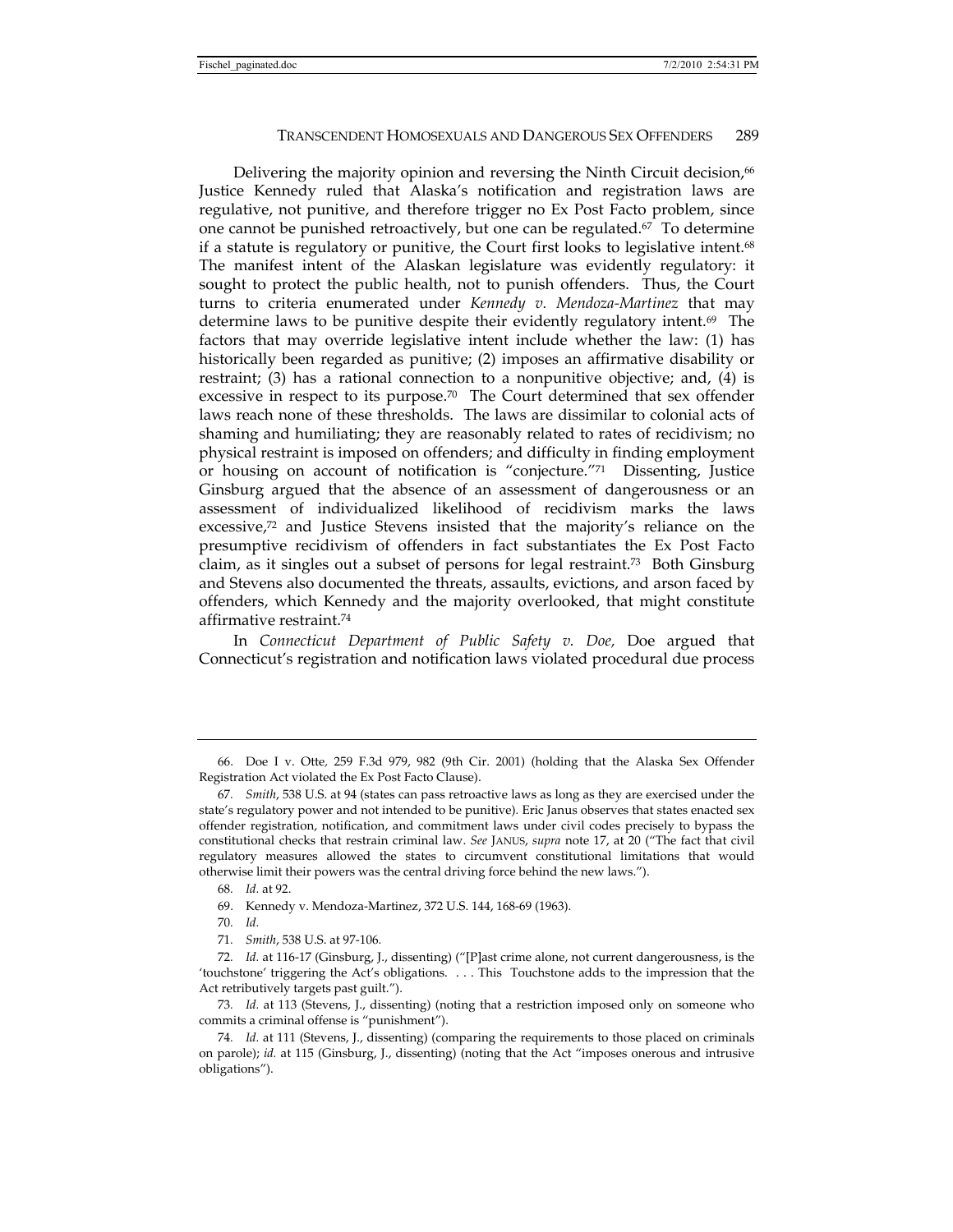protections guaranteed by the 14<sup>th</sup> Amendment.<sup>75</sup> Since the laws allegedly deprived him of protected liberty rights, the state, under prior case law,76 ought to be required to administer a "predeprivation hearing" to assess Doe's dangerousness and determine whether registration and notification are indeed applicable.77

The protected liberty interest in balance is one of reputation. Although the Court has consistently ruled that damage to reputation alone (from the dissemination of truthful information, for example) does not qualify as a protected liberty interest,78 the "stigma plus" test outlined in *Paul v. Davis*<sup>79</sup> stipulates that procedural protections are warranted when "the injury to reputation [is] accompanied by a change in the injured person's status or rights."80 In Doe's case, the "plus" is his change in legal status to "sex offender."81

Delivering a brief, unanimous decision reversing the Second Circuit opinion, $82$  Justice Rehnquist ruled that first, there are no protected liberty interests of the sex offender violated by notification and registration laws and second, even if there were, no predeprivation hearing would be necessary.<sup>83</sup> Such a hearing must be "material to the State's statutory scheme," or in plainer speak, must be related to the law in question.<sup>84</sup> John Doe, argued Rehnquist, mistakenly assumed that Connecticut's laws were enacted to supervise *dangerous* people, and that his dangerousness ought to be assessed. But the laws target sex offenders as a *class*, make no reference to dangerousness, and so dangerousness is irrelevant.85 No hearing is necessary to establish his legal

78*. See* Codd v. Velger, 429 U.S. 624, 628 (1977) (no protected liberty interest for a police officer who had negative, but truthful, information placed in his public personnel file).

 79. Paul v. Davis, 424 U.S. 693, 705 (1976) (holding that without any change in legal status, stigma imposed as a result of action by the Attorney General does not invoke protection under the Due Process Clause).

80. Beitzell v. Jeffrey, 643 F.2d 870, 878 (1st Cir. 1981); *see also* Orben, *supra* note 34, at 56.

81*. See* Doe v. Dep't of Pub. Safety *ex rel.* Lee, 271 F.3d 38, 45-46 (2d Cir. 2001) (finding that a change in legal status to sex offender constituted a "plus" factor).

84*. Id.* at 4.

 <sup>75.</sup> Conn. Dep't of Pub. Safety v. Doe, 538 U.S. 1, 1-8 (2003) (Respondent, a convicted sex offender, argued that the Connecticut law violated procedural due process because it did not require a hearing to determine whether he was currently dangerous.).

<sup>76</sup>*. See* Mathews v. Eldridge, 424 U.S. 319, 335 (1976) (requiring inquiry into additional procedural safeguards); Fullmer v. Mich. Dep't of State Police, 207 F. Supp. 2d 650, 654-55 (E.D. Mich. 2002) (stating that the plaintiff, a sex offender, had a right to be free from government defamation, entitling him to certain procedural safeguards).

<sup>77</sup>*. Conn. Dep't of Pub. Safety*, 538 U.S. at 4.

<sup>82</sup>*. Conn. Dep't of Pub. Safety*, 538 U.S. at 4*.*

<sup>83</sup>*. Id.* at 7-8.

 <sup>85.</sup> However, the Connecticut statute grants judicial discretion in exempting some offenders from registration and notification requirements, a detail which Justice Rehnquist omits and which may compromise (and authorize) his ruling that dangerousness is immaterial. *See* CONN. GEN. STAT. ANN. § 54-251(b), (c) (West 2009). Particular offenders may be exempted if determined not to threaten public safety. I owe this well-made point to Gabriel Baldwin, *Connecticut Department of Public Safety v. Doe: The Supreme Court's Clarification of Whether Sex Offender Registration and Notification Laws Violate Convicted Sex Offenders' Right to Procedural Due Process*, 24 J. NAT'L ASS'N ADMIN. L. JUDGES 383, 393-94 (2004).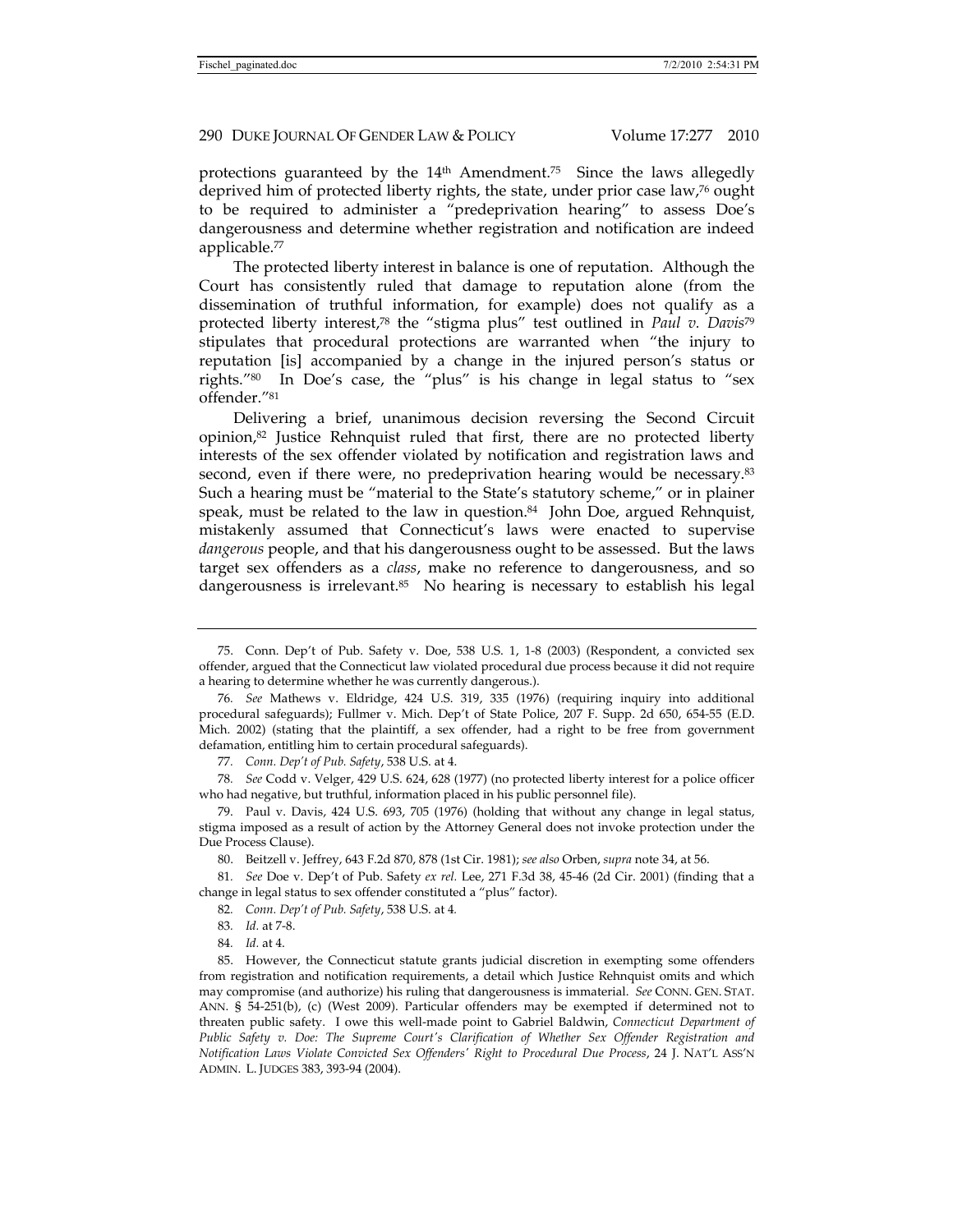status as a sex offender, a status confirmed by conviction. In concurring opinions, Justices Ginsburg and Souter also reject the procedural challenge, but suggested that equal protection and substantive liberty claims might still be available to Doe and those similarly situated.

# PART III: A REVISIONIST READING OF *SMITH* AND *CONNECTICUT* OR HOW THE COURT DOES THINGS WITH SEX OFFENDERS<sup>86</sup>

The analyses of Parts III and IV closely track the arguments in *Smith* and *Connecticut* alongside the arguments advanced in *Bowers* that were subsequently and vehemently rejected by *Lawrence*. This comparison is made to substantiate the claim that, whether or not sex offender laws are ultimately constitutional, these laws, like the socio-juridical construction of the sex offender himself, inform a judicial imaginary that fictively stabilizes and isolates sexual harm onto discrete bodies and character types. The Court does so in, and because of, a national climate increasingly sexually pluralistic and socially progressive where the homosexual is no longer a sufficient repository for sexual amorality. Put perhaps too simply, where the homo/hetero distinction once divided the sexually moral from the amoral and consent/nonconsent divided the sexually harmful from the non-harmful, the consent/nonconsent divide, in the wake of *Lawrence*, does double duty, partitioning morality *and* harm. The Court's consent/nonconsent distinction is therefore overburdened and overdrawn, covering at once too little and too much. It is unable to diagnose or mitigate sexual injustice that is legally consensual (too little), $87$  and it smuggles in sexual practices considered amoral and designates them nonconsensual and harmful (too much).88 It is the fragility and volatility of this distinction that the figure of the sex offender stills and obscures.

 <sup>86.</sup> I borrow this phrase from J.L. AUSTIN, HOW TO DO THINGS WITH WORDS (2d ed. 1976). Although Austin initially sought to distinguish "constantive" speech acts that correspond to objective reality ("the cloud is in the sky") from "performative" speech acts that produce reality ("I do," at a wedding ceremony), he eventually confounded his own typology, proposing instead that all speech acts produce certain effects or perform functions that exceed or subtend the simply referential component. My claim here is that while the Court understands itself as describing, referencing, and reporting on sex offenders and sex offender law, it simultaneously, through that very same "speech," produces the sex offender and the ancillary concepts of sexual harm (*Smith* and *Connecticut*) and sexual freedom (*Lawrence*). On the adoption of Austin's theory of performative speech to the cultural construction of gender *see generally* BUTLER, *supra* note 19; *see also* Paul Kelleher, *How to Do Things with Perversion: Psychoanalysis and the "Child in Danger,"* in CURIOUSER 151, *supra* note 14.

<sup>87</sup>*. See* sources cited *supra* note 12.

<sup>88</sup>*. See* sources cited *supra* note 13; Harcourt, *supra* note 15. Analogously, Sarah Jain compellingly argues that the contemporary formation of U.S. product safety and injury law discursively delimits what does and does not count as injury and who can or cannot make claims to being injured, while it obscures systemic injury endemic to a capitalist consumer economy. *See*  SARAH S. LOCHLANN JAIN, INJURY: THE POLITICS OF PRODUCT DESIGN AND SAFETY LAW IN THE UNITED STATES 34, 52 (2006) ("The compensation system thus brooks attention from both the ways in which consumption injures as a matter of course and the ways in which injury itself is a productive force … What happens, then, when we see the law not as a neutral adjudicator but as constituting the terms of citizenship? How does injury culture instruct its subjects to understand wounding?").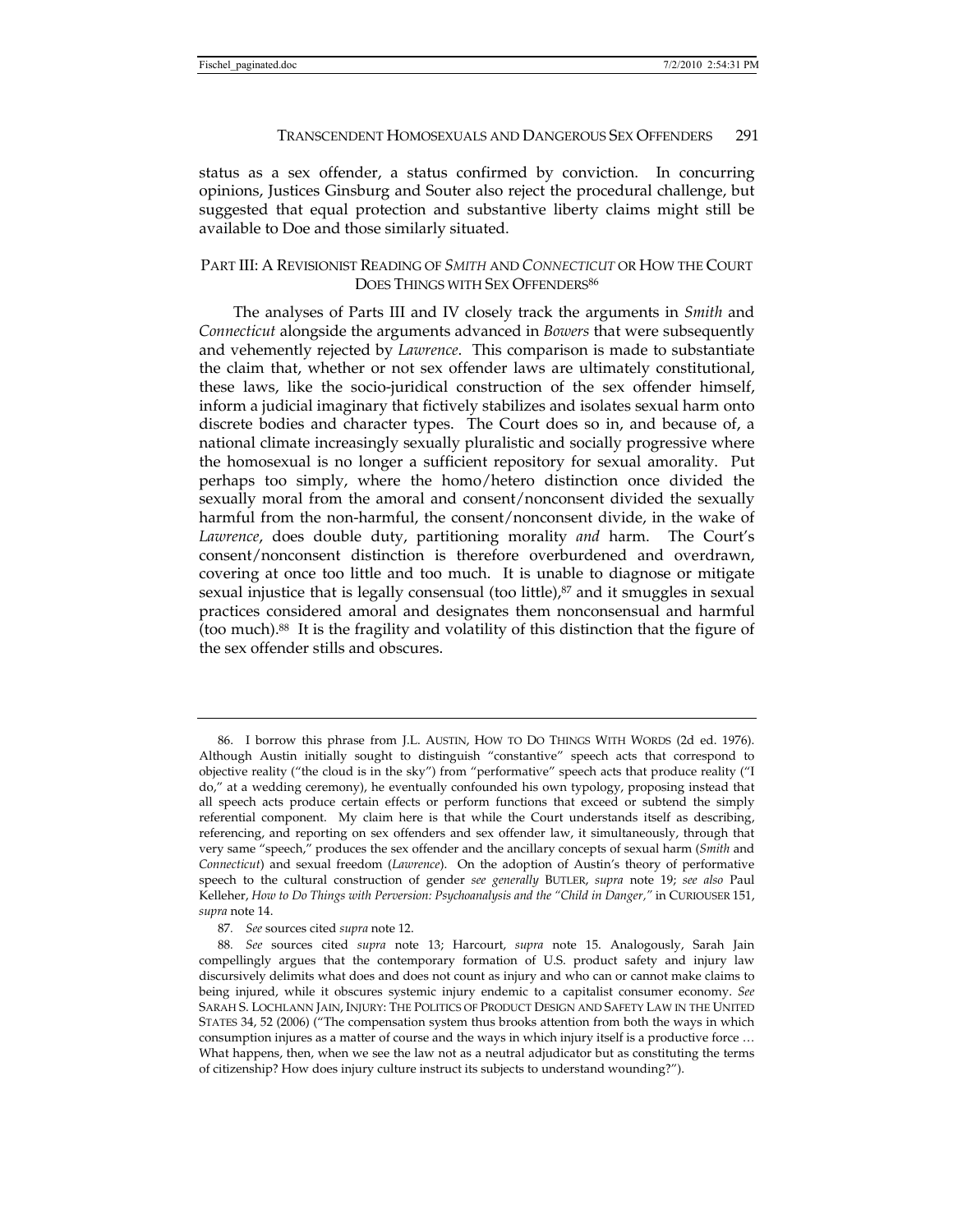The following three subsections explicate how the Court constructs the sociopolitical figure of the sex offender, and Part IV suggests in more detail why it does so.

### IIIa.Sodomizing and Recidivating

To overturn *Bowers*, the majority opinion of *Lawrence* deploys a battery of arguments, the first of which is an accusation of bad faith historicism.89 For *Bowers,* part of the rational basis for sodomy laws was a presumably historic, uninterrupted, Judeo-Christian moral aversion to homosexuals and their sodomitical acts. *Bowers* maintained that longstanding proscriptions against sodomy testified to a universal moral code that disapproved of homosexuals and homosexuality.90 In *Lawrence,* Justice Kennedy countermands the assertion on several fronts. First, sodomy laws were originally enacted and enforced to protect people deemed incapable of consent—they were not aimed to target homosexuals; second, sodomy laws that did focus on same-sex sex were only recently drafted, in the 1970s; third, most states have repealed their sodomy statutes.<sup>91</sup> These three arguments taken together challenged both the claim that sodomy laws historically manifested disapproval of homosexuality, and the claim that such disapproval is widely shared.92 Justice Kennedy also remarkably observed that the homosexual is an historical invention of the 19<sup>th</sup> century, and thus could not have been singled out by colonial sodomy laws because he did not—as a category—yet exist.93

Important here is the degree to which the *Lawrence* Court felt compelled to do its history homework, citing scholars of colonial America and gay and lesbian studies.94 Also important is that not far from the surface of *Lawrence* is the suspicion that homophobia directed and then marred *Bowers'* selective use of history, and that homophobia does not a good constitutional decision make, blinding or mischaracterizing the facts of the case. "At the very least," writes Kennedy, *Bowers'* history was "overstated," and he scrutinizes Justice Burger's "sweeping references" to the moral reprobation of homosexuality.95

Just three months before Justice Kennedy's compelling performance as a revisionist historian, he and the majority for which he wrote categorically refused to ask similar historical or social scientific questions about the behavior of sex offenders. The backbone of Kennedy's opinion in *Smith,* and Rehnquist's opinion in *Connecticut*, is the uncritical presumption of high recidivism, the great

<sup>89</sup>*. See* Lawrence v. Texas, 539 U.S. 558, 568 (2003) (noting that early sodomy laws were not aimed at homosexuals).

 <sup>90.</sup> Bowers v. Hardwick, 478 U.S. 186, 191-94 (1986) ("[p]roscriptions against [homosexuality] have ancient roots").

<sup>91</sup>*. Lawrence*, 539 U.S. at 568-70.

<sup>92</sup>*. See id.* at 571-72 ("the historical grounds relied upon in *Bowers*. . . . are not without doubt").

<sup>93</sup>*. Id.* at 568 (citing JONATHAN NED KATZ, THE INVENTION OF HETEROSEXUALITY 10 (1995) and JOHN D'EMILIO & ESTELLE FREEDMAN, INTIMATE MATTERS: A HISTORY OF SEXUALITY IN AMERICA 121 (2d ed. 1997).); *see also* FOUCAULT, *supra* note 19.

<sup>94</sup>*. Lawrence*, 539 U.S. at 568.

<sup>95</sup>*. Id.* at 571-72.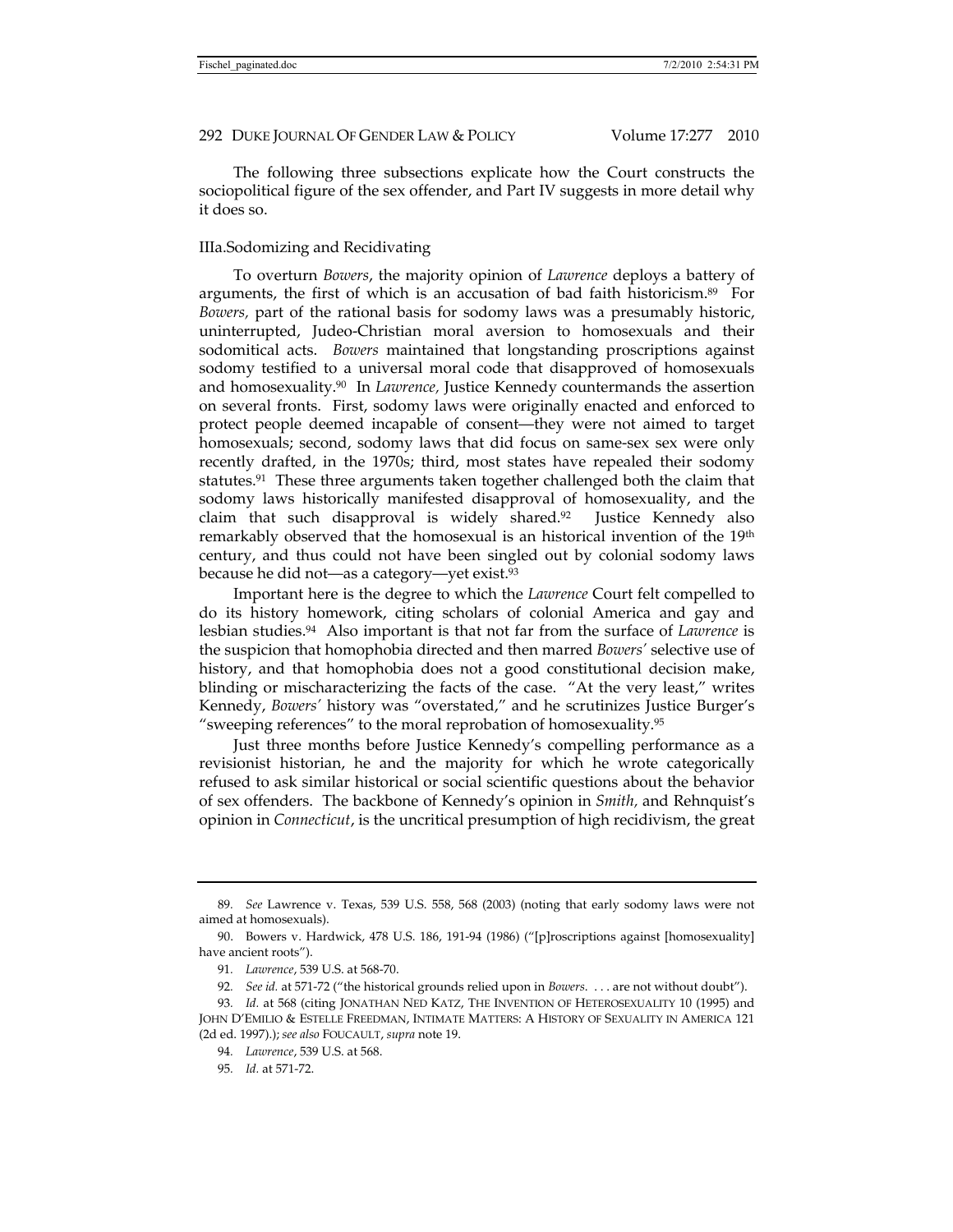likelihood that sex offenders will re-offend.96 As mentioned above, the *Smith*  Court found Alaska's registration and notification requirements regulatory, not punitive. Justice Kennedy approvingly cites Alaska's 1994 legislative finding that "sex offenders pose a high risk of reoffending" as evidencing a regulatory purpose, protecting public safety.97 Reversing the Ninth Circuit's ruling that the Alaska requirements were "excessive in relation to its regulatory purpose" because the laws *did not* track dangerousness,98 Kennedy writes:

Alaska could conclude that a conviction for a sex offense provides evidence of a substantial risk of recidivism. The legislature's findings are consistent with grave concerns over the high rate of recidivism among convicted sex offenders and their dangerousness as a class. The risk of recidivism posed by sex offenders is 'frightening and high.'99

Kennedy also cites two Bureau of Justice and Statistics studies, conducted in 1983 and 1997, which allegedly claim that convicted sex offenders are more likely to commit sexual crimes than other criminals.100 In other words, the classification "sex offender" indexes dangerousness, so no further assessment is necessary. Further, it is the presumption of dangerousness that hedges against a punitive reading of registration and notification requirements: although targeting "sex offenders" as a class may look like punishment, the "dangerousness as a class" turns the laws regulatory, protective, and constitutional.101

Justice Rehnquist introduces his opinion in *Connecticut*, citing *McKune v. Lile*: "Sex offenders are a serious threat to the nation," and reports as well that the victims of sex assaults are mostly juveniles, and that recidivism runs disproportionately high among sex offenders.102 Strikingly, it is the dangerousness inherent in the class of criminals, a dangerousness Connecticut has a legitimate interest in containing, that neutralizes any claim to an individualized risk-assessment under the Due Process Clause. Sex offenders are threateningly recidivistic by legal designation. Respondents "alleged nondangerousness simply does not matter," and is immaterial to the state regulatory scheme, but only because that scheme depends on the presumption of "serious threat," or high recidivism (one may already sense the tautological force at work here, to be discussed later).103

Concurring, Justice Scalia also asserts that since the notification scheme targets sex offenders as a class rather than dangerousness *per se*, an assessment

<sup>96</sup>*. See* Smith v. Doe 538 U.S. 84, 103 (2003); Conn. Dep't of Pub. Safety v. Doe, 538 U.S. 1, 4 (2003).

<sup>97</sup>*. Smith,* 538 U.S. at 103.

 <sup>98.</sup> Doe I v. Otte, 259 F.3d 979, 992-94 (9th Cir. 2001) *.*

<sup>99</sup>*. Smith*, 538 U.S. at 103 (citing *McKune v. Lile* 536 U.S. 24, 34 (2002)).

<sup>100</sup>*. Id. See* Bureau of Justice Statistics studies discussed *infra* notes 110-11, 113, 115.

<sup>101</sup>*. See Smith*, 538 U.S. at 103*.* (Despite the punitive appearance of the law, Kennedy uses the high recidivism statistics to show that the intent of Alaska legislature was not to punish, but to exercise its police power to enhance public safety).

 <sup>102.</sup> Conn. Dep't of Pub. Safety v. Doe, 538 U.S. 1, 3 (citing *McKune* 536 U.S. at 32-33) (2003).

<sup>103</sup>*. Id.* at 7 (stating that Connecticut has chosen to make all sex offenders, regardless of current dangerousness, subject to the public disclosure law).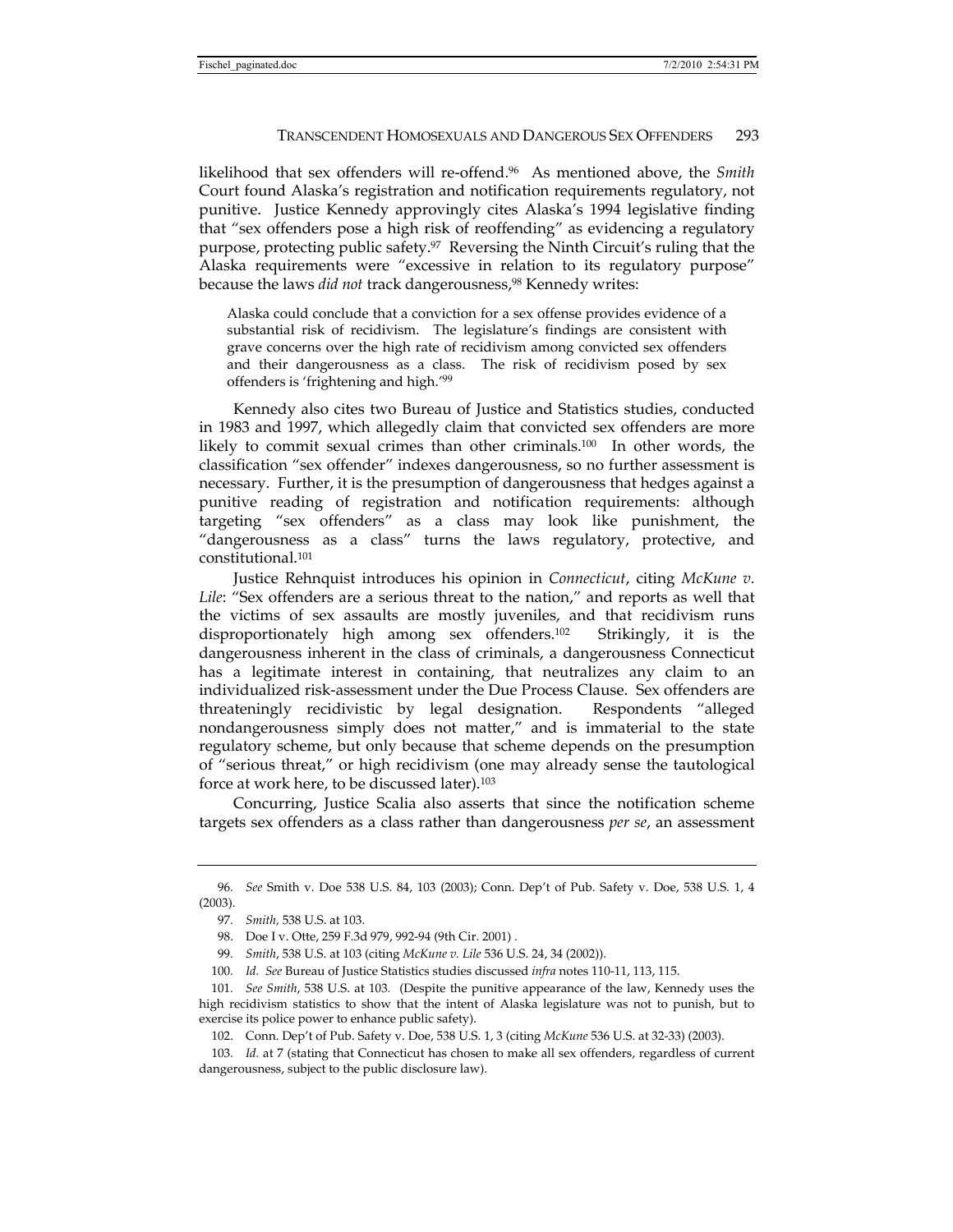of dangerousness is immaterial and void as a matter of due process protection.104 He reasons by analogy: a sex offender who claims he has been deprived of liberty without due process because his dangerousness has not been individually determined is as nonsensical as a fifteen year-old who claims that a law prohibiting him from driving on account of his young age is a due process violation unless his driving safety skills are tested.105 He does not explain the analogy, but it seems to be about a shared obviousness and absurdity in both cases. It is obvious that most children are not capable of driving, and absurd to suggest there is no rational state interest in barring children from driving. It is obvious that sex offenders sex offend, and absurd to suggest there is no rational state interest in tracking and publicizing their location and activities.106 Moreover, it is the sex offending that vitiates any claim to ethical or constitutional competency on the part of the offender—due process is inapplicable for those, like children and sexual sociopaths, legislatively scripted as incapable of self-assessment. The law and its representatives are the competent constitutional surveyors.

The central problem with Kennedy's and Rehnquist's opinions, and Scalia's cryptic analogy, is that the social fact of recidivism is just social. Evidence of sex offender recidivism from the 1980s into the present is complicated and contested, but generally national, state, and private research studies suggest that, if anything, sex offenders have some of the *lowest* recidivism rates among criminals.107 So too, recidivism varies hugely by the particular crime, so any generalized statistic is definitionally bogus.108 There is much state discretion in determining who is a 'sex offender,' and that broadened category exceeds the

106*. See, e.g.,* Baldwin, *supra* note 85, at 395-96. Baldwin proposes that the analogy may overlook the judicial exemptions to the Connecticut notification requirements, exemptions premised on an individualized assessment of dangerousness. However, both the infantilization of the sex offender and the naturalization of his alleged dangerousness advance a judicial "subject creation" of the sex offender as a childlike container for lawlessness and sexual perversity, discussed in Part IV. On jurisprudence, policing and the creation of criminal subjects, *see* BERNARD E. HARCOURT, ILLUSION OF ORDER: THE FALSE PROMISE OF BROKEN WINDOWS POLICING 160-84 (2001).

107*. See* CTR. FOR SEX OFFENDER MGMT., U.S. DEP'T OF JUST., MYTHS AND FACTS ABOUT SEX OFFENDERS (2000), *available at* http://www.csom.org/pubs/mythsfacts.pdf. Multiple studies are cited in Boyd, *supra* note 30, at 230; HUM. RTS. WATCH, *supra* note 17, at 25-35; Hobson, *supra* note 30, at 965; KINCAID, *supra* note 14, at 95; Kunz, *supra* note 18, at 471-73. *See also* Francis M. Williams, *The Problem of Sexual Assault*, and Karen J. Terry & Alissa R. Acherman, *A Brief History of Major Sex Offender Laws*, in SEX OFFENDER LAWS: FAILED POLICIES, NEW DIRECTIONS, *supra* note 31, at 18, 92. Kim English convincingly suggests that low recidivism rates may result in part from the well-known problem of low reporting rates by victims, yet this is precisely the policy problem with registration and notification laws. They target convicted offenders who have been reported, rather than on unreported sexual violence by family members and acquaintances. *See* Kim English, *The Containment Approach to Managing Sex Offenders,* in SEX OFFENDER LAWS: FAILED POLICIES, NEW DIRECTIONS, *supra* note 31, at 428.

108*. See* CTR. FOR SEX OFFENDER MGMT., U.S. DEP'T OF JUST., *supra* note 109, at 2 ("[R]eoffense rates vary among different types of sex offenders and are related to specific characteristics of the offender and the offense.").

<sup>104</sup>*. Id.* at 8-9 (Scalia, J., concurring) (As the law was properly enacted, sex offenders no longer have a right to a process to demonstrate that they are not dangerous.).

<sup>105</sup>*. Id.* ("[A] convicted sex offender has no more right to additional 'process' enabling him to establish that he is not dangerous . . . than a 15-year-old has a right to 'process' enabling him to establish that he is a safe driver.").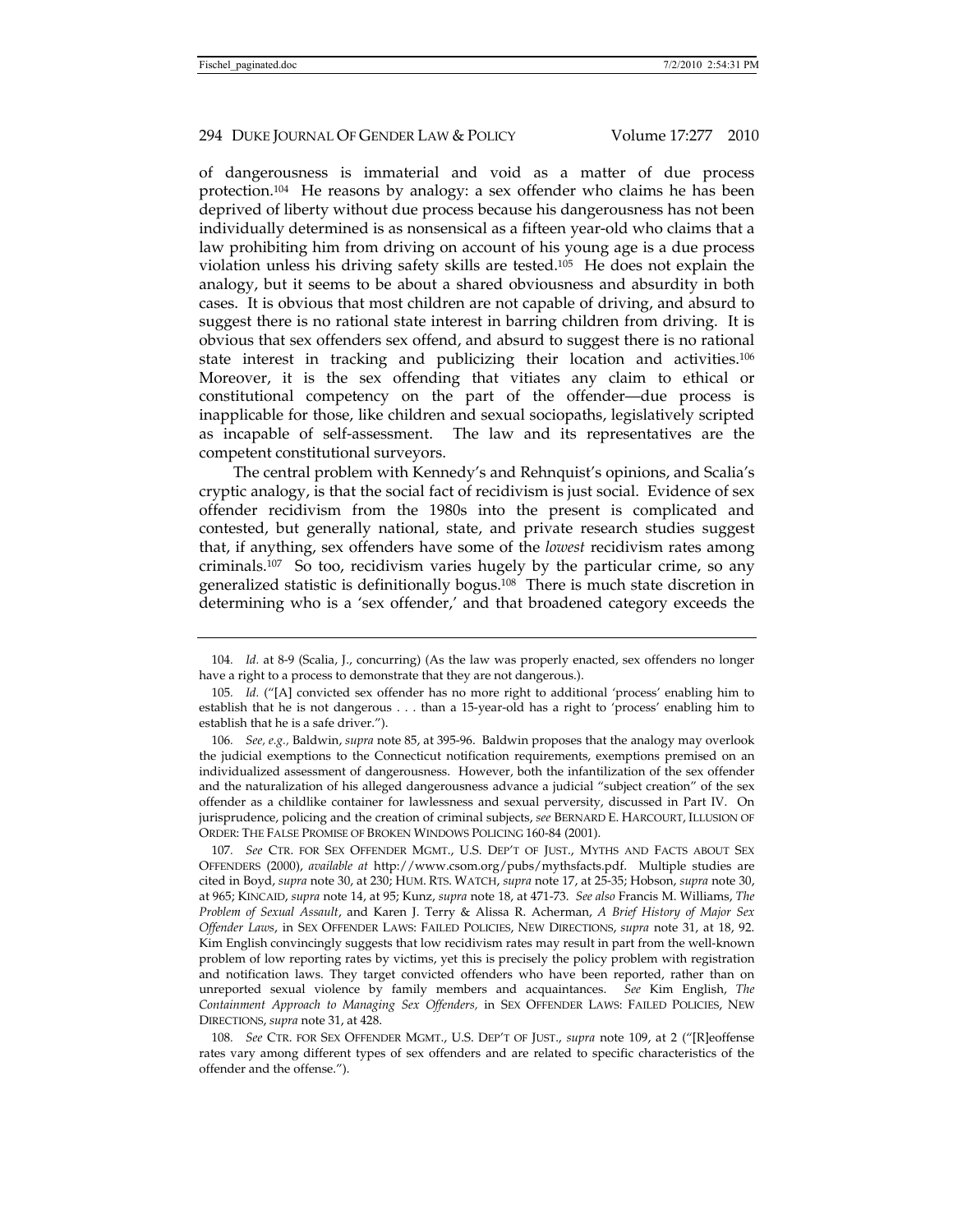typical subject populations of recidivist studies, namely violent offenders (the 1997 Bureau of Justice and Statistics study, discussed below, examines the behaviors of only those who were convicted of rape and sexual assault).109 Given too that over 90% of sex offenses against children are committed either by family members or family acquaintances, the recidivist stranger seems like a doubly wrong concern for public or legislative attention.110 The Justice Center, an organization critical of Alaska's statues and the Court's approval of them, notes that the "legislature did not attempt to distinguish among types of offenders or to evaluate which offender were most likely to recidivate."111 Thus, an older teenager who has sex with a younger teenager is a "sex offender." What does it mean to suggest that he is a high recidivist?

Perhaps most importantly, the Bureau of Justice and Statistics studies referenced by Kennedy and Rehnquist *do not say what the Justices want them to say.* Sex offenders, according to these studies, *do not* recidivate at a higher rate than other criminals. If any fact could be comported to sustain the claim, it is the supposition that rapists are 10.5% more likely to commit rape than other convicts who have not raped, a number pared down to 4.2% in a 1994 BJS study.112 But all this means is that rapists are more likely to rape than *other criminals who have not raped*. A rapist is more likely to commit rape in the future than is an armed robber. This simply cannot intend that sex offender recidivism is "frightening and high" or that "sex offenders are a serious threat to the nation."113 Indeed, what Kennedy omits to report is more illustrative than his selective citations. Violent sex offenders were *less* likely to be on "probation or parole prior to prison admission" than other violent offenders.114 So too, rapists were less likely to be rearrested for violent felonies than "most categories of probationers with convictions of violence."115 The studies offer *no data* on nonviolent offenders who would be labeled sex offenders by both the Connecticut and Alaska statutes and the Adam Walsh Act provisions.

(Incidentally, if the sex offender were unrelentingly recidivistic, there is no good reason registration and notification would help ensure public safety—this same violent predator would presumably be undeterred by the publication of his name on the Internet, and precautionary efforts, short of locking one's self and one's children away from the world forever, would be futile. Were the registries and notification schemes not disorganized and inefficient, they might

<sup>109</sup>*. See* LAWRENCE A. GREENFELD, BUREAU OF JUST. STAT., *Sex Offenses and Offenders: An Analysis of Data on Rape and Sexual Assault* (1997), *available at* http://bjs.ojp.usdoj.gov/content/pub/pdf/ SOO.PDF.

<sup>110</sup>*. See generally* SNYDER, BUREAU OF JUST. STAT, *supra* note 17; *see also* HUM. RTS. WATCH, *supra*  note 17, at 24-25; Richard G. Wright, *Introduction: The Failure of Sex Offender Policies,* in SEX OFFENDER LAWS: FAILED POLICIES, NEW DIRECTIONS, *supra* note 31, at 4.

 <sup>111.</sup> Deborah Periman, *Revisiting Alaska's Sex Offender Registration and Public Notification Statute*, 25 ALASKA JUST. F. 2 (2008), *available at* http://justice.uaa.alaska.edu/forum/25/1- 2springsummer2008/ c\_asora.html.

<sup>112</sup>*. See* PATRICK LANGAN ET AL., BUREAU OF JUST. STAT., *Recidivism of Prisoners Released in 1994* 11 (2002), *available at* http://bjs.ojp.usdoj.gov/content/pub/pdf/rsorp94.pdf.

<sup>113</sup>*. See* Smith v. Doe, 538 U.S. 84, 103 (2003).

<sup>114</sup>*. See* GREENFELD, BUREAU OF JUST. STAT., *supra* note 110, at 25.

<sup>115</sup>*. Id.* at 25-26.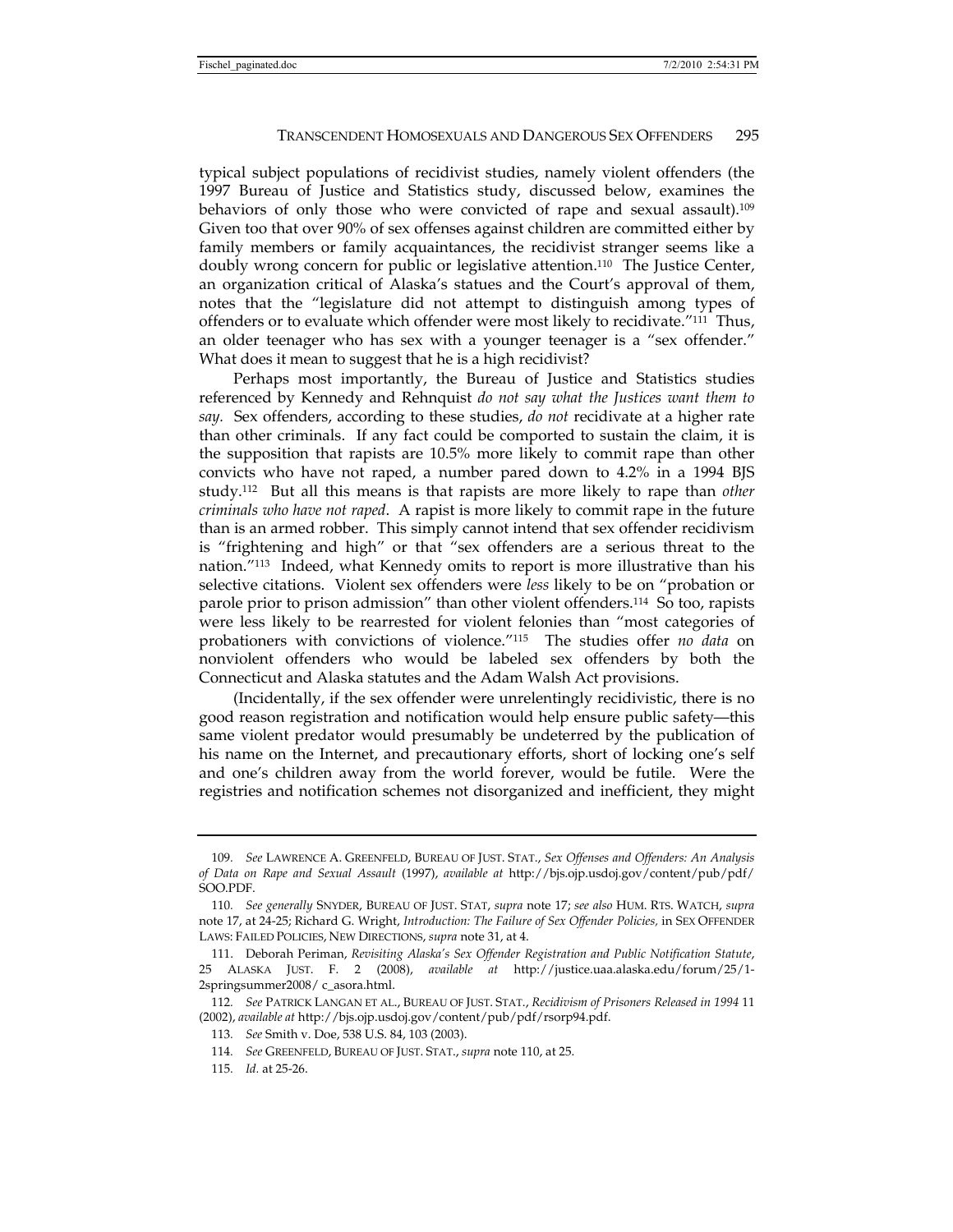provide police with suspects *post facto*, but that is surely a colder kind of comfort.)

Meanwhile, where the homosexual of *Lawrence* is a recent, historical, and conceptual figure of modernity,116 the sex offender of *Smith* and *Connecticut*  appears transhistoric, prediscursive, and perverted.117 Like hardcore pornography, the Court knows a sex offender when it sees one.118 That the "sex offender" is an explicitly legal construct seems only to suggest to the Court that the law applies a concept to a person, but that the concept is simply right in its ascription: these people are like this—threatening, recidivistic, pathologically violent—we just hadn't come up with a name for it yet. Recourse to false suppositions of recidivism, and to invocations of the impending threat of the sex offender, occludes the huge range of people classified as such, and assumes their constitutive immunity to therapy and rehabilitation. The sex offender is imagined as a hypersexualized and unremorseful Voldemort who keeps coming back for Harry.<sup>119</sup>

The point is unequivocally not that sexual crimes are unserious or that they do not carry severe consequences for their victims. Rather, the severity and seriousness of these crimes is, by selective judicial interpretation and deployment of social scientific studies, transformed into a misleading characterization of these crimes' prevalence and persistence. In other words, it seems rather clear that both the judicial and national concern with sex offenses is not their comparative rate of occurrences but rather their heinousness. Yet, the focus on rates and recidivism (and incidentally, almost no discussion about the physiological consequences to victims) constructs the problem in a particular and inaccurate but strangely comforting fashion. Perhaps the anxiety generated by the heinousness of sex crimes is offset by imagining a contained subpopulation—regulated, constricted, publicized—as the sole perps. More substantive hypotheses follow in Part IV. In any event, Justice White in *Bowers*  rehearsed a grand and bogus story about sodomy laws and transhistorical Judeo-Christian morality to characterize the homosexual as a criminological type undeserving of constitutional protections.120 Justice Kennedy refuted that story in *Lawrence* while recycling its rhetorical form in *Smith*: selectively using and misusing history and social science to project an image of a sex offender whose dangerousness and recidivism precludes constitutional questions about punishment and procedure.121 At the moment incapacitating history and

121*. See* Smith v. Doe, 538 U.S. 84, 103 (2003).

<sup>116</sup>*. See* Lawrence v. Texas, 539 U,S, 558, 568 (2003) (noting that homosexuality as a concept did not exist in the 19th century).

<sup>117</sup>*. See* FOUCAULT, *supra* note 19at 43.

 <sup>118.</sup> Jacobellis v. Ohio, 378 U.S. 184, 197 (1964) (Stewart, J., concurring). Of course, the question before the Warren Court was *whether or not* a film was obscene (Stewart concluded it was not). Before the Rehnquist Court, John Doe *is already* a sex offender, settling the question prior to its being asked. Thus, the question, "Are sex offender registries and notification systems rational and regulatory?" comes to be synonymous with the tautological and self-evident, "Do sex offenders sex offend?" This is the logic underpinning Justice Scalia's concurrence-by-analogy in *Connecticut Department of Public Safety v. Doe*, 538 U.S. 1 (2003)*,* discussed *supra* notes 103-06.

<sup>119</sup>*. See* LEE EDELMAN, NO FUTURE: QUEER THEORY AND THE DEATH DRIVE 1-31 (2004).

 <sup>120.</sup> Bowers v. Hardwick, 478 U.S. 186, 190-92 (1986).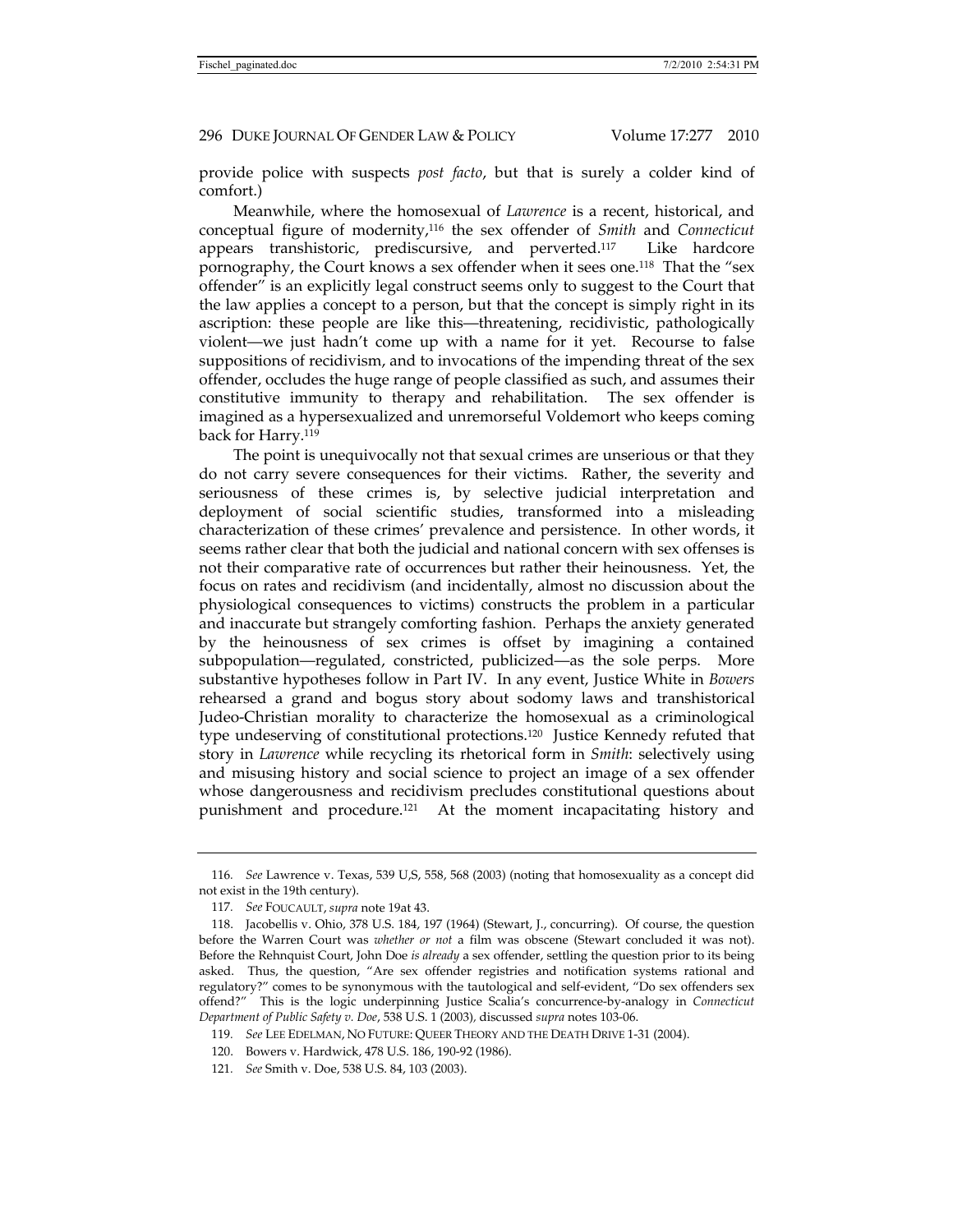debilitating myth are dislodged from the juridical image of the homosexual, analogous "truths" and behaviors are rebuilt into the figure of the sex offender on the premise of a seemingly solid social science.

#### IIIb.Stuck (Again) Between Acts and Identities

In *Lawrence,* the majority refused the narrowing interpretation *Bowers* gave to appellant Hardwick's liberty deprivation claim. Justice White's appraisal in *Bowers* of the liberty claim as "a fundamental right upon homosexuals to engage in sodomy," according to Justice Kennedy in *Lawrence*, "demea[ned] the claim the individual put forward."122 Such misinterpretation, analogized Kennedy, is like suggesting married people's claims to privacy rights are tantamount to claims to copulate.123 More, much more for Kennedy, is packed into the liberties Hardwick and Lawrence sought, rights of intimate association, spatial privacy, and finding meaning in human relations.124

Kennedy is drawing attention to the rhetorical shuttling between acts and identities which underwrite the *Bowers* decision throughout, a shuttling Janet Halley noted over fifteen years ago.<sup>125</sup> As Halley observed, in order to disfigure and then disparage Hardwick's rights claim, the Court equated homosexual identity to the act of sodomy. Reframing the question as such, the Court unsurprisingly found no fundamental constitutional liberty to engage in homosexual sodomy.126 You knew *Bowers* was over before it began when Justice White went looking into the Constitution for gay sex.<sup>127</sup> Conversely, when the *Bowers* Court entertained whether or not a rational basis existed for Georgia's *gender-neutral* sodomy law, it found that basis in the supposedly longstanding moral condemnation of *homosexuality*. Homosexual identity legitimates criminalizing sodomitical acts. Where one might conclude that maneuvering between acts and identities, between dismissing the claims lodged from one axis by invoking the other, might reveal the decision's self-contradiction, Halley instead maintains that there is a "homophobic power" in this kind of discursive incoherence. It is this incoherence that allows Justice White and Burger to bar the homosexual from constitutional shelter, and to immunize heterosexual sodomy from state supervision.129

Is there a similar act/identity rhetorical strategy at play in *Smith* and *Connecticut*? (You might predict where I'm heading, given my rhetorical question about rhetorical questions.) In *Connecticut,* plaintiffs argued that, since Connecticut did not undertake individual risk assessment of offenders or

 <sup>122.</sup> Lawrence v. Texas, 539 U.S. 558, 566-67 (citing Bowers v. Hardwick, 478 U.S. 186, 190).

<sup>123</sup>*. Id.*

<sup>124</sup>*. Id. See generally* Tribe, *supra* note 4.

<sup>125</sup>*. See generally* Janet E. Halley, *Reasoning About Sodomy: Act and Identity in and After* Bowers v. Hardwick, 79 VA. L. REV. 1721 (1993).

<sup>126</sup>*. Bowers,* 478 U.S. at 191 (finding no connection between family or marriage and homosexuality and discussing homosexual sodomy).

 <sup>127.</sup> Halley, *supra* note 126, at 1750. *See infra* note 133.

 <sup>128.</sup> Halley, *supra* note 126, at 1768-70. *See also Bowers* 478 U.S. at 196 (holding that anti-sodomy laws are not unconstitutional under the Due Process Clause).

 <sup>129.</sup> Halley, *supra* note 126, at 1756-57.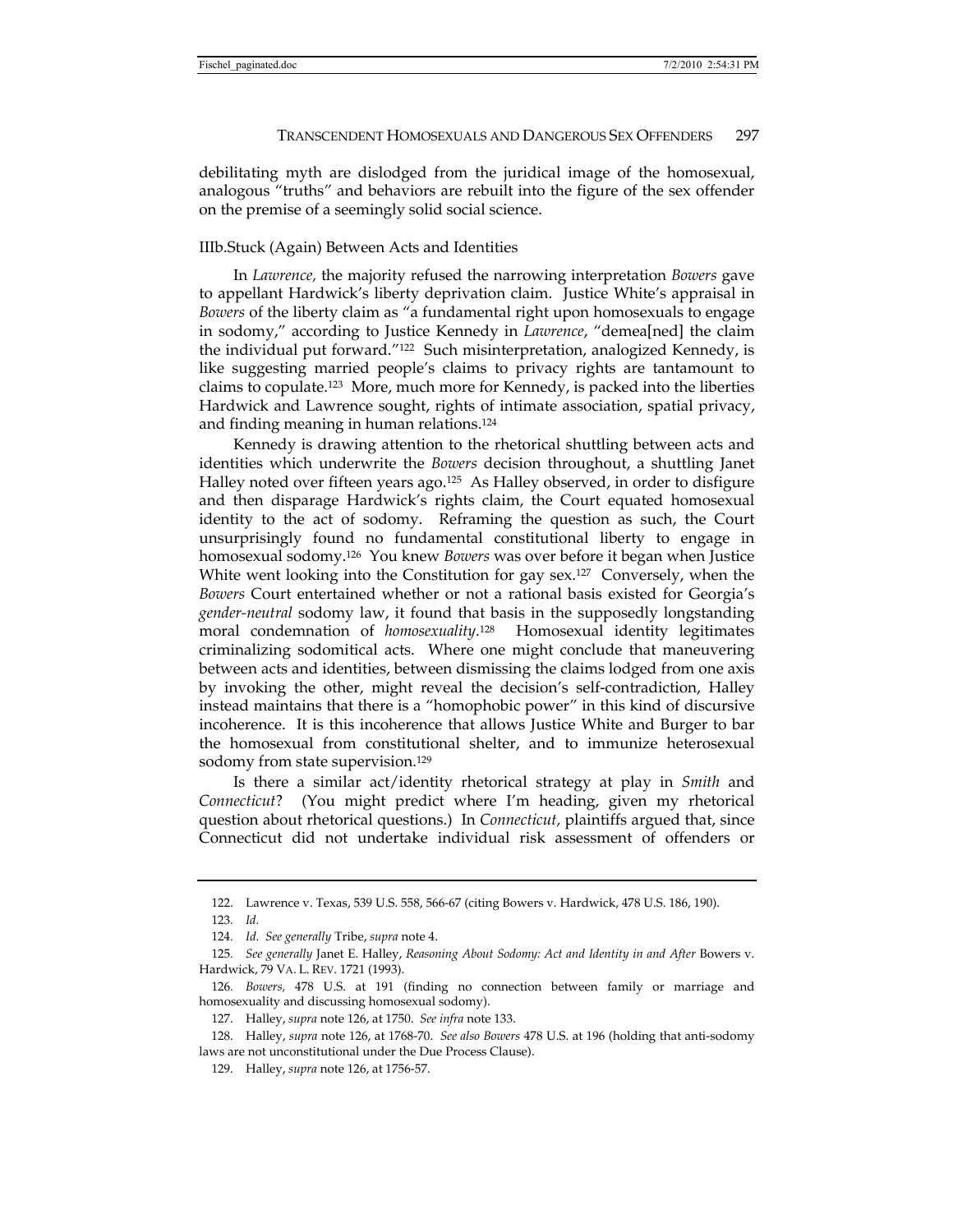provide procedures for appealing the registration and notification requirements, the law violated procedural due process.<sup>130</sup> The majority responded that since the law was not tracking dangerousness, but rather keeping the subpopulation of sex offenders in check, there was no procedural hang up.131 There was no requirement for an administrative appeal process because the rational basis for monitoring sex offenders is that they are sex offenders, not that they are more or less dangerous.132 There is nothing in need of appeal. They are, after all, sex offenders, and that is who is being targeted by the state. However, in *Smith*, the Does argued that sex offender laws are punitive because they unfairly target a subpopulation, invasively interfere with their lives, have negative social consequences, and so forth, thus triggering Ex Post Facto protection.133 Here, the court responded that sex offender laws are not punitive because they have regulatory intent, *because these laws are aimed to minimize dangerousness and protect public safety.*134 In essence, when the offender argues he is punished, the court declares he is merely being regulated or prevented. When the offender argues he is being regulated or prevented (without procedural safeguards), the court countermands that he is being punished, or at least singled out by virtue of conviction.

Now, the Court maintains that singling out and regulating subpopulations based on prior conviction is not *ipso facto* punitive.135 This is true by precedent, but deflects the more important antecedent assumption, that dangerousness is the glue that holds the legal construction—and legal fiction—of sex offenders together in *Smith*. The ruling in *Smith* relies upon its prior ruling in *Kansas v. Hendricks,* where the Court found that Kansas could civilly commit sex offenders indeterminately because they pose continuous danger to the community.136 *Hendricks* governs *Smith*: containing dangerousness is regulatory and outweighs the punitive potential.137 But *Hendricks* requires individual risk assessment, and *Smith* does not. Justice Kennedy argues that individualized risk assessment is not necessary because notification and registration are not as severe as confinement, and because, as discussed, sex offenders are definitionally high recidivists.138 We have now reached the apex of absurdity, and the more one reads *Smith* and *Connecticut* against each other, the more puzzlingly incoherent they both become. The Court relies on *Hendricks* in *Smith* but dismisses what *Hendricks* held to be critical, the assessment of dangerousness, even though dangerousness is the regulatory target of Alaska. When the sex offender in *Connecticut* requests that his dangerousness be evaluated, his dangerousness is rendered immaterial to his legal status as a sex offender, *even though future dangerousness* is understood as what makes the sex offender a sex offender, by

- 136. Kansas v. Hendricks*,* 521 U.S. 346, 357 (1997).
- 137*. Id.*; Smith, 538 U.S. at 104.
- 138. Smith, 538 U.S. at 104.

 <sup>130.</sup> Conn. Dep't of Pub. Safety v. Doe, 538 U.S. 1, 5-6 (2003).

<sup>131</sup>*. Id*. at 4.

<sup>132</sup>*. Id.* at 7-8.

 <sup>133.</sup> Smith v. Doe, 538 U.S. 84, 97 (2003).

<sup>134</sup>*. Id.* 538 U.S. at 103.

<sup>135</sup>*. Id.* at 103-04.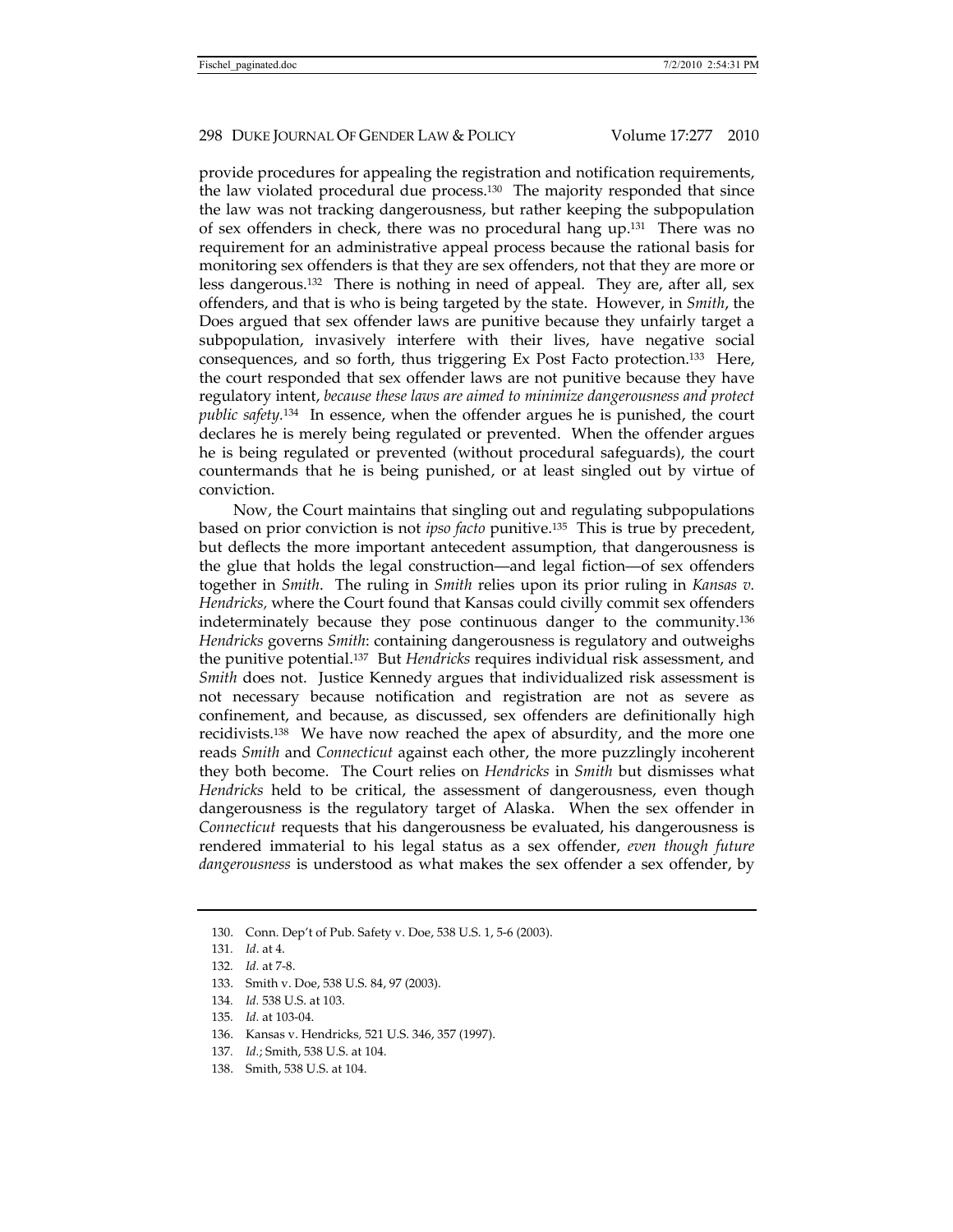Justices Kennedy of *Smith* and Justices Rehnquist and Scalia of *Connecticut*. 139 We can extend Halley's observation on the rhetorical management of the homosexual in the *Bowers* imaginary to the rhetorical management of the sex offender in the imaginaries of *Smith* and *Connecticut*. When the sex offender claims his identity (a convicted sex offender) is unfairly penalized, the Court argues his (future dangerous) acts trump any incurred penalty. When the sex offender claims his acts (or lack of acting) deserve particularized treatment, the Court rejoins that his (legal) identity renders his (lack of) acting moot. John Doe, like Michael Hardwick, juridically ricochets between acts and identities: acts are transmuted into identity, and identity comes to betray a set of presumed acts. Constitutional protections fall by the wayside. But let me be clear: unlike Hardwick and Lawrence, who engaged in consensual oral and anal sex respectively, the John Does sexually molested children. The actions of the Does are neither equated with those of Lawrence and Hardwick nor are they excused by analyzing the strategies utilized to frame the relevant constitutional questions.

# IIIc.Straw Liberties

As discussed above, Justice White infamously contorted Hardwick's liberty claim of privacy into the patently spurious claim that the Constitution provides a "fundamental right upon homosexuals to engage in sodomy."140 In contrast, for Kennedy, the liberty claim was rather about spatial privacy, consensual intimacy, discovering transcendental mysteries intersubjectively, and human flourishing.141 As far as I know, this is the most robust—which is not to say most consistent or justified—understanding of substantive due process to date.142

What happens when sex offenders claim their fundamental liberties have been infringed by the state?

First, neither the John Does of *Smith* nor of *Connecticut* make claims to substantive liberty, although Justice Souter's concurring opinion in *Connecticut* nods in that direction.143 Secondarily, the protected liberty often claimed by sex offenders in lower court cases (and claimed as a liberty warranting procedure in *Connecticut*) is the liberty of reputation, delimited by the "stigma plus" test.<sup>144</sup> However, there are two seriously debilitating problems with pushing "stigma plus" as a violation of liberty interests. First, the stigmatizing information that triggers substantive due process protection by precedent affects the status or rights of the complainant.145 There is nothing technically incorrect or status-

<sup>139</sup>*. Id.* at 103; Conn. Dep't of Pub. Safety v. Doe, 538 U.S. 1, 4 (2003).

 <sup>140.</sup> Bowers v. Hardwick, 478 U.S. 186, 191 (1986).

 <sup>141.</sup> Lawrence v. Texas, 539 U.S. 558, 562 (2003).

<sup>142</sup>*. Id*.; *See generally* Tribe, *supra* note 4, but *cf.* sources cited *supra* note 5. In particular, *see* Franke, *supra* note 5, at 1403-04 (arguing that the liberty in *Lawrence* is actually a winnowing departure from more relational, less territorialized understandings of protected liberty as developed in *Griswold, Eisenstadt,* and *Roe*). *See infra* note 163.

<sup>143</sup>*. See* Conn. Dep't of Pub. Safety v. Doe, 538 U.S. 1, 9-10 (2003) (Souter, J., concurring).

<sup>144</sup>*. See* sources cited *supra* notes 78-80.

<sup>145</sup>*. See* Paul v. Davis, 424 U.S. 693, 708-09 (1976).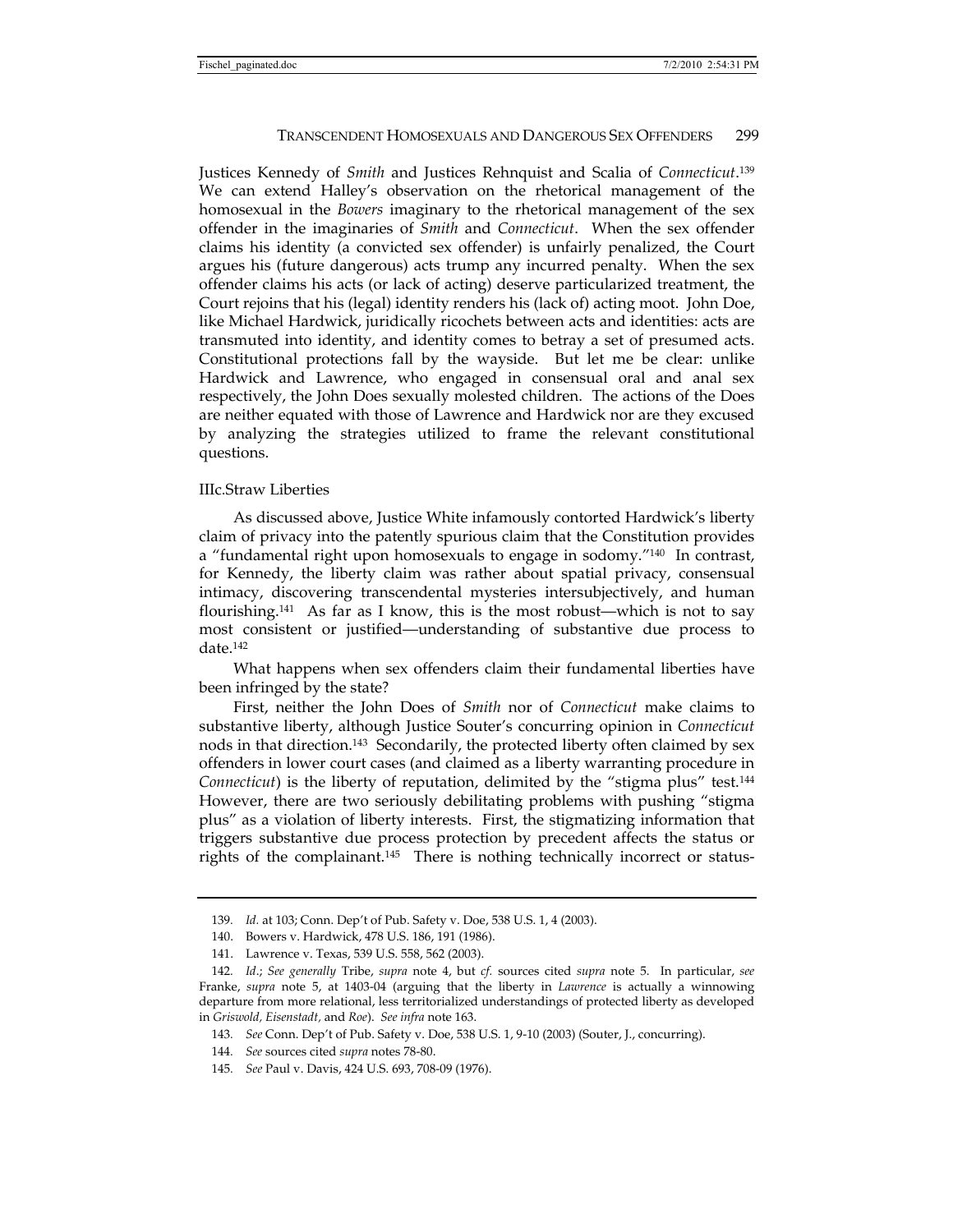changing in the legal fact that sex offenders are sex offenders. Second, the "plus"—loss of status or rights—must be a direct effect of government action.146 All the state agencies do is register offenders and put their names online. Neither Alaska nor Connecticut burn down sex offenders' houses or terminate their employment—neighbors and employers do, so these are indirect consequences. Substantive due process claims, particularly in the realm of reputation, are shaky. Nonetheless, substantive cases materialized after *Smith*  and *Connecticut*, and explicating the judicial reasoning and non-reasoning is instructive.

*Doe v. Tandeske*147 rehears the case reversed by *Smith*. This is the same court (Ninth Circuit) that originally held Alaska's registration and notification requirements in violation of Ex Post Facto protections; now the court entertains the Does' procedural and substantive due process claims. *Connecticut* governs the procedural claim.148 As Alaska's registration and notification is also based on conviction status, not dangerousness, no hearing on dangerousness is necessary.149 On the question of fundamental liberty and substantive due process, the circuit judges mention neither *Lawrence* and its capacious understanding of protected liberties nor the concurring opinions in *Connecticut*  suggesting that substantive due process may be a viable road for the Does.<sup>150</sup> Instead, the court quickly cites the stricter, enumerated liberty standards of *Washington v. Glucksberg*, 151 and writes that it is "bound by controlling Supreme Court law," notwithstanding that *Connecticut* avowedly did not entertain substantive claims.152 And here is the punch line: The Does argued that their "fundamental interests in life, liberty, and . . . property" are unconstitutionally infringed by Alaska's sex offender laws.153 The circuit court is "forced to conclude" that "persons who have been convicted of serious sex offenses do not have a fundamental right to be free from the registration and notification requirements set forth in the Alaska statute."154 Michael Hardwick asked for privacy and was told he had no right to gay sodomy. John Doe asked for rights to life, property, and liberty, and was told he had no right not to have his name on a sex offender list. So too, this court, like the *Connecticut* Court, refuses to disambiguate the legal designation "sex offender" and the many nonviolent, non-recidivist crimes that fall under its purview. *Doe v. Moore* and *United States of America v. Madera* pull the *Bowers* flip too.155 In *Moore,* appellants argued that Florida's sex offender scheme violated their rights, *inter alia*, to "family association, to be free of threats to their persons and members of their

<sup>146</sup>*. See* Siegert v. Gilley, 500 U.S. 226, 233-34 (1991).

 <sup>147. 361</sup> F.3d. 594 (9th Cir. 2004).

<sup>148</sup>*. Id*. at 596.

<sup>149</sup>*. Id.* at 597.

 <sup>150.</sup> Conn. Dep't of Pub. Safety v. Doe, 538 U.S. 1, 9-10 (2003) (Souter, J., concurring).

 <sup>151. 521</sup> U.S. 702 (1997); *see infra* note 163.

 <sup>152.</sup> Tandeske, 361 F.3d at 596.

<sup>153</sup>*. Id.*

<sup>154</sup>*. Id*. at 597.

 <sup>155.</sup> Doe v. Moore, 410 F.3d 1337 (11th Cir. 2005); United States v. Madera, 474 F. Supp.2d 1257 (M.D. Fla. 2007).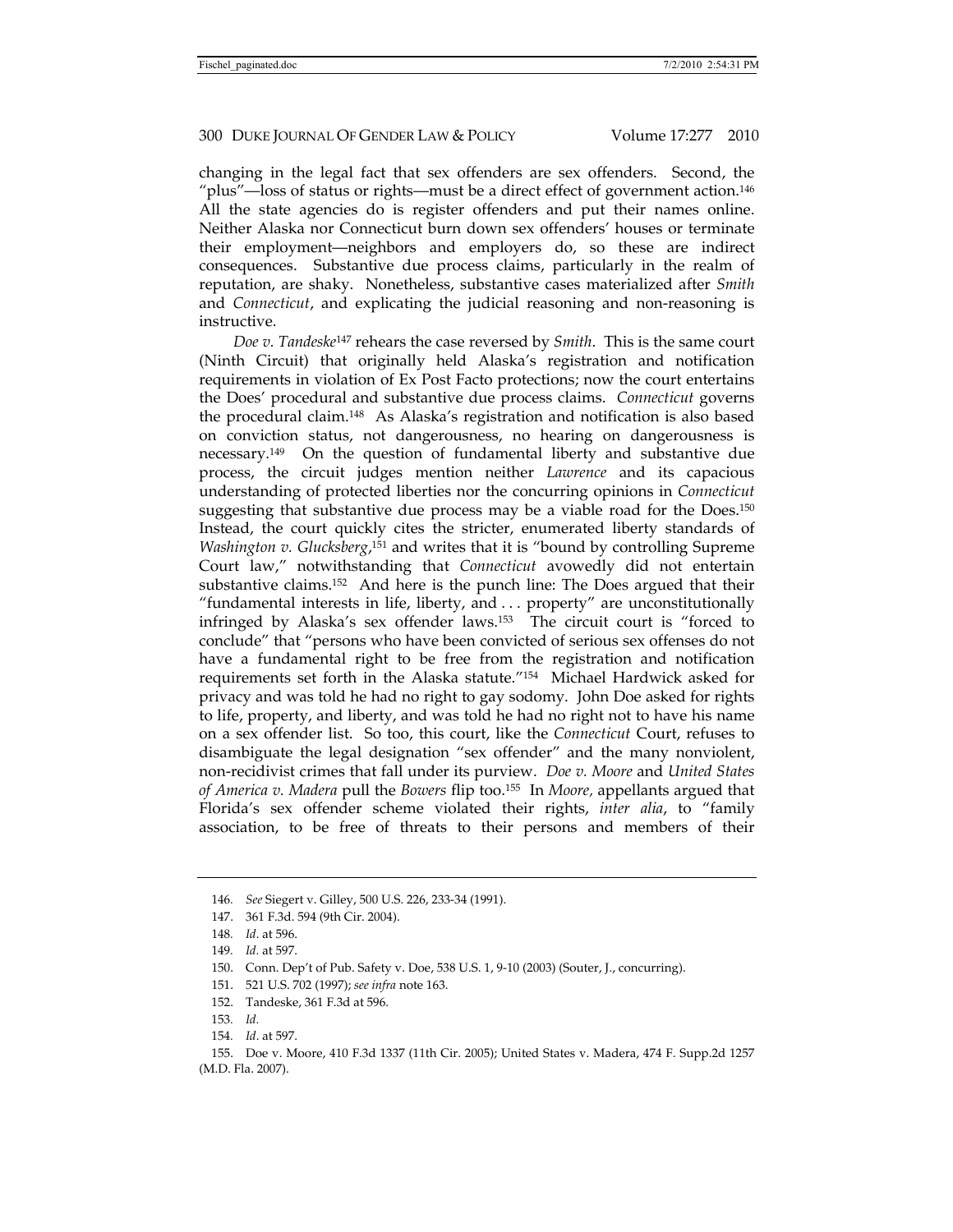immediate families . . . to find and/or keep any housing . . . ."156 The district court unsurprisingly finds that there is no fundamental right "of a person convicted of 'sexual offenses' to refuse subsequent registration of his or her personal information with Florida law enforcement and prevent publication of this information on Florida's Sexual Offender/Predator website."157 Like *Tandeske,* the *Moore* court cites *Glucksberg,* and similar Supreme Court cases with restrictive interpretations of due process.158 There is no mention of *Griswold, Roe, Eisenstadt, Casey, Lawrence*, or the concurring opinions in *Connecticut*  intimating the possibility of a substantive due process claim.159 Finally, the opinion explicitly insists that it will dismiss the Doe's capacious liberty claims in exchange for their own understanding of the Does' grievance, a claimed fundamental liberty to be removed from a sex offender list.160 The judges of *Madera* rehearse the move too, citing *Tandeske*. 161

Obviously, appellants overstate the substantive interests to make them sound fundamental. So too, because of the reasons mentioned above—the indirect effects of the requirements, the "truth" of the stigmatizing facts (sex offenders are legally so, despite their individual crimes, recidivism rates, etc.) substantive liberty claims are weak. Nonetheless, the juridical reductionist maneuver, collapsing a big liberty to a tiny risible one, allows the court neither to seriously engage appellants' arguments, nor to substantively canvass the physical, economic, and psychic harms incurred by these individuals, nor ultimately, to perceive them as individuals at all.162 It's all just about a name on

159*. See infra* note 163.

 160. Moore, 410 F.3d at 1343-44 ("Despite Appellants' broad framing of their rights in this case, however, we must endeavor to create a more careful description of the asserted right in order to analyze its importance. . . . [T]he right at issue here is the right of a person, convicted of 'sexual offenses,' to refuse subsequent registration of his or her personal information with Florida law enforcement and prevent publication of this information on Florida's Sexual Offender/Predator website.").

 161. United States v. Madera, 474 F.Supp.2d 1257, 1264-65 (M.D. Fla. 2007) ("Keeping in line with the Eleventh Circuit as well as her sister Circuits, this Court finds that the Act in question does not violate substantive due process because it does not infringe upon any fundamental right."). Unlike the *Tandeske* and *Moore* courts, the district court did not canvass the defendant's particular substantive liberty claims to reconfigure them, but omitted them from the opinion altogether. The district court ruling was subsequently reversed in United States v. Madera, 528 F.3d 852 (11th Cir. 2008) (finding that the retroactive application of the Adam Walsh Act had not been clearly specified at the time of Madera's conviction).

 162. As Marybeth Herald observes, "whether an activity 'wins' fundamental right status often seems to depend on how broadly or narrowly the courts frame the question before them. . . . Framing the question in a particular way provides an easy way to influence the outcome. Asking the question at a very specific level is not only a way to constrict the doctrine [of substantive due process], but to shut it down if that outcome is preferred." Herald, *supra* note 15, at 9, 11. Herald notices this judicial practice ("straw liberties," as I have called it) in her research on substantive due process challenges to state laws banning sex aids: "Does the due process clause of the Fourteenth Amendment guarantee a citizen the right to stimulate his, her or another's genitals with an object

 <sup>156.</sup> Moore, 410 F.3d at 1343.

<sup>157</sup>*. Id.* at 1344.

<sup>158</sup>*. Id.* at 1343; Washington v. Glucksberg*,* 521 U.S. 702 (1997); Palko v. Connecticut, 302 U.S. 319, 325-26 (1937) (finding that only those rights "implicit in the concept of ordered liberty," by which "neither liberty nor justice would exist if they were sacrificed "are fundamental and thus sheltered under substantive due process protection). *See infra* note 163.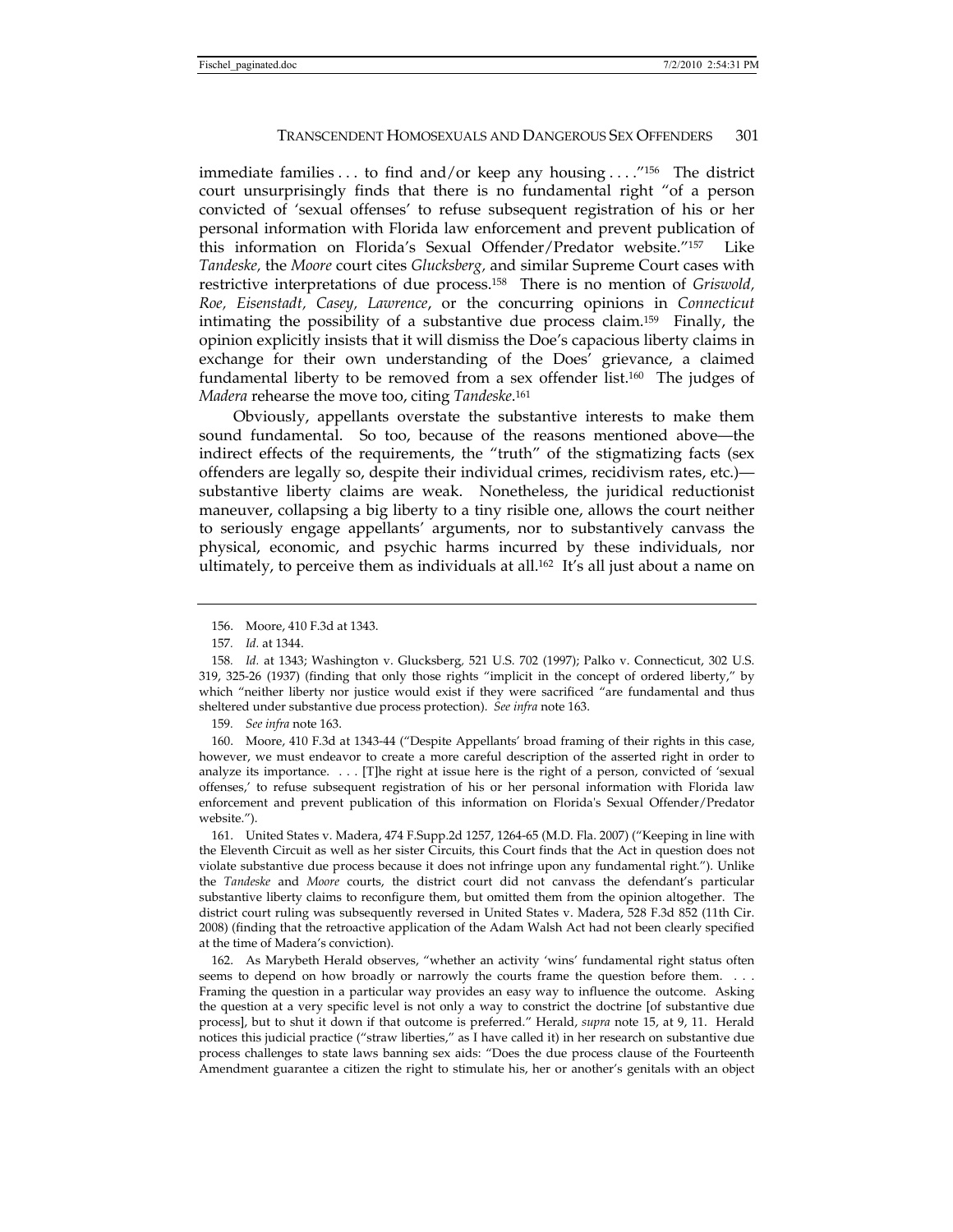a list. Or it's all just about gay sodomitical acts. The collapsing act sidesteps entirely the longstanding debate among both jurists and legal theorists about the scope and application of substantive due process, thereby sidestepping too the constitutional interpretations that underwrite the debate.163

# PART IV: SEX OFFENDERS IN THE JUDICIAL IMAGINARY OR WHY THE COURT DOES THINGS WITH SEX OFFENDERS

An insufficiently reductive distillation of the thesis of this article might be: the sex offender is the new homosexual. He or It is the newly minoritized Other, a new outcast, a cultural mirage on whom to superordinate normative

 163. Laurence Tribe identifies an ideological split over the nature and purview of substantive due process in the course of Court history since the *Lochner* era (although he argues the split is conceptually nonsensical and he favors the more expansive reading of liberty protections). Laurence H. Tribe, *The Puzzling Persistence of Process-Based Constitutional Theories,* 89 YALE L.J. 1063, 1070-71 (1980)("If process is constitutionally valued, therefore, it must be valued not only as a means to some independent end, but for its intrinsic characteristics: being heard is part of what it means to be a person. Process itself, therefore, becomes substantive."). On the traditionalist side of the bench, substantive protections are strictly limited to state infringements against liberties that are "deeply rooted in the Nation's history and tradition." Washington v. Glucksberg, 521 U.S. 702, 721 (1997). Substantive due process, on this reading, covers a set of enumerated liberties, like freedom of expression or choices regarding family upbringing, and no more. *See* Palko v. Connecticut 302 U.S. 319, 324-25 (1937). On the more progressive side of the bench, substantive protections cover not enumerated liberties, specific individual acts and phenomena, but rather shield expressive and intimate forms of association—and autonomy in determining and partaking in those associations from government infringement. The case history supporting this reading runs from *Griswold v. Connecticut*, 381 U.S. 479 (1965) (holding that a state statute prohibiting contraceptive use among married couples infringed the right to privacy), *Eisenstadt v. Baird*, 405 U.S. 438 (1972) (extending *Griswold's* protections to individuals)*, Roe v. Wade*, 410 U.S. 113, 153 (1973) (holding that a right to privacy encompasses a woman's decision to terminate her pregnancy), and *Planned Parenthood v. Casey*, 505 U.S. 833, 851 (1992) (confirming but constricting *Roe*; however—and crucial to *Lawrence*  and the due process debate—"at the heart of liberty is the right to define one's own concept of existence, of meaning, of the universe, and of the mystery of human life."), to *Moore v. City of East Cleveland*, 431 U.S. 494 (1997) (protecting family arrangements outside marriage from government housing discrimination), and finally to *Lawrence.*

Among legal scholars, the debate has centered on whether the judicial branch—as opposed to the legislative or executive—should ensure any protections to individuals besides proceduralist ones, and if so, on what moral and/or constitutional grounds. *See generally* JOHN HART ELY, DEMOCRACY AND DISTRUST: A THEORY OF JUDICIAL REVIEW (1980); RONALD DWORKIN, JUSTICE IN ROBES (2006); Cass R. Sunstein, *Due Process Traditionalism,* 106 MICH. L. REV. 1543 (2008); Tribe, *The Puzzling Persistence of Process-Based Constitutional Theories,* 89 YALE L.J. 1063 (1980); Tribe, *supra* note 4, at 1922- 31. Ely favors a narrow proceduralist interpretation of due process protection while Tribe argues that a position such as Ely's is immanently contradictory—a defense of procedure at root presupposes a belief in a substantive right to procedure.

I recount these ideological, interpretive disputes as a counterpoint to my suggestion above that the Does' claims to substantive liberty protections are weak; they are, but one could interpret both the Does' claims (as claims for privacy or rights to self-determination, say, instead of claims to be taken off a sex offender web site) and also due process case law (as more capacious, covering relational and intimate association, rather than as restricted to foundational, predetermined sets of practices) in such a way that grants more credibility to the petitioners. As the Does' liberty claims are rhetorically restructured in *Tandeske, Madera,* and *Moore* (*see* sources cited *supra* notes 148-62*,* and accompanying text) such claims cannot enter these debates, let alone win them.

designed or marketed primarily for that purpose?" Herald, *supra* note 15, at 10 (citing Yorko v. State 690 S.W.2d 260, 262 (Tex. Crim. App. 1985)).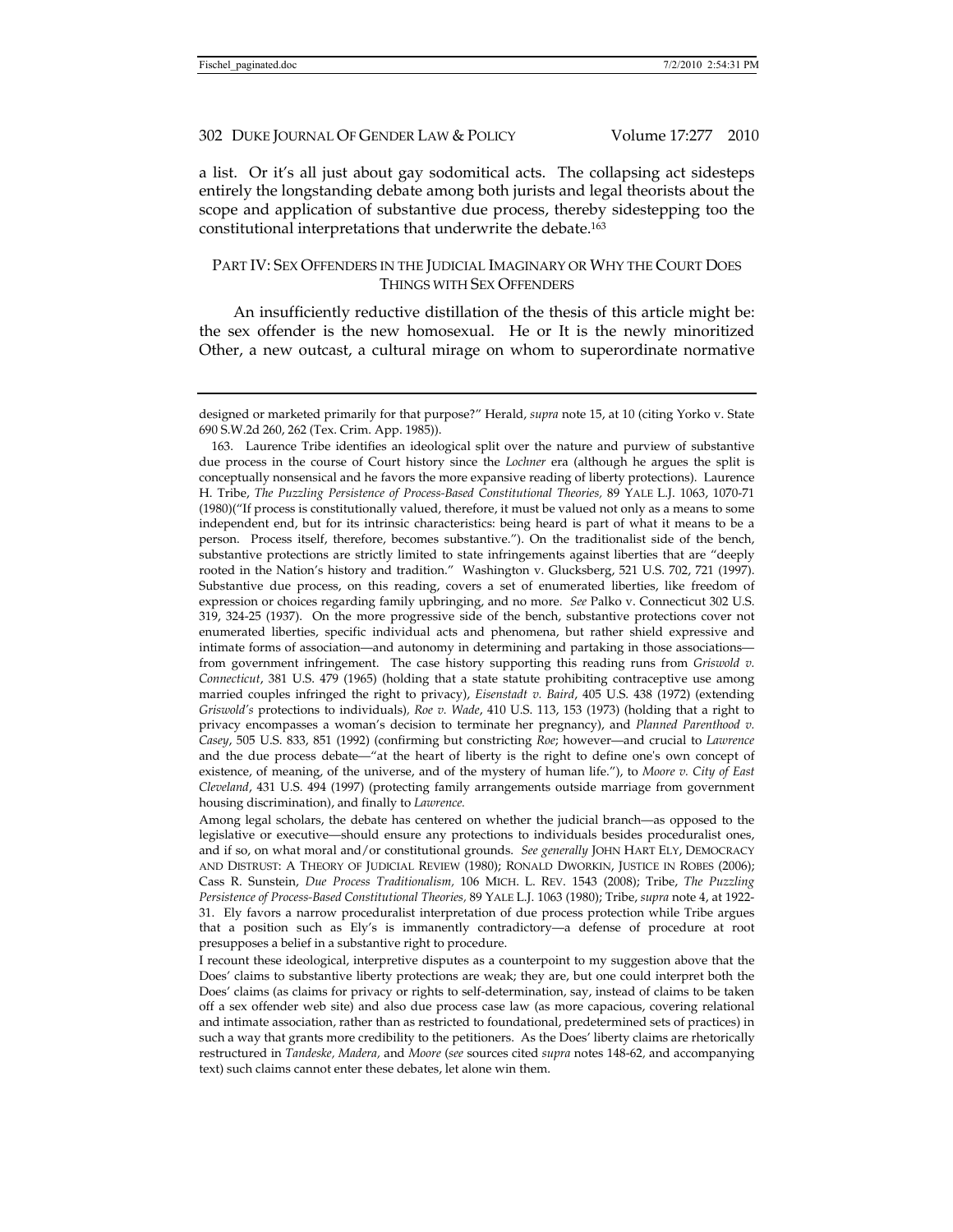sexuality, to displace perversity outside ourselves, to localize, personalize, and smooth out deep structural injustices: family incest, the pedophilia of capitalistic everyday life, the coerciveness of everyday heterosexuality.164

This does not capture the complete story, but it certainly captures a chunk of it. Yet it leaves unanswered still a host of questions: What makes, and makes efficacious, the rhetorical strategies employed by state legislatures<sup>165</sup> and the Court to pin the sex offender where he is: the recidivist, the gravest threat, the primary and summary figure of the perverse, the dangerous, and the sexually harmful? If "recidivism" is overly prescribed at best and just wrong at worst, why do legislators and Justices endlessly invoke its truth to enact or secure these laws? What motivates the Court to conflate and thus officially equate dangerous acts with legal identities, taking the acts to be inevitable and the identities to be prediscursive? Why are the rights claims to substantive liberty miniaturized to a seemingly silly request to get one's name off a list? Objectors to sex offender laws have not answered these sorts of questions. Cultural criticism and left-leaning law journal articles uncritically assume it is either public anxiety that propels and maintains these laws and/or a fantasy of security that shields us from the main perpetrators of sexual abuse: family and family acquaintances.166 But the laws are nonetheless rationalized as good, just, and constitutional, and fear is too blunt an emotion to do all that complicated justificatory work. The problem, or blind spot, of left legal critique that calls for better actuarial models of registration and notification and demands more measured attention to dangerousness<sup>167</sup> is that it accepts the juridical construction of the sex offender as such, as an organizing and disavowing figure for understandings of harm and sexual normalcy. The sex offender *productively*

166*. See generally* Linda Gordon, *The Politics of Child Sexual Abuse: Notes from American History*, 28 FEMINIST REV. 56 (1988); sources cited *supra* note 18; HUM. RTS. WATCH, *supra* note 17.

<sup>164</sup>*. See* sources cited *supra* note 12; Richard Mohr, *The Pedophilia of Everyday Life*, *in* CURIOUSER, *supra* note 14, at 17. Mohr makes an evident but overlooked point that current social hysteria around pedophilia is matched by an endless eroticization of, and voyeuristic fascination with, children and teenagers in advertisements, film, and news media.

 <sup>165.</sup> Mona Lynch examines congressional records of four 1990s sex offender legislative bills, and documents the language of pollution, contagion, and purity-violation that infuses the discussions. Lynch argues that the visceral emotionality of these debates overrides constitutional caution and empirical investigation and silences opposition to sex offender notification and registration laws. *See generally* Mona Lynch, *Pedophiles and Cyber-predators as Contaminating Forces: The Language of Disgust, Pollution, and Boundary Invasions in Federal Debates on Sex Offender Legislation,* 27 LAW & SOC. INQUIRY 529 (2002). Daniel Filler also investigates the rhetoric of legislative debate on Megan's Law in the U.S. Congress and the New York state legislature, evidencing the use of graphic anecdotes of child victimization, (often misinformed or misrepresented) statistical claims, and demonic characterizations of offenders. *See generally* Daniel M. Filler, *Making the Case for Megan's Law: A Study in Legislative Rhetoric*, 76 IND. L.J. 315 (2001).

<sup>167</sup>*. See* sources cited *supra* note 18*. Cf.* Janus, *supra* note 17, at 103-04 ("As constructed by the predator laws, risk tells us something essential—rather than accidental—about the person. This characteristic—sometimes called 'dangerousness'—is portrayed as a stable ingredient of the person, a part of him even if it is now not visible."). Rose Corrigan objects to left assessments of sex offender laws for similar but separate reasons. Although many have drawn attention to the laws' punitive excessiveness and their potential violations of civil liberties, critics have not carefully considered how the sex offender laws, through their selective enforcement, categorical exceptions, and symbolic configuration regress to an individualistic and antifeminist portrayal of sexual violence. *See*  Corrigan, *supra* note 17, at 276, 280, 288, 291-92, 297.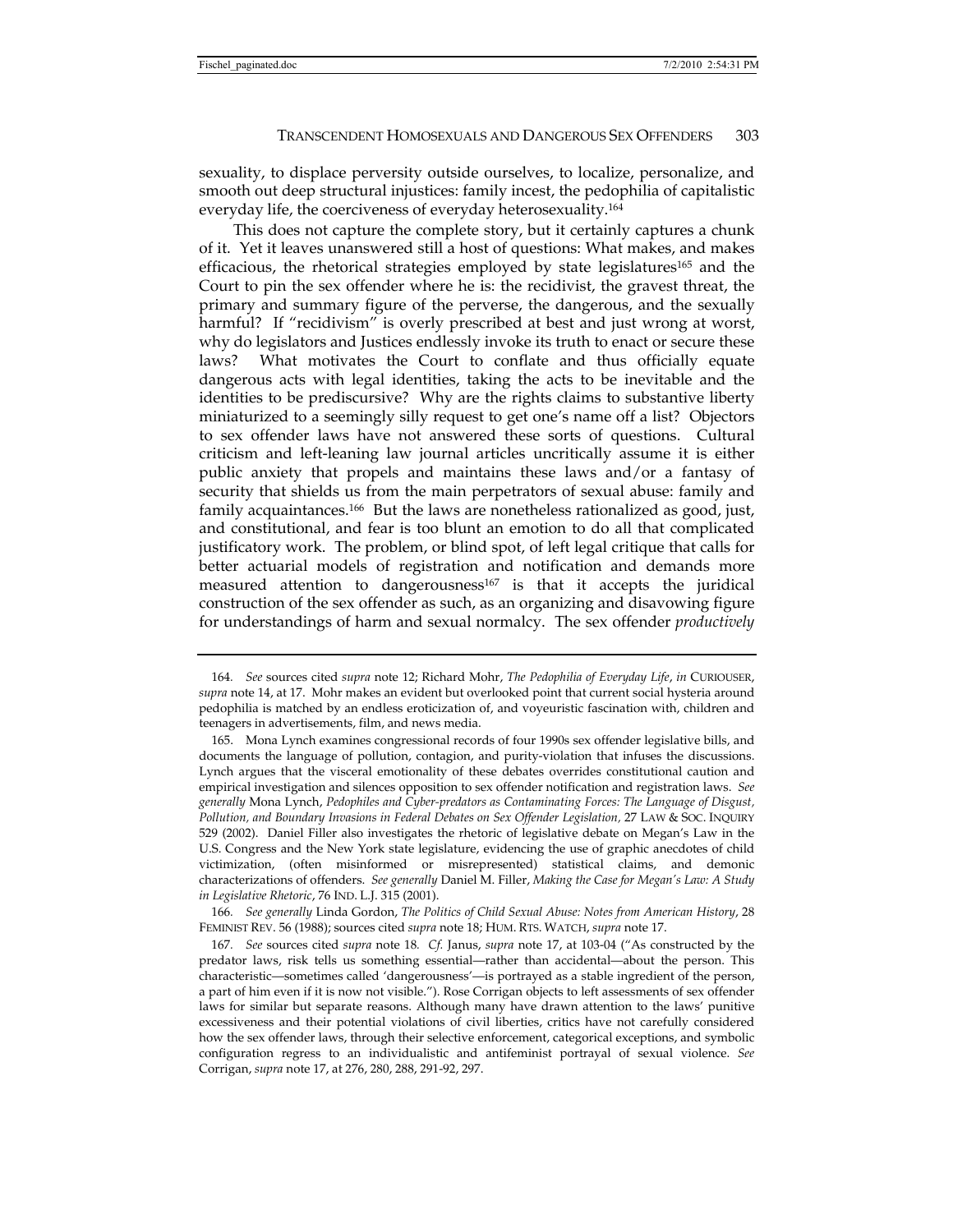blocks critical thinking about sex and harm. This article hypothesizes that what mechanizes these laws and their judicial defenses *is an absence of measured theorizing on harm, sex and power, an absence that has become a crisis as the homosexual is no longer fair game for subordination and projection, an absence that is then filled in by moralized and fictive certainties and reliably predictable tropes.* These certainties and tropes provide not, or not only, a false sense of security, but a false sense of knowing, by locating harm and danger onto discrete bodies and stories.168 The sex offender is not only a scapegoat but also a palliative, a way to literalize simple understandings of sexual harm and freedom that do not describe the world we live in, but that nevertheless make the world inhabitable for us. The rhetorical strategies of legislatures and then courts might be perceived as efforts to manage harm and danger by a steadfast refusal to think about them. Rather than consider the distribution of sexually harmful acts across populations, the law has fictively consolidated that harm into a subpopulation. For various historical and political reasons, we can assuredly say that John Lawrence *is* a homosexual, that there *are* homosexuals. But *is* John Doe a sex offender, or did we make him one? Does the law equate a particularly disturbing act with an even more disturbing identity to re-organize the world of good sex and bad sex, harmful sex and sexual freedom, when the homosexual is a now-untenable foil against the protected and potentially procreative heterosexuals of *Griswold, Eisenstadt, Casey*, and *Roe*?169

Let us momentarily return to the rhetoric of *Lawrence* to clarify this argument and its stakes. Justice Kennedy continually presses that the *Lawrence*  claimants are consenting adults, and that their consenting adultness portends any legal interferences as morally motivated, and not motivated to prevent harm. Kennedy writes, "The present case does not involve minors . . . persons who might be injured or coerced or who are situated in relationships where consent might not be easily refused . . . or public conduct or prostitution."170

A new boundary, or a new emphasis on an old boundary, gets its architecture in *Lawrence*, an architecture that reflects the changing national temperament. The hetero/homo divide in sexual morality is unworkable, archaic, and now defunct.171 Kennedy's homosexuals are loving people who make intimate, transcendent decisions—they are not gay sodomizers.172 What takes its place is the divide between consent and nonconsent. Consent is certainly a phenomenally better metric of sexual harm than gender of object choice, but this is not my point. Rather, as claimed at the outset of Part III, the morality question is subsumed under the consent question, where everyone classified as a sex offender has presumably violated consent—whether against the incapable child, the unwilling woman—and this is morally wrong.

 <sup>168.</sup> On the "will to know" the criminal and to partition criminal and normal behavior, *see*  BERNARD E. HARCOURT, AGAINST PREDICTION: PROFILING, POLICING, AND PUNISHING IN AN ACTUARIAL AGE 173-92 (2007).

<sup>169</sup>*. See supra* note 165.

 <sup>170.</sup> Lawrence v. Texas, 539 U.S. 558, 578 (2003).

<sup>171</sup>*. See generally* Susan Burgess, *Queer (Theory) Eye for the Straight (Legal) Guy: Lawrence v. Texas' Makeover of Bowers v. Hardwick,* 59 POL. RES. Q. 401 (2006).

<sup>172</sup>*. Lawrence*, 539 U.S. at 562 ("The instant case involves liberty of the person both in its spatial and more transcendent dimensions.").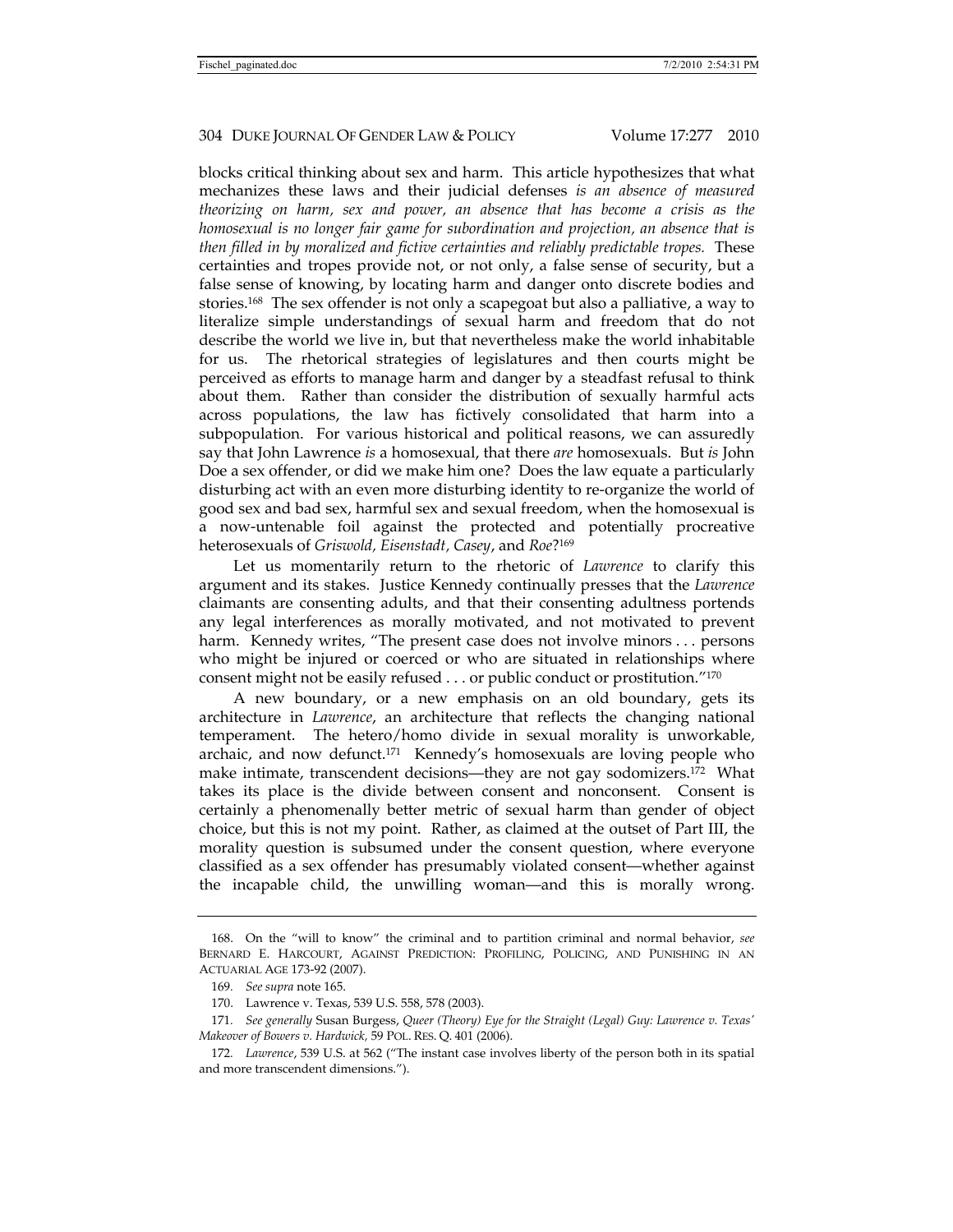However, whether such acts are wrong, and whether rectifying those wrongs is best addressed by overreaching sex offender notification and registration requirements, are separate questions, but they are mashed together as the same. In the language of *Smith* and *Connecticut* these latter questions get coded as questions of harm prevention, not morality enforcement, and because they are coded as such they find constitutional shelter.173 Meanwhile the set of proscribed acts where the application of consent seems relatively irrelevant prostitution,174 public urination—remain forms of behavior socially and juridically unacceptable, forms not as beautiful or mysterious as Kennedy's homosexual identity.<sup>175</sup> However, these acts too are drafted as harmful and perpetually dangerous under Alaska's 1994 statute, and now under the 2006 Adam Walsh Act, and can be regulated accordingly, post—and yet regardless of, or maybe because of—the robust liberties discovered in *Lawrence* in 2003.176

In *Lawrence,* for a case not about morality, morality is referred to all the time as the abstraction the Court shall not evaluate nor regulate. Kennedy presses the morality/harm distinction, insisting the law has no place in moral redress.177 He cites the famous passage of *Casey*: our "obligation is to define the liberty of all, not to mandate our own moral code."178 Like John Stuart Mill, Justice Kennedy insists on driving a wedge between morality and (otherregarding) harm, and bracketing morality from legal interference.179 Like Mill, Kennedy's distinction must fail, as Justice Scalia bitingly reminds us. A law prohibiting harm reflects a moral investment. As Scalia notes, laws against bigamy, polygamy, and prostitution are morally motivated.<sup>180</sup> Distinctions between self-regarding harm, other-regarding harm, and offense are always shifty. But unlike Mill, Kennedy has no consciousness of the division's inherent instability, its slipperiness; there is no humbled latitude that leaves open the harm/morality classification to future interpretation.<sup>181</sup> It is this absolute emphasis on a bright line where none exists that comes to be injuriously moralistic, that re-divides sexual lives and acts between right and wrong, that overextends the law and over-penalizes its infractions. More, it is the very

<sup>173</sup>*. See generally* Harcourt, *supra* note 15.

 <sup>174.</sup> I am not ignoring the considerable feminist literature challenging the validity of consent under the structural and economic constraints of prostitution. Rather, I am suggesting that by positioning the consenting adult as the bearer of constitutional privilege and protection against those cases involving minors, prostitution, and sex offenses, *Lawrence* presumes the nonconsensuality and harmful effects of these latter cases by assertion instead of argument.

<sup>175</sup>*. Lawrence*, 539 U.S. at 574 (citing Planned Parenthood v. Casey 505 U. S. 833, 851 (1992)); *see supra* note 165.

<sup>176</sup>*. See* Tribe, *supra* note 4.

<sup>177</sup>*. See Lawrence*, 539 U.S. at 571.

 <sup>178.</sup> Lawrence v. Texas, 539 U.S. 558, 571 (2003) (citing Planned Parenthood v. Casey 505 U.S. 833, 850 (1992)).

<sup>179</sup>*. See generally* J.S. MILL, ON LIBERTY AND OTHER ESSAYS 5-128 (John Gray ed., Oxford Univ., 2d. ed.,1998) (1859).

<sup>180</sup>*. See supra* note 15.

<sup>181</sup>*. See* MILL, *supra* note 179, 83-93; Harcourt, *supra* note 15, at 121. Perhaps Mill is not completely cognizant of the slipperiness of his categories, but over the course of ON LIBERTY, what counts as harmful action which requires legal intervention comes to look less like an objective and ontological matter and more like a societal determination.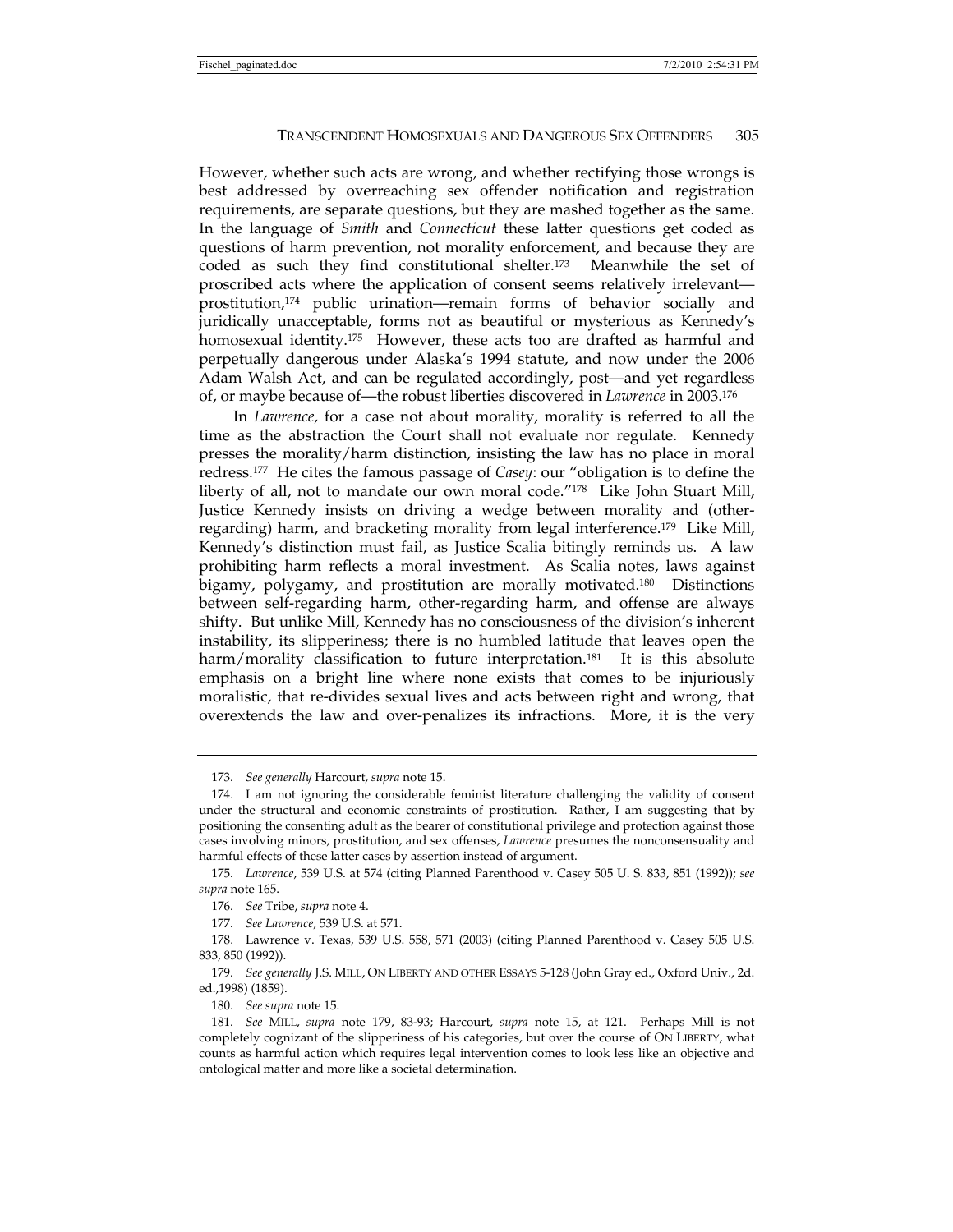expansion of liberty Kennedy extends to homosexual identities, to consenting adults, that, in good binary form, in the hope of preserving a social order that is always already ruined, requires curtailing liberties elsewhere, in a newly republicized sexual minority, the sex offender. Might it be the case that the 'nameless,' multidimensional character of the substantive liberty in *Lawrence* is *terrifyingly* open-ended, that left agreement in principle is cushioned in practice by redrawing lines that are named and naturalized?182 Is the promise of robust substantive liberty also an abyss, patched over by the uncomfortable comfort of online sex offender registries—in which one finds, on one website, in one place, exhaustively, sex harm? Since offenders are perceived as uniformly harming, liberty curtailment here looks not like mandating a moral code, but doing the right thing.183 Justice Kennedy is right that *Lawrence* is not about minors, prostitution, or coerced adults, but rather than considering the ethical and legal questions presented by intergenerational sex, sex for money, and differing forms of force in everyday sexual interaction, *Lawrence—*combined with *Smith* and *Connecticut—*casts homosexuals on the good side of sexuality and sexual morality, and casts the others, unilaterally, as sex offenders.

In *The Domesticated Liberty of Lawrence v. Texas,* Katherine Franke makes an argument orthogonal to mine.184 It is the limitedness, she argues, of the liberty protections in *Lawrence* afforded to consensual adults in private that depresses its utility for progressive sexual politics.185 She notes that after *Lawrence*, the Kansas Court of Appeals upheld a law mandating longer prison sentences for homosexual sex with a minor than for heterosexual sex with a minor.<sup>186</sup> (Eighteen year-old Matthew Limon was given a seventeen year sentence for having oral sex with a fourteen year-old.) The court held that *Lawrence* liberty protections did not apply to differential sentencing based on sex, because the Kansas law was not concerned with consenting adults. Franke writes that this ruling evidences that *Lawrence* "offers little . . . to those who seek to engage in non-normative heterosexual behavior."187 But it is not that *Lawrence* does not extend its reach to Matthew Limon so much as *Lawrence* in some sense portends his imprisonment, that it organizes and understands sexual harm such that the person who crosses the boundary of legally-defined consent, who crosses the boundary of legally-defined ages of majority and minority, is the anti-John

<sup>182</sup>*. See* Tribe, *supra* note 4.

 <sup>183.</sup> Rather than conceive *Bowers* in terms of judicial restraint as a "romantic stabilization" narrative of the foregone past, or *Lawrence* in terms of judicial activism as a "comedic liberation" narrative of a promising future, Susan Burgess ironizes the judicial trajectory from 1986 to 2003. Burgess suggests that *Lawrence* is a kind of queer makeover of *Bowers,* in which the Justices grew savvier, more cosmopolitan, indeed more queer in their appreciation of gay relations. *See* Burgess*, supra* note 172. I find her reading persuasive, and yet I think *Smith* and *Connecticut* are stuck in the genre of gothic, of Manichean morality and justice that subtends the Justices' moments of queer irony. *See* KINCAID, *supra* note 14, at 30. The risk of fluid cosmopolitan sensibilities is acquiesced by the rigid installment of a gothic—which is to say fictional—villain.

<sup>184</sup>*. See* Franke, *supra* note 5.

<sup>185</sup>*. Id*. at 1412-13.

<sup>186</sup>*. Id*. at 1411-12; State v. Limon, 32 Kan. App.2d 369, 383-84 (2004), subsequently reversed in State v. Limon, 280 Kan. 275 (2005) (but holding that the law violated equal protection guarantees, not due process).

 <sup>187.</sup> Franke, *supra* note 5, at 1413.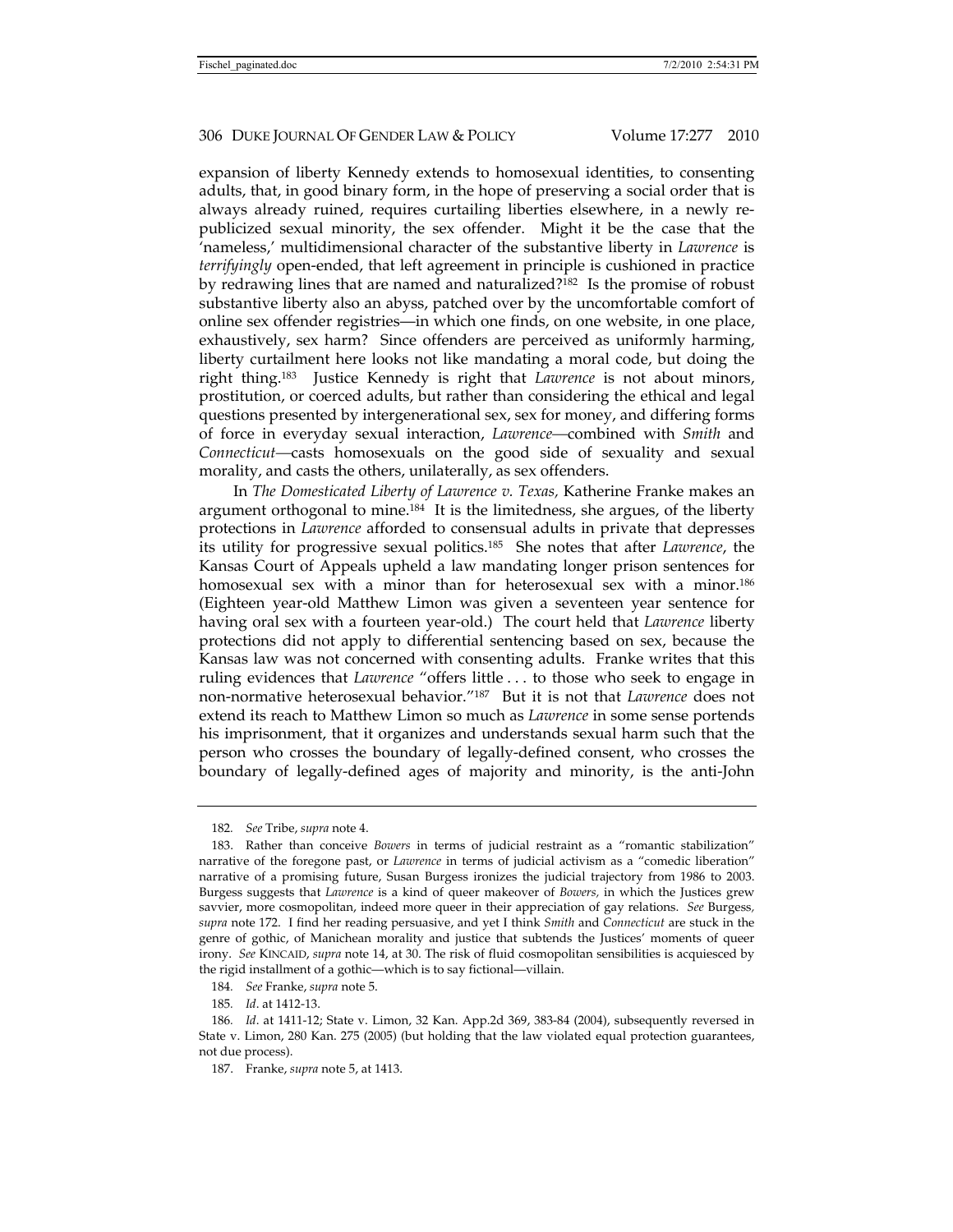Lawrence; he makes not intimate decisions but recidivates impulsively, his liberty is not to be contained in the domestic but constricted through public notification. There are no gradations between *Smith* and *Connecticut* on the one hand and *Lawrence* on the other: either one is a consenting adult having sex in private, whose sex is good and free, or one is a sex offender, whose sex is harmful. Put differently, Franke's concern is that the Kansas law punished gay teenagers for having sex more harshly than it did straight teenagers, and *Lawrence* has nothing to say about this. My concern is that this law punished teenagers for having sex, and *Lawrence* has everything to say about this.

Indeed, how else should we make sense of Kennedy's reference to *Smith*  and *Connecticut* in the *Lawrence* decision itself? He writes, "the stigma this criminal statute imposes . . . is not trivial. . . . [I]t remains a criminal offense with all that imports for the dignity of the persons charged  $\ldots$ .<sup>"188</sup> Justice Kennedy," referencing the *Smith* decision of three months prior, admonishes that were sodomy statutes permitted, Lawrence would "come within the registration laws of at least four States."189 Remarkably, he writes, "this underscores the consequential nature of the punishment and the state-sponsored *condemnation attendant to the criminal prohibition*."190

For homosexuals then, sex offender laws *do* amount to state condemnation, impose serious stigma, and undermine human dignity. The laws do all the sorts of things against homosexuals that they apparently do not do to other sex offenders, from prostitutes, to sexually active teenagers, to people who have committed violent sexual acts. This is because, for Kennedy, homosexuals are people. Sex offenders are not.191 Less dramatically, homosexuals are identities that now fall under the apparently de-moralized (but not demoralized) ambit of

 191. Between earlier gay rights cases and *Lawrence,* notes Mary Ann Case, "It appears Kennedy has . . . come to understand that the law is implicated in creating stigma, rather than stigma being just a social fact unrelated to the law." *See* Case, *supra* note 5, at 106. I would qualify that Kennedy's revelation of law's constitutive functions stops dead at the homosexual, and plays no parallel role for sex offenders. According to Eric Janus, "After the Supreme Court's *Lawrence* decision declared that homosexuality may not be used as a degraded status, we might have been tempted to pronounce American outsider jurisprudence all but dead. . . . But there is evidence that the existence of the degraded other has not been a horrible historical diversion but is rather a central—though tragic addiction of our liberal democracy." JANUS, *supra* note 17, at 105-06. By "outsider jurisprudence," Janus refers to the legal discrimination of subject populations deemed threatening to the social order. My argument is that *Lawrence*, rather than being a leaky stopgap to outsider jurisprudence, in fact continues its logic.

 <sup>188.</sup> Lawrence v. Texas, 539 U.S. 558, 575 (2003).

<sup>189</sup>*. Id*.

<sup>190</sup>*. Id.* at 576 (emphasis added). *See also* Case, *supra* note 5, at 121 ("[A] substantial driving force for the result in *Lawrence* may be that the majority and concurring Justices see people like Lawrence and Garner . . . as precisely not the sort of people who should be spending the night in jail, or registering as sex offenders . . . ."). But who are these "sort of people"? Does one become a sex offender, a persona, in the act of registering as one? Is it possible that not only are Lawrence and Garner *not* sex offenders, but at the very moment a particular form of sexual privacy is secured and codified, there is a concomitant codification of intensified *publicizing* of sexual deviance and crime, in the name of security? It is as if, now that we can neither know nor regulate what gay people do in their homes, we must know what happens outside, and knowing feels like doing something, or preventing something, even if the "what" we know (sex offenders are in our neighborhood) has no correlation to the "who" (the practices and variations of, as well as the regulatory effects of the laws on, "sex offenders").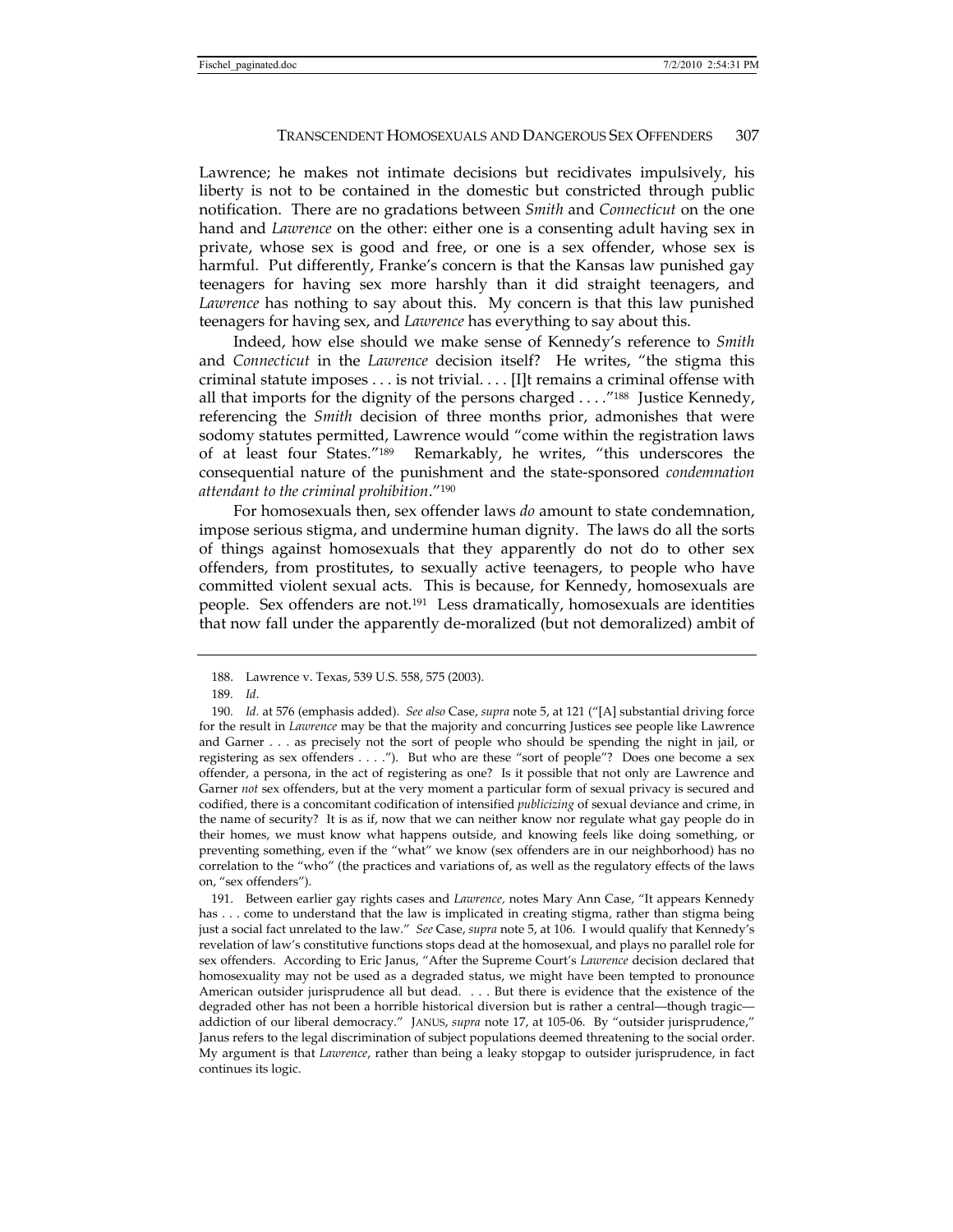consenting adults, with all the constitutional protection that (now) entails. The homosexual, though, is the limit case, and the sex offender takes up the vacated space, complicated of course, and also exacerbated, by the fact that subsets of those designated sex offenders do commit crimes that are indeed harmful.

How then might we conceptualize the rhetoric of recidivism? What is so interesting about claims to recidivism is not that they are factually suspect, but that they propel legislation192 and judicial affirmation *despite* their factual faults. One recalls David Halperin's astute observation that homophobia is not countered merely by proving homophobic stereotypes false. Homophobia is powerful precisely because it operates over facts, or makes up new ones.193 Recidivism, like escalating danger, like homophobia, is a trope, a discourse. It allows us to manage harm, identify sexual deviance, and neatly trace harm to sexual deviance.194 The very image of recidivism, of criminal conduct occurring and recurring, of ultimate and unrelenting sexually abhorrent behavior, of violence without a responsible agent behind the violence, is a marvel of a condensation point. The magnitude and uncontrollability of sexual dangerousness purportedly endemic to the recidivist reassures that the recidivist embodies sexual harm itself, is its exclusive, endlessly absorbing repository.

Responding to the concern that the Connecticut scheme does not adequately assess dangerousness,195 the state's Attorney General, Richard Blumenthal, quipped, "In fact, we disclaim any assessment of individual dangerousness. . . . The reason *every* individual is on the registry is because he has been convicted of a sex offense, which unfortunately has an exceptionally high rate of recidivism."<sup>196</sup> Condensed in this quotation are both the irresolvable paradox at the root of the sex offender court cases (and the legislation), as well as an explanation for the persistent power the paradox holds. Dangerousness in this context can mean nothing other than the likelihood of re-offense, and in one impressive move, the state attorney general posits that the state is both uninterested in convicted sex offenders' dangerousness and that their alleged dangerousness motivates the statutory scheme. In effect, Blumenthal, like the Rehnquist opinion<sup>197</sup> and the Scalia concurrence,198 *declares* the convicts dangerous—they are dangerous because the law and the state says so, not because their dangerousness has been evaluated—

<sup>192</sup>*. See supra* note 166.

<sup>193</sup>*. See* DAVID M. HALPERIN, SAINT FOUCAULT: TOWARDS A GAY HAGIOGRAPHY 37-38 (1995).

 <sup>194.</sup> On the emergence of the pathological recidivist in criminology and theories of punishment *see* MICHEL FOUCAULT, DISCIPLINE AND PUNISH 100 (Alan Sheridan trans., Vintage Books 2d. ed. 1995) (1977) ("Now through the repetition of the crime, what one was aiming at was not the author of an act defined by law, but the delinquent subject himself, a certain will that manifested his intrinsically criminal character. Gradually, as criminality, rather than crime, became the object of penal intervention, the opposition between first offender and recidivist tended to become more important.").

<sup>195</sup>*. See* Smith v. Doe, 538 U.S. 84, 116-17 (2003) (Ginsburg, J., dissenting).

 <sup>196.</sup> Jane Gordon, *Ruling Opens Door to List Sex Offenders,* N.Y. TIMES, Mar. 9, 2003, at 14CN6 (emphasis added).

<sup>197</sup>*. See* Conn. Dep't of Pub. Safety v. Doe, 538 U.S. 1, 3-9 (2003).

<sup>198</sup>*. See id*. at 9-10 (Scalia, J., concurring).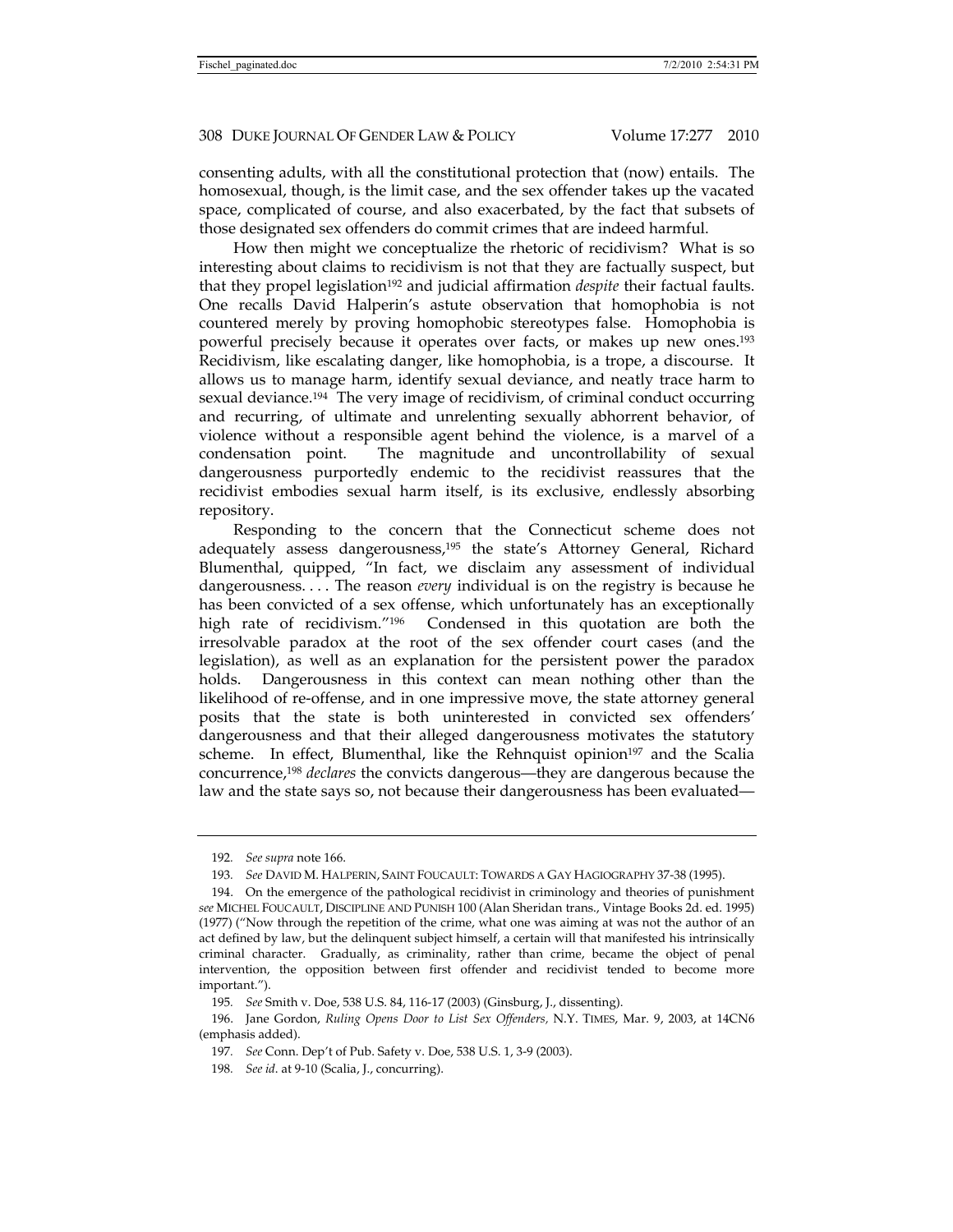so offenders' claims to the contrary are preemptively neutralized by sovereign authority. The maneuver works, I have been arguing, because there is already an operative preconception of what a sex offender is and does, his presumptive pathological recidivism, that makes him into a kind of comprehensive yet always combustible container of sexual danger. So too, the very language of recidivism, a language that trades in probabilities, social science, and actuarial models, a language that seems objective, neutral, and dispassionate, perhaps masks the kinds of cultural anxieties and juridical codification of those anxieties that create the monolithic<sup>199</sup> figure of the sex offender as we know him.

How might we conceptualize the shuttling between acts and identities? Janet Halley argues that the *Bowers* Court shuttled between acts rhetoric and identity rhetoric to superordinate heterosexuality, subordinate homosexuality, and ultimately to conceal the (sodomitical) sex of heterosexuality, to conceal heterosexuality as a social marker, because power resides in invisibility, in not being marked.200 I do not think that *Smith* and *Connecticut* relay between dangerous acts and punished identities simply to overlook or obscure everyday forms of sexual violence, or shield heterosexual relations from juridical or critical scrutiny. I do think the rhetorical relay is an additional strategy to isolate sex harm, and to remoralize sex in a more gay-friendly nation and a more gayfriendly Court.

A 2004 Harvard Law Review Note, criticizing sex offender laws on the dangerousness/punishment disjuncture, argues that the government "cannot have its cake and eat it too."201 However the dangerousness/punishment contradiction, like its act/identity predecessor, is performative, it does something, and it is *exactly* why the government can have and eat its sex offenders.202 By relaying between the two judicial postures, by inhabiting neither and both, the Court imagines harm and danger on the same body, it requires that harm and dangerousness be ambiguated, and warns that disambiguating them is to invite harm and danger rather than, say, to engage critically and carefully. The sex offender in the judicial imaginary discourages thinking about sex harm because we already know it when we see it, and seeing otherwise, seeing shades of gray or ambiguity, is moral laxity. And seeing otherwise is nipped before it begins by traversing between the offender as uniformly perverse and punishable (identity) and the offender as uniformly dangerous (future, inevitable acts). It is all in one place and on one person.

Perhaps more invidiously, the response of dangerousness to the claim of punishment grants a liberally neutral or actuarial mask to a court that vilifies offenders when they request risk assessment. I am thinking here too of the Adam Walsh Act tier system.203 Its division of sex offenders according to

 <sup>199.</sup> I should note that in both popular and scholarly discourse, the figure of the sex offender is not in fact monolithic, and there has been increasingly vocal concern about young and nonviolent persons designated sex offenders by the state. *See supra* notes 18, 46-51. Nevertheless, *Smith, Connecticut,* and the Adam Walsh Act suppress the disagreement where it matters most—the law as far as the offender is concerned.

<sup>200</sup>*. See* Halley, *supra* note 126, at 1770.

<sup>201</sup>*. See* Note, *Making Outcasts Out of Outlaws*, *supra* note 18, at 2732.

<sup>202</sup>*. See supra* note 87.

<sup>203</sup>*. See supra* notes 38-48, and accompanying text.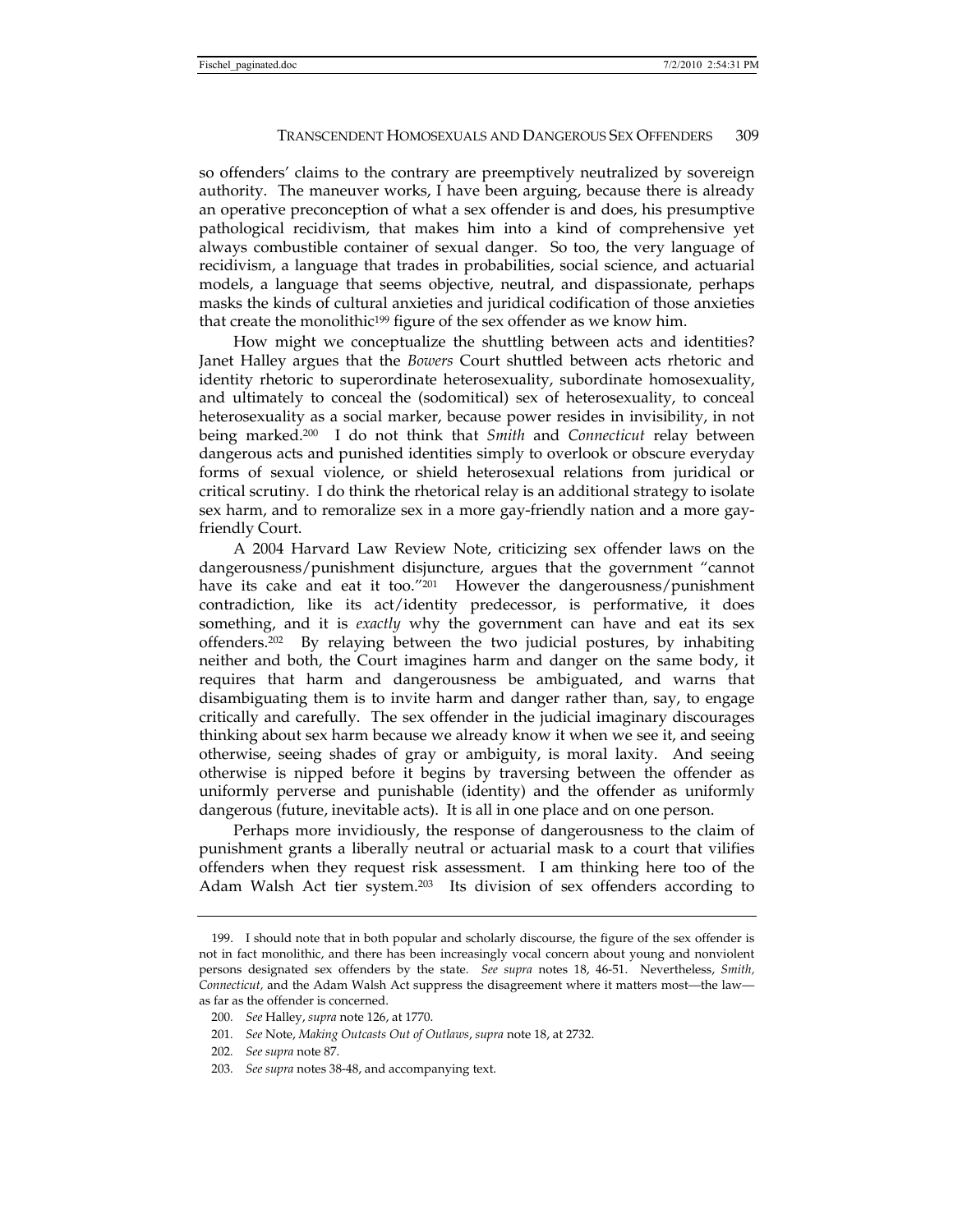severity into three tiers seems facially actuarial, neoliberal, and softly biopolitical;204 but the gratuitously wide cast of those tiers with few distinctions for violence, few distinctions for age, automatic valuing "up" of any sex involved with a minor, and the extended duration of registration and notification, suggest that the punitive violence of AWA, as well as the Connecticut and Alaska statutes, are covered by a façade of probability talk.205

How might we conceptualize the miniaturizing of the liberty claims to privacy, familial association, and employment, as well as the liberty claims to avoid the "stigma plus" damages of registration and notification, the violent threats and acts against offenders' homes and bodies? For Justice White, turning the homosexual into a sex act purposefully devalued the homosexual. When the lower courts entertain substantive liberty claims, their rejections often start in some form of the question: "Does the sex offender have a right to remove his name from the sex offender list?"206 It is not the human John Doe the Court considers, already a pseudonym to avoid the shame of public record, but the sex offender sex offending and sex reoffending, the presumption of recidivism tautologically built into the structural logic of the question. John Does are reduced to a personage, a personage automatically betraying a past and inevitable future of dangerous acts, a personage that is not a person, but a pathology.207

We want there to be an Iago, a Voldemort, a Hannibal Lecter, particularly in a judicial era and a national climate marked by new acceptances of sexual life forms and identities, in which consent does double duty as our metric of morality and our metric of harm. No doubt, there are some pathologically abusive, harmful people who do very bad things. No doubt, consent is the necessary starting point for legal adjudication in the liberal state. But it is just the starting point, and a more robust and attuned judicial and social vocabulary is required to address the array of sexually unjust and harmful practices that does not collapse into adjudicating, with wrongheaded certainty, between the

 <sup>204.</sup> The argument is influenced by MICHEL FOUCAULT, "SOCIETY MUST BE DEFENDED": LECTURES AT THE COLLEGE DE FRANCE, 1975-76 (Mauro Bertani & Alessandro Fontana eds., David Macey trans., Picador 2003) (1997) and HARCOURT, *supra* note 168. A tiered system of sex offender notification and registration purports to gauge the probability of reoffense (actuarial) and to relieve government agencies of invasive regulatory and rehabilitative techniques in favor of a seemingly more hands-off monitoring and deterrent approach (neoliberal); it also aims in its manifest purpose at preserving public health and safety rather than corporally or capitally punishing individuals (biopolitical). These advantages may work to obscure the singling out of sex offenders for this kind of regulation, the breadth of the regulation, and its psychic and physical consequences for offenders. The Adam Walsh Act, and notification and registration more broadly, functionally make *recidivism* itself a crime. By targeting recidivists and recidivism, these schemes may distract attention from sexual harm in the larger population, and may also contribute to an exaggerated correlation of recidivism to sex crimes. For a broader critique of actuarial models of crime prediction and punishment, *see*  HARCOURT, *supra* note 168, at 3, 24, 29, 31, 164-65, 189-90; Janus also suggests that the legal focus on sex offender commitment reflects and authorizes the state's turn to preventing crimes yet to have happened over punishing crimes that have already occurred. The emphasis on prevention enables broader police and surveillance powers, most recently borne by terrorist suspects. *See* JANUS, *supra*  note 17, at 93-109.

<sup>205</sup>*. See supra* note 40-44.

<sup>206</sup>*. See supra* notes 147-63.

<sup>207</sup>*. See* FOUCAULT, *supra* note 19; FOUCAULT, *supra* note 194.